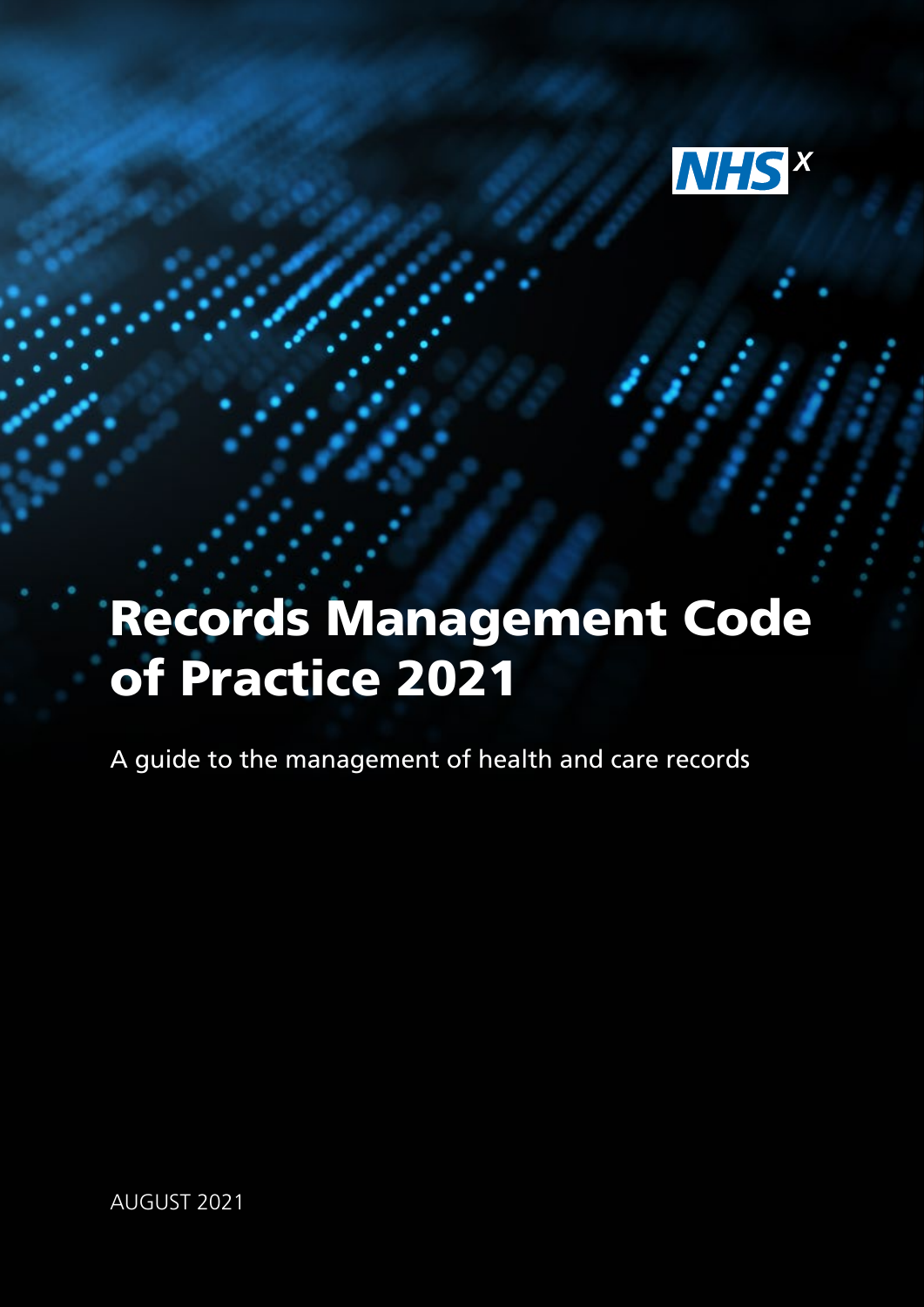

| the minimum retention |  |
|-----------------------|--|
|                       |  |
|                       |  |

| 54  |
|-----|
| 34  |
| 34  |
| 36  |
| 39  |
| 41  |
|     |
| - - |
|     |

# **CONTENTS**

| <b>Introduction</b>                                | 4  |
|----------------------------------------------------|----|
| <b>Section 1: Scope of the Code</b>                | 8  |
| 1.1 Overview                                       | 8  |
| 1.2 What is a record?                              | 8  |
| 1.3 Scope of records covered by the Code           | 8  |
| 1.4 Type of records covered by the Code            | 10 |
| <b>Section 2: Records Management Obligations</b>   | 12 |
| 2.1 Overview                                       | 12 |
| 2.2 Legal Obligations                              | 12 |
| 2.3 Professional obligations                       | 14 |
| 2.4 Management Responsibilities                    | 16 |
| 2.5 Organisational Policy                          | 17 |
| 2.6 Monitoring Records Management Performance      | 19 |
| <b>Section 3: Organising Records</b>               | 20 |
| 3.1 Overview                                       | 20 |
| 3.2 Designing a Records Keeping System             | 20 |
| 3.3 Conducting a Data Protection Impact Assessment | 23 |
| 3.4 Declaring a Record                             | 24 |
| 3.5 Organising Records                             | 25 |
| 3.6 Using metadata to organise and find records    | 26 |
| 3.7 Applying Security Classifications              | 27 |

| Section 4: Records Storage for operational use                                   | 28 |
|----------------------------------------------------------------------------------|----|
| 4.1 Overview                                                                     | 28 |
| 4.2 Management and Storage of Paper Records                                      | 28 |
| 4.3 Management and Storage of Digital Records                                    | 28 |
| 4.4 Managing offsite records                                                     | 32 |
| Section 5: Management of records when the minimum retention<br>period is reached | 34 |
| 5.1 Overview                                                                     | 34 |
| 5.2 Appraisal                                                                    | 34 |
| 5.3 Destroying and deleting records                                              | 36 |
| 5.4 Continued Retention                                                          | 39 |
| 5.5 Records for permanent preservation                                           | 41 |
| <b>Appendix I: Public and Statutory Inquiries</b>                                | 46 |
| <b>Appendix II: Retention schedule</b>                                           | 47 |
| Appendix III: How to deal with specific types of records                         | 88 |

| $\sim$ 10 m and 10 m and 10 m and 10 m and 10 m and 10 m and 10 m and 10 m and 10 m and 10 m and 10 m and 10 m and 10 m and 10 m and 10 m and 10 m and 10 m and 10 m and 10 m and 10 m and 10 m and 10 m and 10 m and 10 m and |     |
|--------------------------------------------------------------------------------------------------------------------------------------------------------------------------------------------------------------------------------|-----|
| <b>Appendix II: Retention schedule</b>                                                                                                                                                                                         | 47  |
| Appendix III: How to deal with specific types of records                                                                                                                                                                       | 88  |
| <b>Annex 1: Records at contract change</b>                                                                                                                                                                                     | 116 |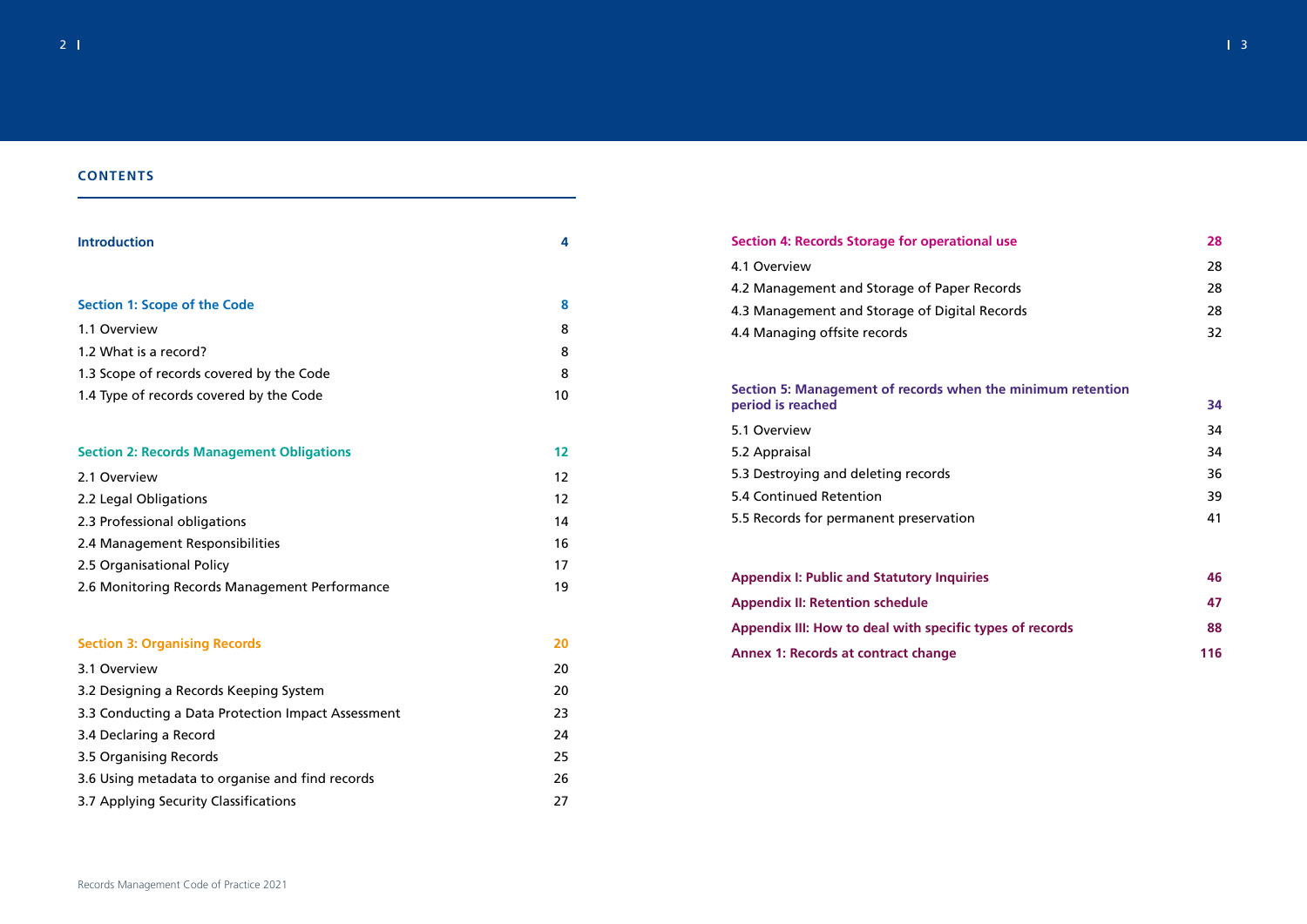# <span id="page-2-0"></span>**Introduction**

The Records Management Code of Practice for Health and Social Care 2021 (from this point onwards referred to as the Code) is a guide for you to use in relation to the practice of managing records. It is relevant to organisations working within, or under contract to, the NHS in England. The Code also applies to adult social care and public health functions commissioned or delivered by local authorities.

- 
- **Appendix I:** information on public inquiries<br>• **Appendix II:** a retention schedule for different types of records
- Appendix III: detailed advice on managing different types and formats of records such as integrated care records and staff records.

The Code provides a framework for consistent and effective records management based on established standards. It includes guidelines on topics such as legal, professional, organisational and individual responsibilities when managing records. It also advises on how to design and implement a records management system including advice on organising, storing, retaining and deleting records. It applies to all records regardless of the media they are held on. Wherever possible organisations should be moving away from paper towards digital records.

The Code is accompanied by a number of important appendices:

All organisations and managers need to enable staff to conform to the standards in this Code. This includes identifying organisational changes or other requirements needed to meet the standards, for example, the people, money and correct tools required. Information Governance performance assessments, such as the Data Security and Protection Toolkit hosted by NHS Digital, and your own organisation management arrangements will help you identify any necessary changes to your current records management practices. Those who have responsibilities for monitoring overall performance, like NHS England and Improvement and the Care Quality Commission (CQC), help ensure effective management systems are in place. An example is by inspecting sites as part of their key lines of enquiry and statutory powers.

The guidelines in this Code draw on published guidance from The National Archives and best practice in the public and private sectors. It is informed by lessons learnt and it will help organisations to implement the recommendations of the Mid Staffordshire NHS Foundation Trust Public Inquiry relating to records management and transparency.

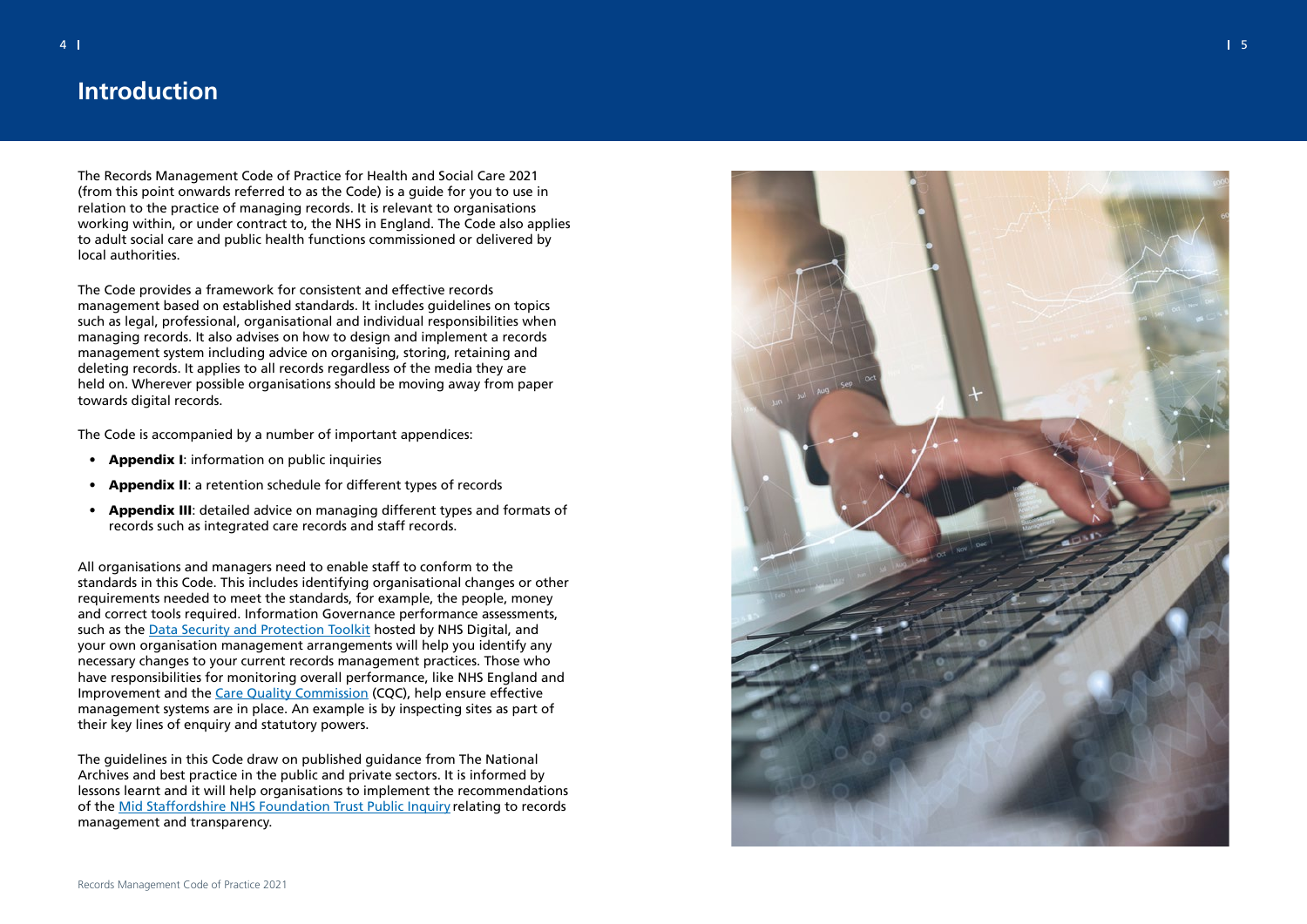This Code must also be read in conjunction with the following:

- Professional Records Standards Body (PRSB) structure and content of health and care records standards
- Lord Chancellor's Code of Practice on the management of records issued under section 46 of the Freedom of Information Act 2000 (FOIA) - The National Archives has commenced work on revising this code and will issue an update in due course.

This 2021 revision was conducted by NHSX. It reflects feedback following a consultation which 50 organisations responded to including national stakeholders and local organisations. It is intended to be a light-touch review. The Code replaces previous guidance listed below:

- Records Management: NHS Code of Practice: Parts 1 and 2: 2006, revised 2009 and 2016
- HSC 1999/053: For the Record managing records in NHS Trusts and health authorities
- HSC 1998/217: Preservation, Retention and Destruction of GP General Medical Services Records Relating to Patients (Replacement for FHSL (94) (30))
- HSC 1998/153: Using Electronic Patient Records in Hospitals: Legal Requirements and Good Practice

Standards and practice covered by the Code will change over time so this document will be reviewed and updated as necessary. In particular, it should be noted that at the time of writing there are a number of on-going public inquiries including the Independent Inquiry into Historic Child Sex Abuse (IICSA) and Infected Blood Public Inquiry (IBI). This means that records must not be destroyed until guidance is issued by the inquiry. Future public inquiries may lead to specific records management requirements. Where that happens, the Inquiry will publish additional guidance on its website. NHS England and Improvement may also issue guidance to the health and care system relating to the inquiry.

It should also be noted that we are proposing to undertake a review into the retention time for de-registered GP records. De-registered refers to when a patient is no longer on the GP practice system. It does not refer to patients who are still registered at a GP practice but have not needed to receive care. If a patient has moved to another practice, the record would be sent to the new provider. However, if the reason for de-registration is unknown, the digital record is printed off and sent in paper form to NHS England and Improvement. We are proposing to review the retention time for de-registered GP records to ensure that the significant costs of retaining the records for 100 years are justified by the benefits they bring. We will look for example at how many records are recalled and what the reasons are.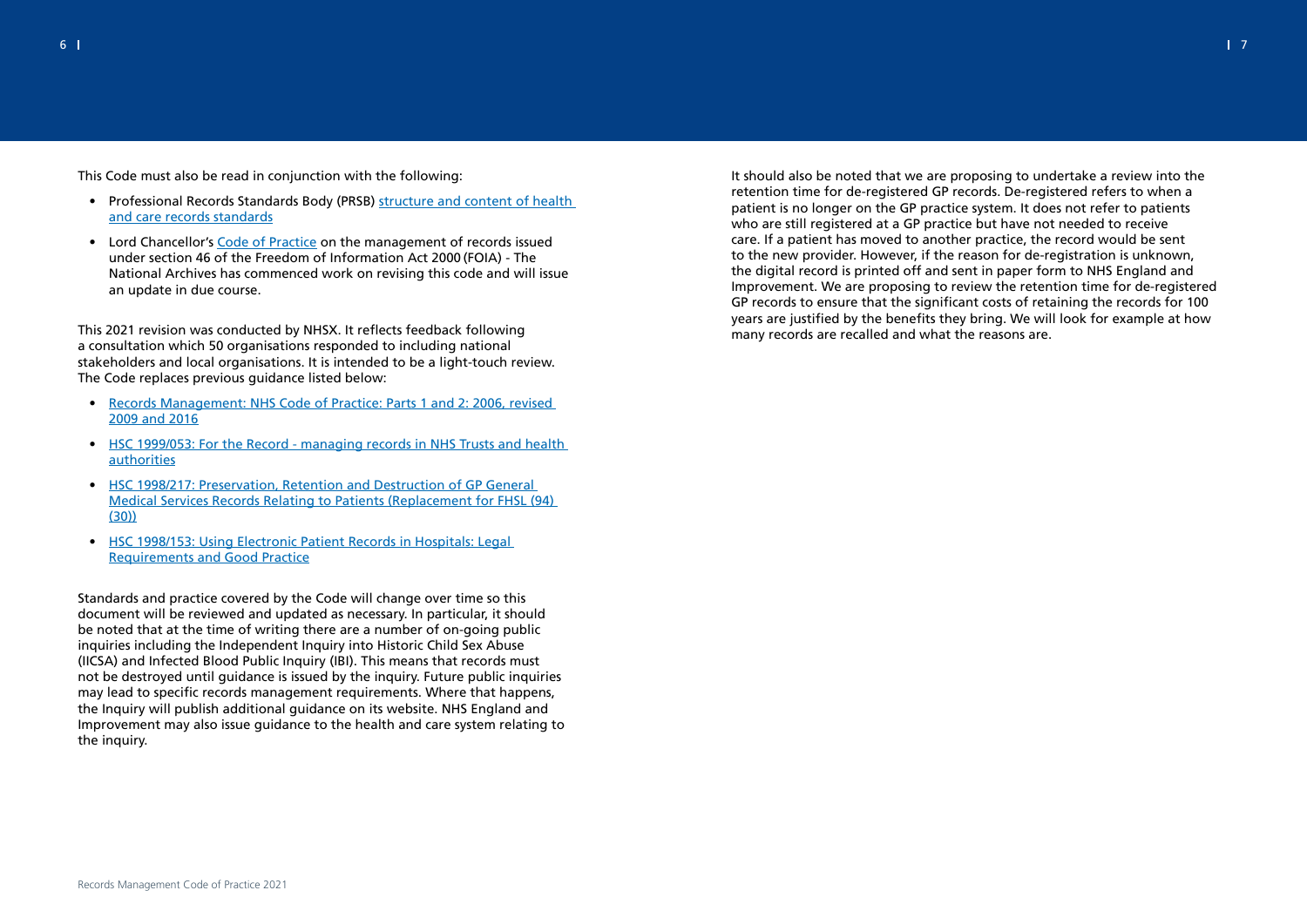# <span id="page-4-1"></span>**1.1 OVERVIEW**

This section explains the legal definition of a record and the types of records in scope of the Code.

# <span id="page-4-2"></span>**1.2 WHAT IS A RECORD?**

There are a couple of definitions of a record, which are useful to highlight. The ISO standard ISO 15489-1:2016 defines a record as:

*'Information created, received, and maintained as evidence and as an asset by an organisation or person, in pursuance of legal obligations or in the transaction of business.'*

Section 205 of the Data Protection Act 2018 defines a health record as a record which:

- consists of data concerning health
- has been made by or on behalf of a health professional in connection with the diagnosis, care or treatment of the individual to whom the data relates.

# <span id="page-4-3"></span>**1.3 SCOPE OF RECORDS COVERED BY THE CODE**

The guidelines in this Code apply to NHS and adult social care records. This includes:

• records of patients treated on behalf of the NHS in the private healthcare

- records of patients treated by NHS organisations
- sector
- records of private patients treated on NHS premises
- records created by providers contracted to deliver NHS services (for example, GP services)
- adult service user records who receive social care support
- jointly held records
- records held as part of a Shared Care Records programme
- and sexual health service records
- staff records
- complaints records
- corporate records administrative records relating to all functions of the organisation

• records held by local authorities such as public health records, contraceptive

The Code does not cover children's social care records. These are within the remit of the Department for Education.

Whilst not strictly covered by this guide, private providers can also use this Code for guidance in relation to their records management. The Private and Voluntary Health Care (England) Regulations 2001 provide a legal framework for private providers to manage their records.

There are a number of smaller health and care providers that this Code will apply to, for example, dental practices or independent care providers providing an element of NHS or nursing care. For some aspects of this Code, these small organisations should take a pragmatic approach to, for example, the application of security classifications.

# <span id="page-4-0"></span>**Scope of the Code**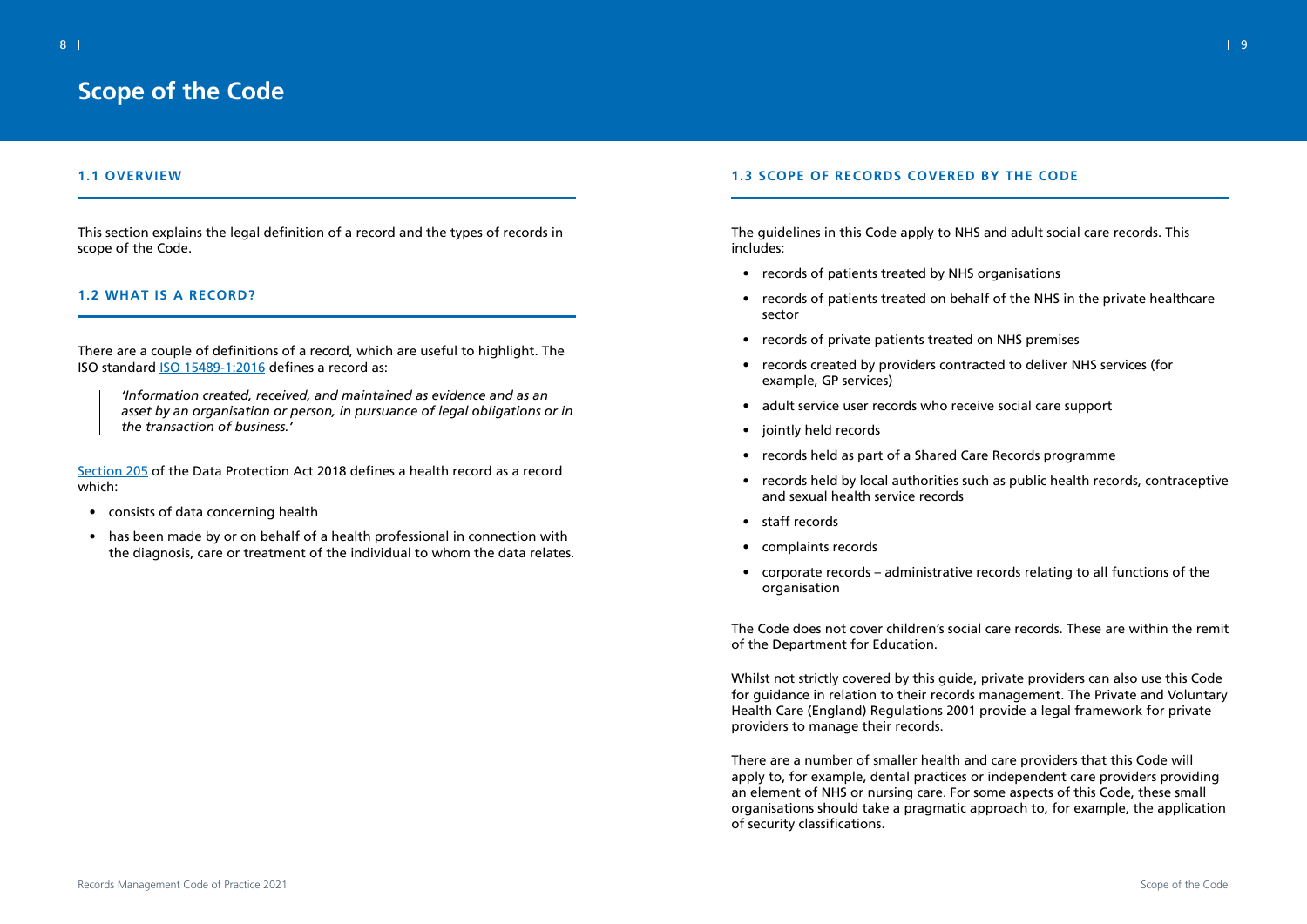# <span id="page-5-0"></span>**1.4 TYPE OF RECORDS COVERED BY THE CODE**

The guidelines apply regardless of the media on which the records are held. Usually these records will be on paper or digital. However, some specialties will include physical records, such as physical moulds made from plaster of Paris (refer to Appendix III).

Examples of records that should be managed using the guidelines in this Code include:

- health and care records
- registers for example, birth, death, Accident and Emergency, theatre, minor operations
- administrative records, for example, personnel, estates, financial and accounting records, notes associated with complaint-handling
- x-ray and imaging reports, output and images
- secondary uses records (such as records that relate to uses beyond individual care), for example, records used for service management, planning, research



Examples of record formats that should be managed using the guidelines from this code:

- digital
- paper
- photographs, slides, and other images
- microform (microfiche or microfilm)
- physical records (records made of physical material such as plaster, gypsum and alginate moulds)
- audio and video tapes, cassettes, CD-ROM etc
- e-mails
- computerised records
- scanned records
- text messages (SMS) and social media (both outgoing from the NHS and incoming responses from the patient or service user) such as Twitter and Skype
- metadata added to, or automatically created by, digital systems when in use. Content can sometimes be of little value if it is not accompanied by relevant metadata
- websites and intranet sites that provide key information to patients or service users and staff

Appendix III provides further details about managing specific types of records, for example, complaints records.

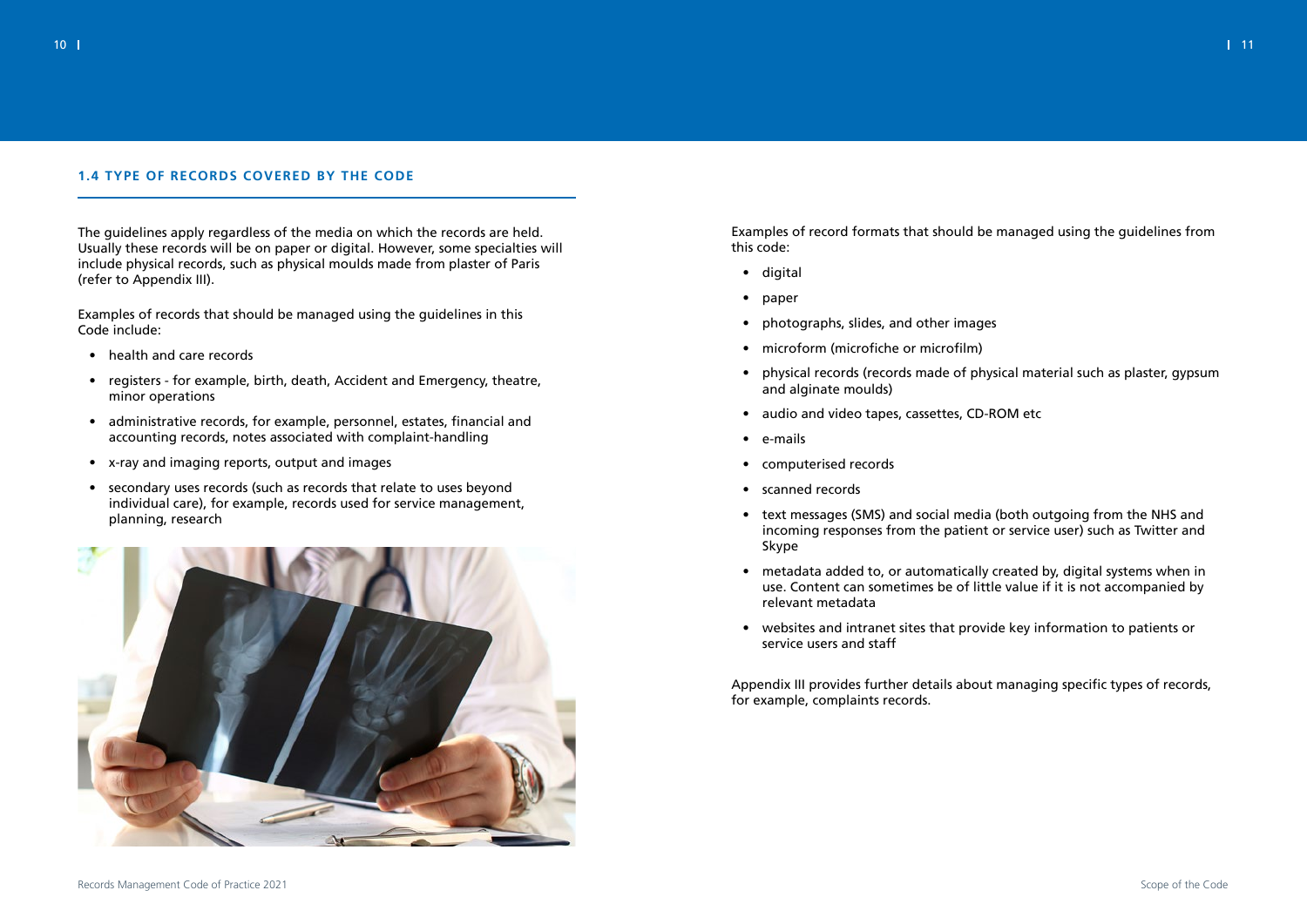# <span id="page-6-1"></span>**2.1 OVERVIEW**

All health and care employees are responsible for managing records appropriately. Records must be managed in accordance with the law. Health and care professionals also have professional responsibilities, for example, complying with the Caldicott Principles and records keeping standards set out by registrant bodies. Whilst every employee has individual responsibilities, each organisation should have a designated member of staff who leads on records management. Each organisation should also have a policy statement on records management which is made available to staff through induction and training. Organisations may be asked for evidence to demonstrate they operate a satisfactory records management regime.

#### <span id="page-6-2"></span>**2.2 LEGAL OBLIGATIONS**

#### Public Records Act 1958 and Local Government Act 1972

The Public Records Act 1958 is the principal legislation relating to public records. Records of NHS organisations are public records in accordance with Schedule 1 of the Act. This means that employees are responsible for any records that they create or use in the course of their duties. This includes records controlled by NHS organisations under contractual or other joint arrangements, or as inherited legacy records of defunct NHS organisations. The Act applies regardless of the format of the records. The Secretary of State for Health and Social Care and all NHS organisations have a duty under the Act to make arrangements for the safekeeping and eventual disposal of all types of records. This is carried out under the overall guidance and supervision of the Keeper of Public Records who reports annually on this to the Secretary of State for Culture, Media and Sport who is accountable to parliament.

Public health and social care records, where a local authority is the provider (or the provider is contracted to provide services to a local authority), must be managed in accordance with the requirement to make proper arrangements under Section 224 of the Local Government Act 1972. This states that proper arrangements must be in place with respect to any documents that belong to or are in the custody of the council or any of their officers.

Where health and social care records are created as a joint record or part of a system where local health and care organisations can see the records of other

local health and care organisations, then these records would be managed in line with the requirements of the Public Records Act 1958 where one or more of the bodies that created the joint record is a public record body.

The NHS Standard Contract notes a contractual requirement on organisations which are not bound by either the Public Records Act 1958 or the Local Government Act 1972 to manage the records they create. There are also statutory requirements affecting both private and voluntary care providers as set out in the Private and Voluntary Health Care Regulations 2001.

#### Freedom of Information Act 2000

The Freedom of Information Act (FOIA) governs access to and management of non-personal public records. The FOIA was designed to create transparency in government and allow any citizen to know about the provision of public services through the right to submit a request for information. This right is only as good as the ability of those organisations to supply information through good records management programmes. Records managers should adhere to the code of practice on record keeping issued by the Secretary of State for Culture, Media and Sport, under section 46 of the FOIA. The section 46 Code of Practice is used as a statutory statement of good practice by the regulator and the courts.

# UK GDPR and Data Protection Act 2018

The UK GDPR is the principal legislation governing how records, information and personal data are managed. It sets in law how personal and special categories of information may be processed. The Data Protection Act 2018 principles are also relevant to the management of records. Under the UK GDPR, organisations may be required to undertake Data Protection Impact Assessments (DPIA) as set out in Section 3 of this Records Management Code.

The UK GDPR also introduces a principle of accountability. The Information Commissioner's Office (ICO) Accountability Framework can support organisations with their obligations. Good records management will help organisations to demonstrate compliance with this principle.

# Health and Social Care Act 2008

Regulation 17 under the Health and Social Care Act 2008 requires that health and care providers must securely maintain accurate, complete and detailed records for patients or service users, employment of staff and overall management. The CQC are responsible for regulating this and have issued guidance on regulation 17. The CQC may have regard to the Code when assessing providers' compliance with this regulation.

# <span id="page-6-0"></span>**Records management obligations**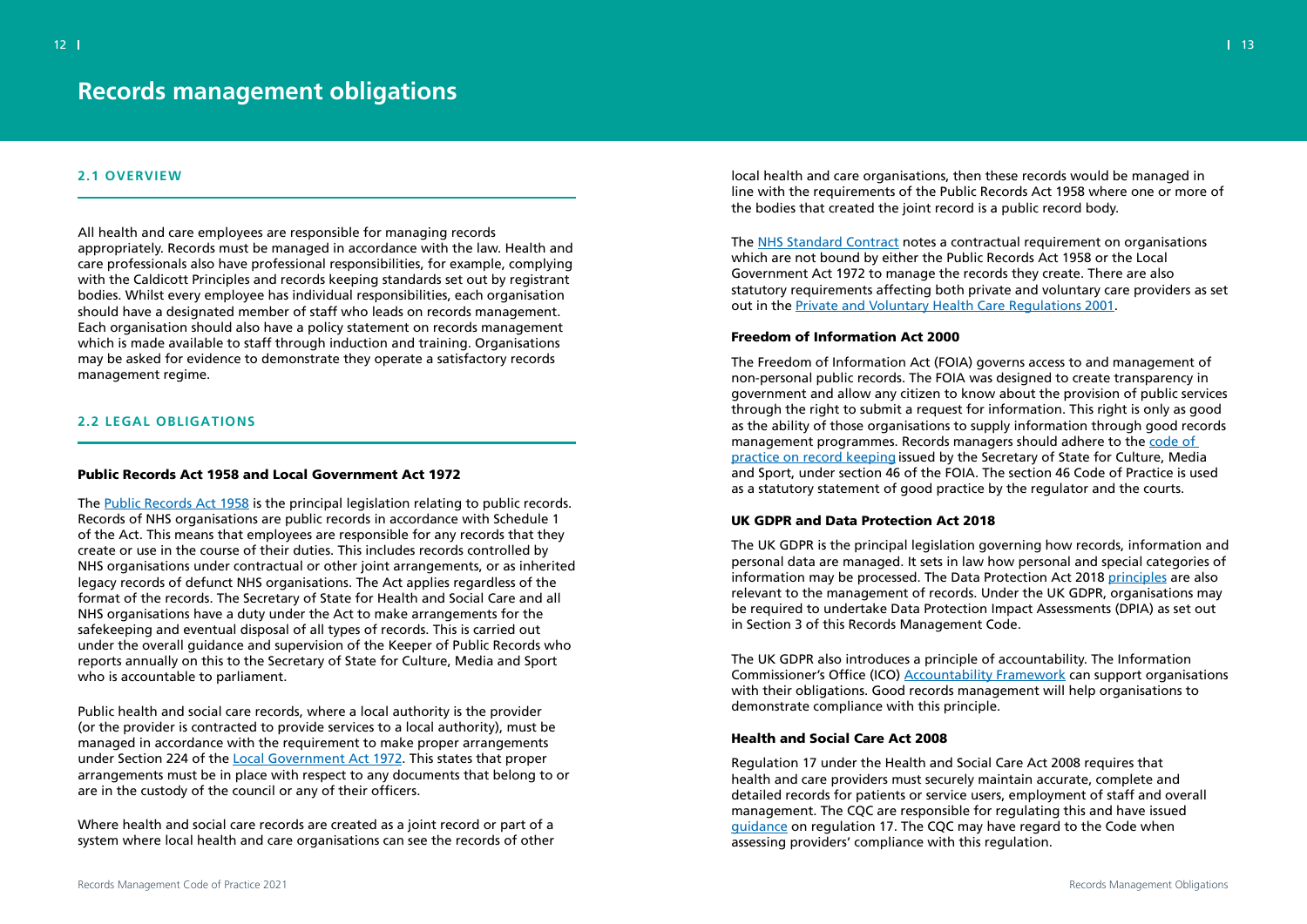

# Other relevant legislation

Other legislation requires information to be held as proof of an activity against the eventuality of a claim. Examples of legislation include the Limitation Act 1980 or the Consumer Protection Act 1987. The Limitation Act sets out the length of time you can bring a legal case after an event and sets it at six years. This forms the basis for some of the retention periods set out in Appendix II.

#### <span id="page-7-0"></span>**2.3 PROFESSIONAL OBLIGATIONS**

Staff who are registered to a Professional body, such as the General Medical Council (GMC), Nursing and Midwifery Council (NMC) or Social Work England will be required to adhere to record keeping standards defined by their registrant body. This is designed to guard against professional misconduct and to provide high quality care in line with the requirements of professional bodies.

The Academy of Medical Royal Colleges (AoMRC) generic medical record keeping standards were prepared for use in the NHS, primarily in acute settings but the standards are useful for all health and care settings. The AoMRC notes that a medical record, whether paper or digital, must adhere to certain record keeping standards. The Royal College of Nursing has produced guidance on abbreviations and other short forms in patient or client records.

Further information about professional standards for records can be obtained from your relevant professional body. The main standard setting bodies in health and social care in England are:

- Academy of Medical Royal Colleges
- British Medical Association
- General Medical Council
- Health and Care Professions Council
- Royal College of Midwives
- Royal College of General Practitioners
- Royal College of Nursing
- Royal College of Obstetricians & Gynaecologists
- Royal College of Pathologists
- Faculty of General Dental Practice
- Pharmaceutical Services Negotiating Committee
- Royal College of Physicians
- Social Work England

There are also organisations that provide advice specifically to records managers and archivists. These are:

- The Federation for Informatics Professionals
- The National Archives
- The Archives and Records Association
- The Institute of Health Records and Information Management
- Information and Records Management Society

#### Caldicott principles

The Caldicott principles outline eight areas that all health and social care staff are expected to adhere to in addition to the UK GDPR.

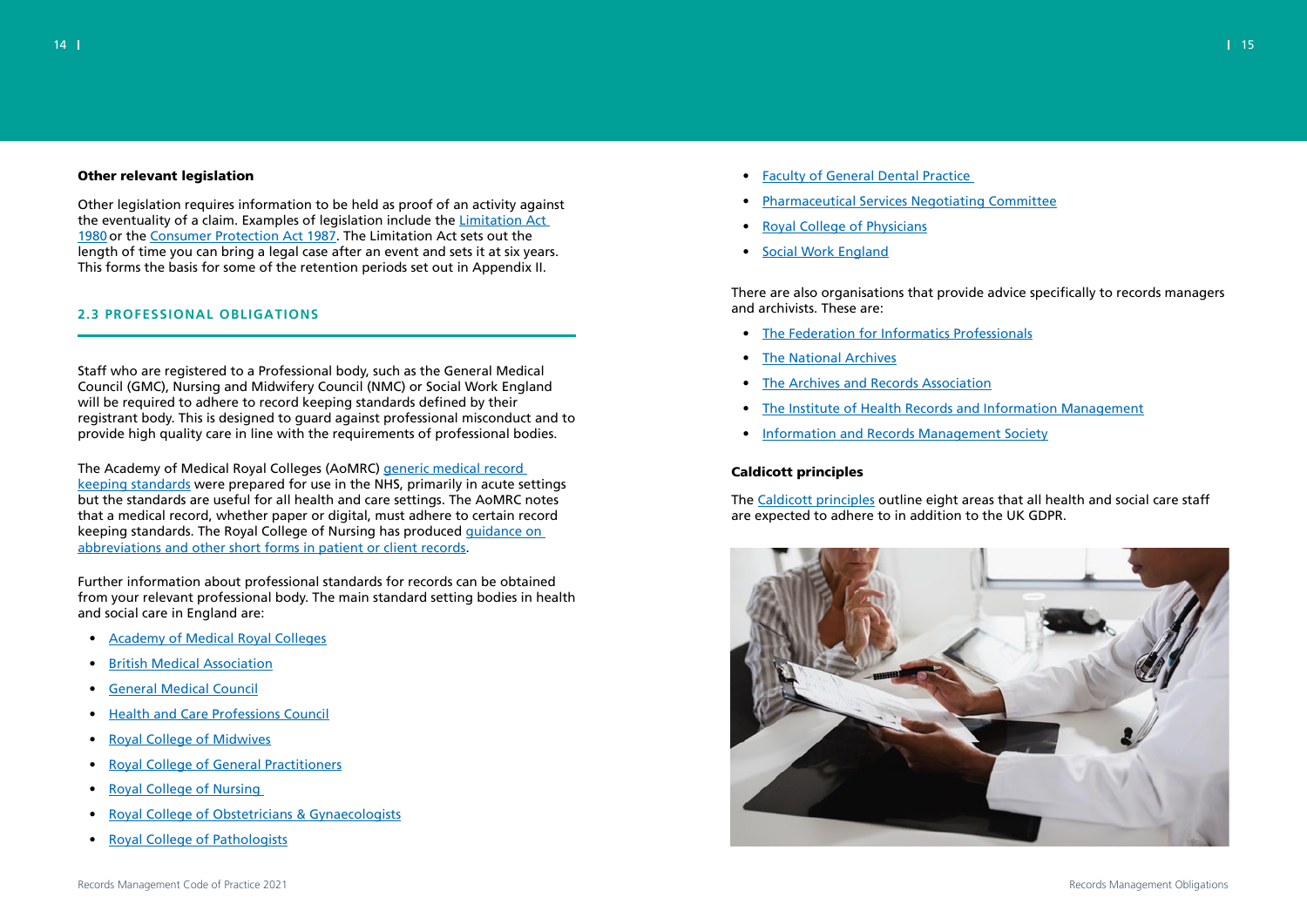### <span id="page-8-0"></span>**2.4 MANAGEMENT RESPONSIBILITIES**

Records management should be recognised as a specific corporate responsibility within every organisation. It should provide a managerial focus for records of all types, in all formats throughout their lifecycle, from creation through to ultimate disposal. The records management function should have clear responsibilities and objectives and be adequately resourced to achieve them.

A designated member of staff of appropriate seniority, ideally with suitable records management qualifications, should have lead responsibility for records management within the organisation. This could be a care home manager or practice manager or in a larger organisation, a staff member reporting directly to a board member. This lead role should be formally acknowledged, included in relevant job descriptions and communicated throughout the organisation. It is essential that the manager(s) responsible for the records management function is directly accountable to or works in close association with the manager(s) responsible for other information governance work areas. When new IT projects or upgrades are introduced, the person responsible for Records Management should be closely involved.

As records management activities are undertaken throughout the organisation, mechanisms must be in place to enable the designated corporate lead to exercise an appropriate level of management of this activity, even where there is no direct reporting line. This might include cross-departmental records and information working groups or individual information and records champions or coordinators who may also be information asset owners.

All staff, whether working with clinical or administrative records, must be appropriately trained so that they are competent to carry out their designated duties and fully aware of their personal responsibilities in respect of record keeping and records management. No patient or service users' records or systems should be handled or used until training has been completed. Training must include the use of electronic records systems. It should be done through generic and organisation-wide training programmes which can be department or context specific. Training should be complemented by organisational policies, procedures and guidance documentation.

# <span id="page-8-1"></span>**2.5 ORGANISATIONAL POLICY**

Each organisation must have an overall policy statement on how it manages all of its records. This may be a standalone policy or part of the overall suite of IG policies. The policy should include details of how the organisation will use the records it creates. For example, as well as records being used to plan and deliver care, they will also be used for service improvement and research.

This statement must be endorsed by the Operational Management Team, board (or equivalent) and made available to all staff at induction and through regular updates and training.

The policy statement should provide a mandate for the performance of all records and information management functions. In particular, it should set out an organisational commitment to create, keep, manage, and dispose of records and document its principal activities in this respect. The policy should also:

records, including the responsibility of individuals to document their actions and decisions. An example is, who is responsible for the disposal of records

- outline the role of records management within the organisation and its relationship to the organisation's overall strategy
- define roles and responsibilities within the organisation in relation to
- assign responsibility for the arrangements for records appraisal, selection and transfer for the permanent preservation of records (as required by section 3 (1) of the Public Records Act 1958)
- provide a framework for supporting standards, procedures and guidelines Security and Protection Toolkit)
- indicate the way in which compliance with the policy and its supporting standards, procedures and guidelines will be monitored and maintained
- provide the mandate for final disposal of all information by naming the committee or group that oversees the processes and procedures
- provide instruction on meeting the records management requirements of the FOIA and the UK GDPR

and regulatory requirements (such as CQC and the NHS Digital hosted Data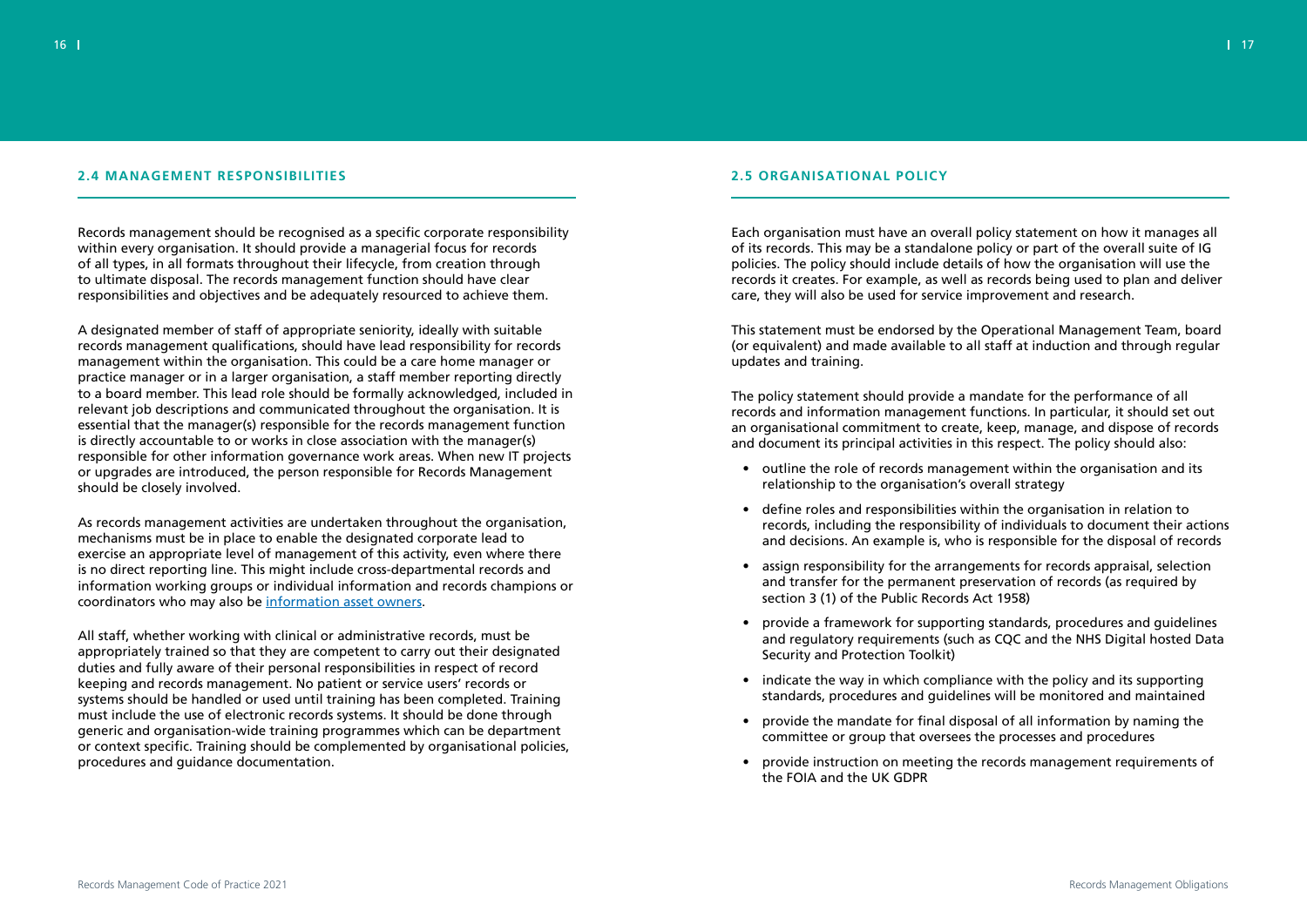The policy statement should be reviewed at regular intervals (at least once every two years) and if appropriate should be amended to maintain its relevance. The policy is also an important component of the organisation's information governance arrangements and should be referenced in the organisation's IG policies or framework.

Organisations must also conduct an annual survey to understand the extent of their records management responsibilities and to help inform future work-plans. It will aid organisations to know:

- what series of records it holds (and potential quantities)
- the format of its records
- the business area that created the record (and potential Information Asset Owner)
- disposal potential for the coming year

Information Asset Management systems may support this process. They can help identify where records are held and whether they are being held under the correct security conditions, and in the case of health and care records, remain confidential. The process can also be used as an opportunity for asset owners to identify how long their records need to be held. The process will identify business critical assets and ensure that there are adequate business continuity measures in place to assure access.

# <span id="page-9-0"></span>**2.6 MONITORING RECORDS MANAGEMENT PERFORMANCE**

Organisations may be asked for evidence to demonstrate they operate a satisfactory records management regime. There is a range of sanctions available if satisfactory arrangements are not in place. Sanctions vary in their severity for both organisations and the individual. They may include:

- formal warning
- professional de-registration temporary suspension or permanent
- regulatory intervention leading to conditions being imposed upon an organisation, or monetary penalty issued by the ICO

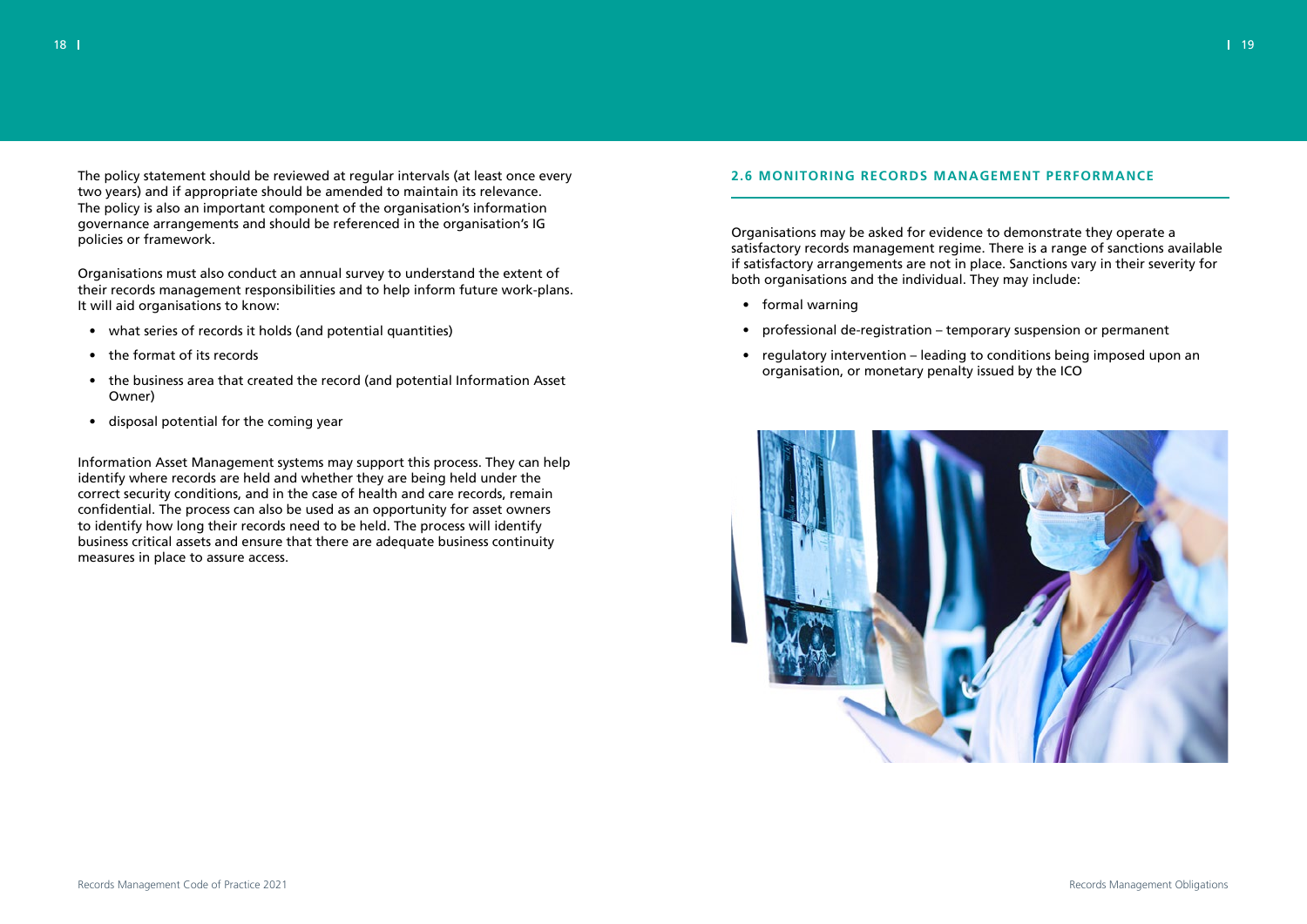

# <span id="page-10-1"></span>**3.1 OVERVIEW**

As set out in section two, each organisation must have a policy for managing records. This section describes how to design and implement a records management scheme, decide what a record is and arrange records. It includes information about the importance of metadata and security classifications.

# <span id="page-10-2"></span>**3.2 DESIGNING A RECORDS KEEPING SYSTEM**

A record keeping system should be implemented at organisational level and within departmental standard operating procedures as appropriate. The records lifecycle, or the information lifecycle, is a term that describes a controlled regime in which information is managed from the point that it is created to the point that it is either destroyed or permanently preserved as being of historical or research interest.

A records management system should cover each stage of the lifecycle:

- creation: create and log quality information
- using: use or handle
- retention: keep or maintain in line with NHS recommended retention schedule
- appraisal: determine whether records are worthy of archival preservation
- disposal: dispose appropriately according to policy

Designing and Implementing Record Keeping Systems (DIRKS) is a manual which led to the creation of ISO 15489-1:2016 Information and documentation - Records Management. This standard, published by the International Organization for Standardization (ISO), focuses on the business principles behind records management and how organisations can establish a framework to enable a comprehensive records management programme. The standard is an eight-stage process and can be summarised as:

- 1. conduct preliminary investigation
- 2. analyse business activity
- 3. identify requirements for records
- 4. assess existing systems
- 5. identify strategies to satisfy requirement
- 6. design records system
- 7. implement records systems
- 8. conduct post implementation review

# <span id="page-10-0"></span>**Organising records**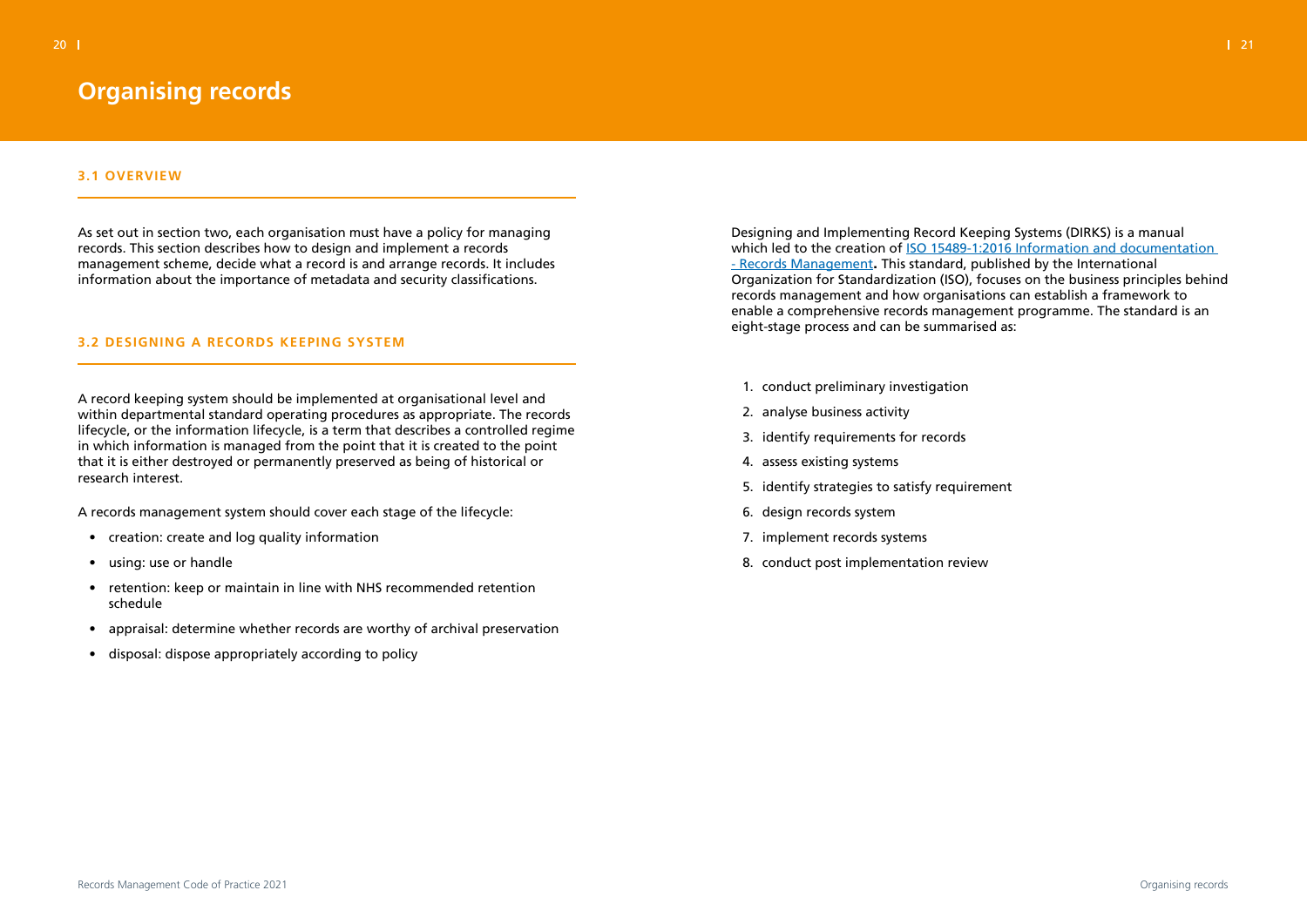

The standard also describes the characteristics of a record.

| <b>Record characteristic</b> | <b>How to evidence</b>                                                                                                           |
|------------------------------|----------------------------------------------------------------------------------------------------------------------------------|
|                              | It is what it purports (claims) to be                                                                                            |
|                              | To have been created or sent by the person purported to have<br>created or sent it                                               |
| Authentic                    | To have been created or sent at the time purported                                                                               |
|                              | Full and accurate record of the transaction or activity or fact                                                                  |
|                              | Created close to the time of transaction or activity                                                                             |
| Reliable                     | Created by individuals with direct knowledge of the facts or by<br>instruments routinely involved in the transaction or activity |
|                              | Complete and unaltered                                                                                                           |
|                              | Protected against unauthorised alteration                                                                                        |
| Integrity                    | Alterations after creation can be identified as can the person<br>making the changes                                             |
|                              | Located, retrieved, presented and interpreted                                                                                    |
| Useable                      | Context can be established through links to other records in the<br>transaction or activity                                      |

These characteristics allow strategies, policies and procedures to be established that will enable records to be authentic, reliable, integral and usable throughout their lifecycle.

In terms of ensuring a record is reliable, where an organisation realises that inaccurate information is being held about its patient or service users, then it should take steps to rectify the situation and make records as accurate as they can. An example of what action might be taken can be found in the Institute of Health Records and Information Management (IHRIM) - Good Practice Guidance 2020.

There are a series of other British and international standards that are used to produce record keeping systems. These all interrelate and work within the same guiding principles and where possible use the same terminology. They all rely upon defining roles and responsibilities, processes, measurement, evaluation, review and improvement.

# <span id="page-11-0"></span>**3.3 CONDUCTING A DATA PROTECTION IMPACT ASSESSMENT**

Under UK GDPR, organisations are required to conduct Data Protection Impact Assessments (DPIAs) where there is a new or change in use of personal data and a potentially high risk to privacy. A DPIA template can be found on the ICO website). Some uses require a mandatory DPIA (where processing is large scale or introduces new technologies. If you are looking to establish a new records management function, then it will be vitally important to complete a DPIA. This will highlight potential risks to privacy and data protection, allowing you to action, mitigate or eliminate that risk. This must be conducted prior to any processing being carried out.

When you are looking to amend a record's function, you should check with the person responsible for records management first, for example, your record manager or your data protection officer. DPIA completion in this circumstance will depend on the amendments you are looking to make. For example, if you intend to add three racking shelves for paper HR files to the existing twenty shelves you would probably not complete a DPIA. If you were looking to send your records offsite for scanning or destruction you must complete a DPIA, as this is a new process and the risk is greater.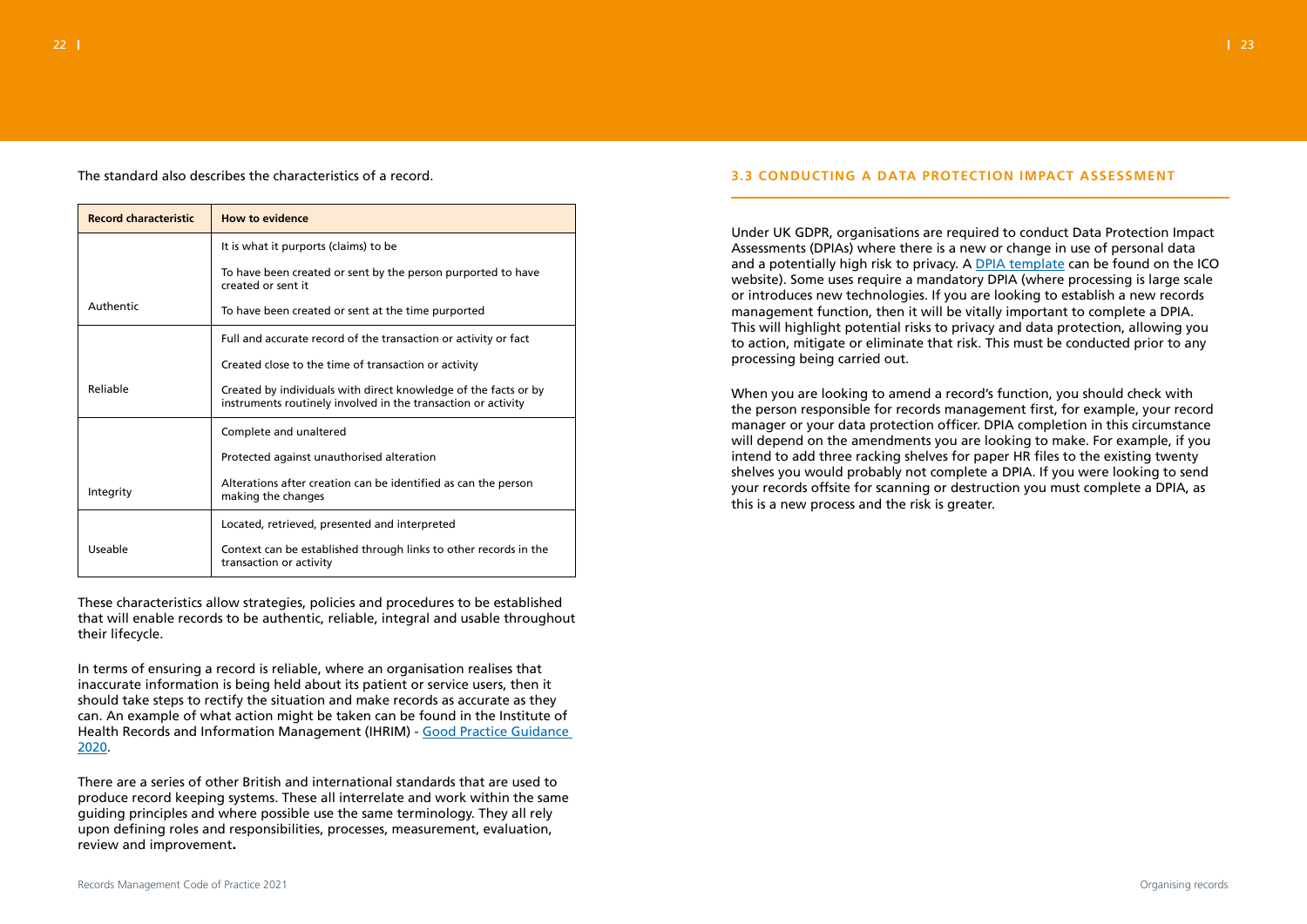## <span id="page-12-0"></span>**3.4 DECLARING A RECORD**

Within the record keeping system, there must be a method of deciding:

- what is a record
- what needs to be kept

This process is described as 'declaring a record'. A record can be declared at the point it is created or it can be declared at a later date. The process of declaring a record must be clear to staff. A declared record is then managed in a way that will fix it in an accessible format until it is appraised for further value or disposed of, according to retention policy that has been adopted. Some activities will be pre-defined as creating a record that needs to be kept, such as health and care records or the minutes and papers of board meetings. Other records will need to fulfil the criteria as being worth keeping, such as unique instances of a business document or email. Datasets may also be declared as records and managed accordingly.

Declared records can be held in the 'business as usual' systems or they can be moved into a protected area such as an Electronic Document and Records Management System (EDRMS) depending on the record keeping system in use. Organisations' teams should only hold the records they need to conduct business, locally.

Records and information relating to closed cases may be kept locally for a short period of time (such as a year). This is in case a patient or service user re-presents or is re-referred. After that time, they should be moved to long-term storage for the rest of their retention period. For digital records, a system may already be set up whereby records no longer required for current business are stored (such as a dedicated network drive or space on a drive). Records should be moved there keeping operational space free for current cases or work. This will also restrict unnecessary access to non-current personal or sensitive data. Your organisation's records management policy should cover what you need to do locally in this circumstance.

Key legislation, such as the UK GDPR or FOIA, applies to all recorded information of the types covered by these Acts, whether declared as a formal record or not. However, declaration makes it easier to manage information in accordance with the legislation and business needs. Requests for information made under this legislation are easier to find in a logical filing system. Accumulations of informally recorded information, which can be difficult to find, should therefore be minimised.

# <span id="page-12-1"></span>**3.5 ORGANISING RECORDS**

Record keeping systems must have a means of physically or digitally organising records. This is often referred to as a file plan or business classification scheme. In its most basic form, a business classification scheme is a list of activities (for example, finance or HR) arranged by business functions, however, it is often linked to an organisation's hierarchical structure.

Records should be arranged into a classification scheme, as required by ISO 15489 and the Section 46 Code of Practice. At the simplest level, the business classification scheme can be anything from an arrangement of files and folders on a network to an EDRMS. The important element is that there is an organised naming convention, which is logical, and can be followed by all staff. The scheme can be designed in different ways. Classification schemes should try to classify by function first. Once a recommended functional classification has been selected, the scheme can be further refined to produce a classification tree based on function, activity and transaction, for example:

Function: corporate governance Activity: board minutes and associated papers Transaction: April 2018-March 2019

The transaction can then be assigned a rule (such as retention period), a security status or other action based on the organisational policy. The scheme will enable appropriate management controls to be applied and support more accurate retrieval of information from record systems.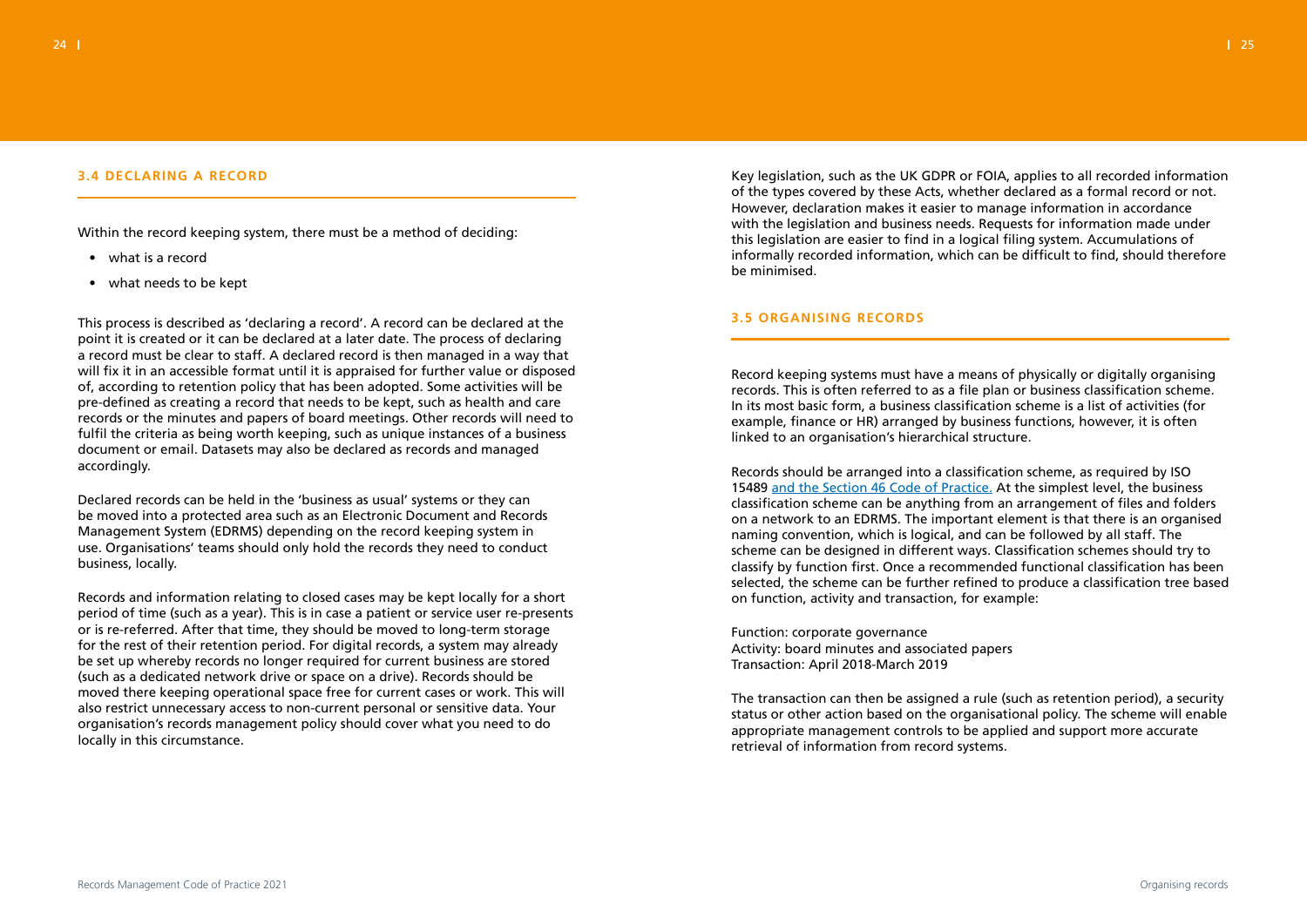

# <span id="page-13-0"></span>**3.6 USING METADATA TO ORGANISE AND FIND RECORDS**

Metadata is 'data about data' or structured information about a resource. The Cabinet Office e-Government Metadata Standard states that:

*'metadata makes it easier to manage or find information, be it in the form of webpages, electronic documents, paper files or databases and for metadata to be effective, it needs to be structured and consistent across organisations'*

The standard sets out 25 metadata elements, which are designed to form the basis for the description of all information. The standard lists four mandatory elements of metadata that must be present for any piece of information. A further three elements are mandatory if applicable and two more are recommended.

| <b>Mandatory elements</b> | <b>Mandatory if applicable</b> | <b>Recommended</b> |
|---------------------------|--------------------------------|--------------------|
| Creator                   | Accessibility                  | Coverage           |
| Date                      | Identifier                     | Language           |
| Subject                   | Publisher                      |                    |
| Title                     |                                |                    |

The following provides a practical example of the metadata standard being used to produce a label to be placed on the side of a box of paper records, which are ready to archive:

| <b>Box label</b>                       | <b>Local interpretation</b> | Metadata standard |
|----------------------------------------|-----------------------------|-------------------|
| <b>Tiverton Community NHS</b><br>Trust | Organisation name           | Creator           |
| Midwifery                              | Service name                | Creator           |
| Patient case records<br>surname A-F    | Description of record       | Subject or title  |
| 2000                                   | Date/year of discharge      | Date              |
| 2025                                   | Date/year of destruction    | Date              |

Where there is sufficient metadata it can be possible to arrange records by their metadata alone, however, a business classification scheme would always be recommended. Records arranged by their metadata rather than into a classification scheme often lack 'context'. This reduces the ability to produce an authentic record. Finding records arranged in this way is often reliant on a powerful search tool used to 'mine' the data or use a process called 'digital archaeology'. This is not recommended because it is so time-consuming to determine authenticity, but it has been included in this Code as legacy record keeping systems may not have been organised logically.

# <span id="page-13-1"></span>**3.7 APPLYING SECURITY CLASSIFICATIONS**

The NHS has developed a protective marking scheme for the records it creates. It is based on the Cabinet Office Government Security Classifications defined protective marking scheme which is used by both central and local government. Under the NHS Protective Marking Scheme 2014, patient data is classed as 'NHS Confidential'.

There is no expectation that a security classification must be applied or used by all health and care organisations. For example, it would be disproportionate for a small care home or dental practice to apply NHS or Government security classifications to a small cohort of records. Whereas a large NHS Trust may want to use the NHS classification scheme.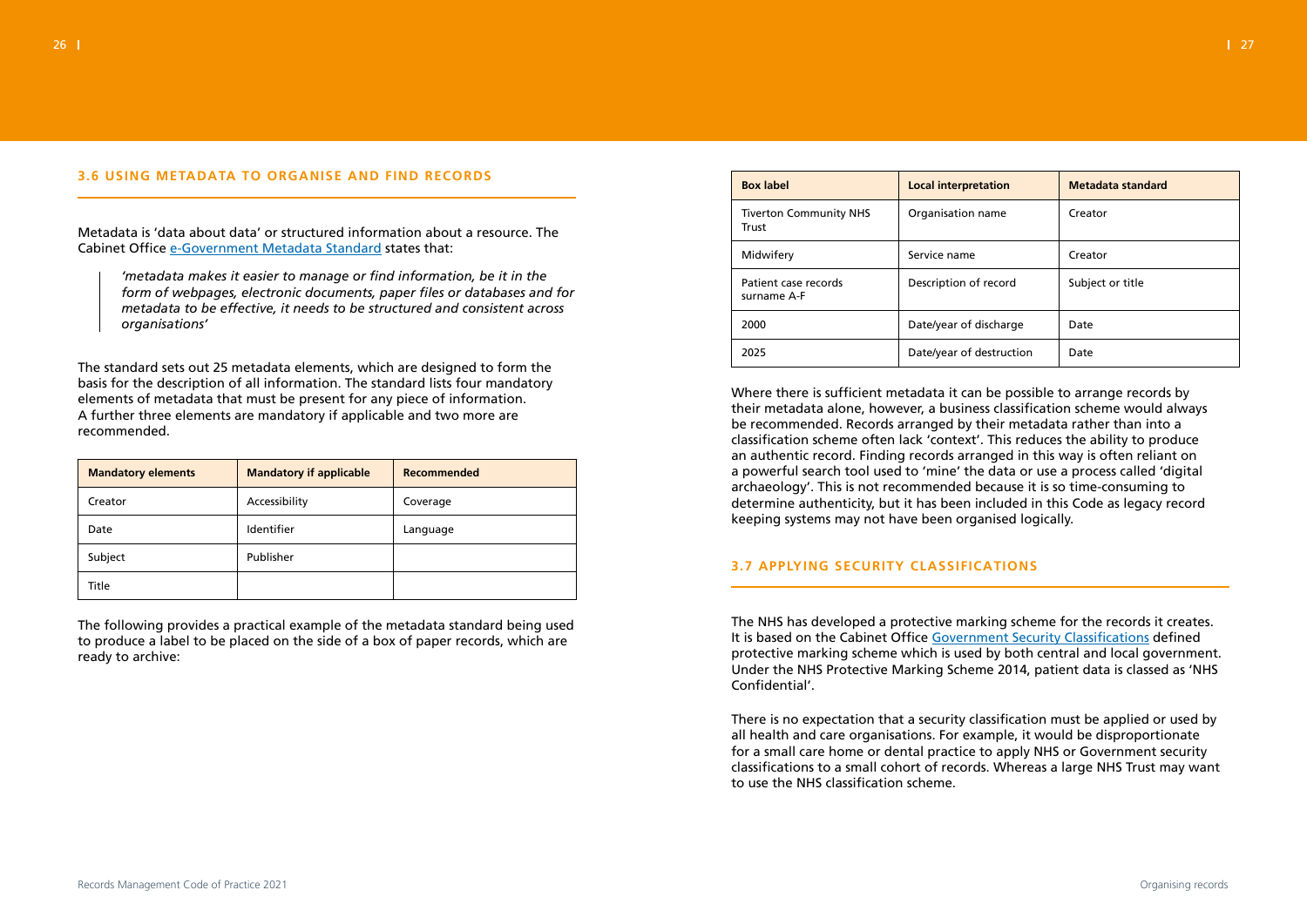

## <span id="page-14-1"></span>**4.1 OVERVIEW**

This section covers how to store records for operational use. It includes considerations relating to both paper and digital records including the challenge of ensuring digital records remain authentic and usable over time and the management of off-site storage. Further information about the management of specific formats of records (for example, cloud-based records and records created on personally owned computers and equipment) are in Appendix III.

#### <span id="page-14-2"></span>**4.2 MANAGEMENT AND STORAGE OF PAPER RECORDS**

Wherever possible, organisations should be moving to digital records. The original paper record guarantees the authenticity of the record. However, it can make it hard to audit access to the record, depending on where this is stored, because paper records do not have automatic audit logs. Storage of paper records also will incur costs, whether in-house or offsite. This cost will only increase as the size of the holding or length of time they are stored, increases.

Where possible, paper records management processes should be as environmentally friendly as possible. This will help contribute towards the NHS target to reduce its carbon footprint and environmental impact. Examples include the shredding of paper records and the end product used for recycling purposes instead of burning records in industrial furnaces.

# <span id="page-14-3"></span>**4.3 MANAGEMENT AND STORAGE OF DIGITAL RECORDS**

Digital records offer many advantages over paper records. They can be accessed simultaneously by multiple users, take up less physical storage space and enable activities to be carried out more effectively, for example, through the use of search functions and digital tools.

Digital information must be stored in such a way that, throughout its lifecycle, it can be recovered in an accessible format in addition to providing information about those who have accessed the record.

The European Commission has produced an overarching standard in this area. (Further information is available on the DLM forum foundation). The authenticity of a record is dependent on a number of factors:

• sufficient metadata to allow it to remain reliable, integral and usable (refer

- to section 3)
- the structure of the record
- the business context
- relates to

• links between other documents that form part of the transaction the record

The management of digital records requires constant, continual effort, and should not be underestimated. Failure to properly maintain digital records can result in doubt being raised over the authenticity of the digital image. Examples include:

• a record with attachments, such as hyperlinks or embedded documents that

- a record with web links that do not work once they are converted to another format, loses integrity
- do not migrate to newer media, are not complete or integral
- transaction, is not integral as there are no supporting records to give it context

• an email message that is not stored with the other records related to the

Digital information presents a unique set of issues which must be considered and overcome to ensure that records remain:

- authentic
- reliable
- retain their integrity
- retain usability

Digital continuity refers to the process of maintaining digital information in such a way that the information will continue to be available as needed despite advances in digital technology and the advent of newer digital platforms. Digital preservation ensures that digital information of continuing value remains accessible and usable.

# <span id="page-14-0"></span>**Records storage for operational use**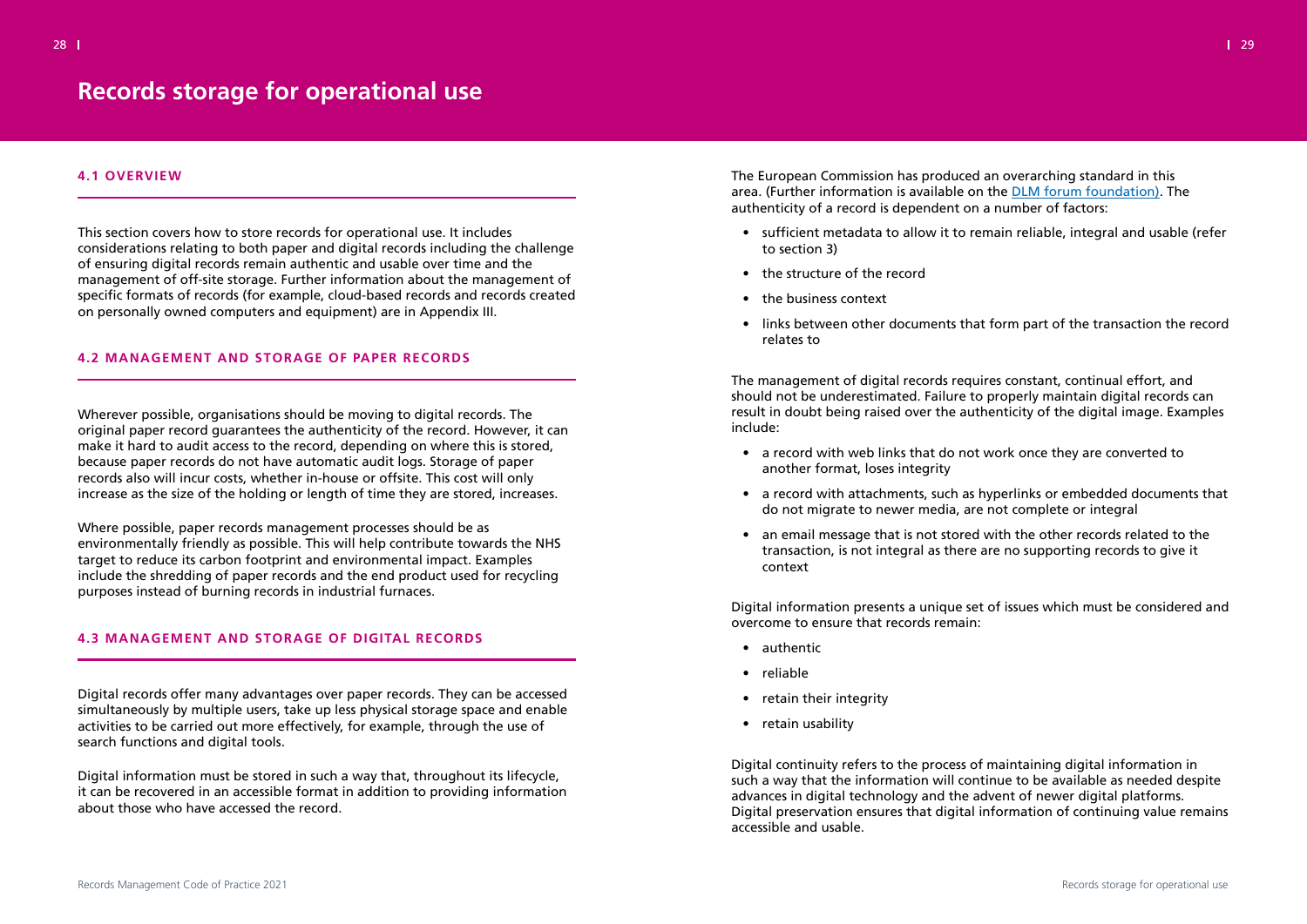

The amount of work required to maintain digital information as an authentic record must not be underestimated. For example, the information recorded on an electronic health record system may need to be accessible for decades (including an audit trail to show lawful access and maintain authenticity) to support continuity of care. Digital information must not be left unmanaged in the hope a file can be used in the future. The National Archives has produced a variety of technical and role-based guidance and useful checklists to support this management process.

As there are no digital records in existence today that are of such an age, it is difficult to even plan continued access in an authentic form over such a timeframe. For example:

- paper records can deteriorate over time so can digital media as the magnetic binary code can de-magnetise in a process called 'bit rot' leading to unreadable or altered information, thus reducing its authenticity
- software upgrades can leave other applications unusable as they may no longer run on updated operating systems
- media used for storage may become obsolete or degrade, and the technology required to read them may not be commercially available
- file formats become obsolete over time as more efficient and advanced ones are developed

There are several strategies that can be adopted to ensure that digital information can be kept in an accessible form over time. Among the most common strategies adopted are:

- migration to the new systems (retaining existing formats this is the preferred method)
- emulation (using software to simulate the original application)
- preservation of host system
- conversion to a standard file format (or a limited number of formats)

The Digital Preservation Coalition has produced a handbook that will help organisations understand some of the issues associated with retaining digital records for long periods of time.

The UK Government National Cyber Security Centre (NCSC) provides good practice guidelines on forensic readiness and defines it as:

*'the achievement of an appropriate level of capability by an organisation in order for it to be able to collect, preserve, protect and analyse digital evidence so that this evidence can be effectively used in any legal matters, in security investigations, in disciplinary matters, in an employment tribunal or in a court of law'.*

# The NCSC notes that

*'it is important for each organisation to develop a forensic readiness of sufficient capability and that it is matched to its business need'.* 

Forensic readiness involves:

- specification of a policy that lays down a consistent approach to digital records
- detailed planning against typical (and actual) case scenarios
- identification of (internal or external) resources that can be deployed as part of those plans
- identification of where and how the associated digital evidence can be gathered that will support case investigation
- a process of continuous improvement that learns from experience

In many organisations, forensic readiness is managed by information security or informatics staff, but records managers need to ensure that they input to policy development and feed in case scenarios as necessary.

Where possible, electronic records management processes should be as environmentally friendly as possible to help contribute towards the NHS target to reduce its carbon footprint and environmental impact. An example would be to replace outdated IT servers with up to date energy efficient systems, reducing the amount of energy required for the solution.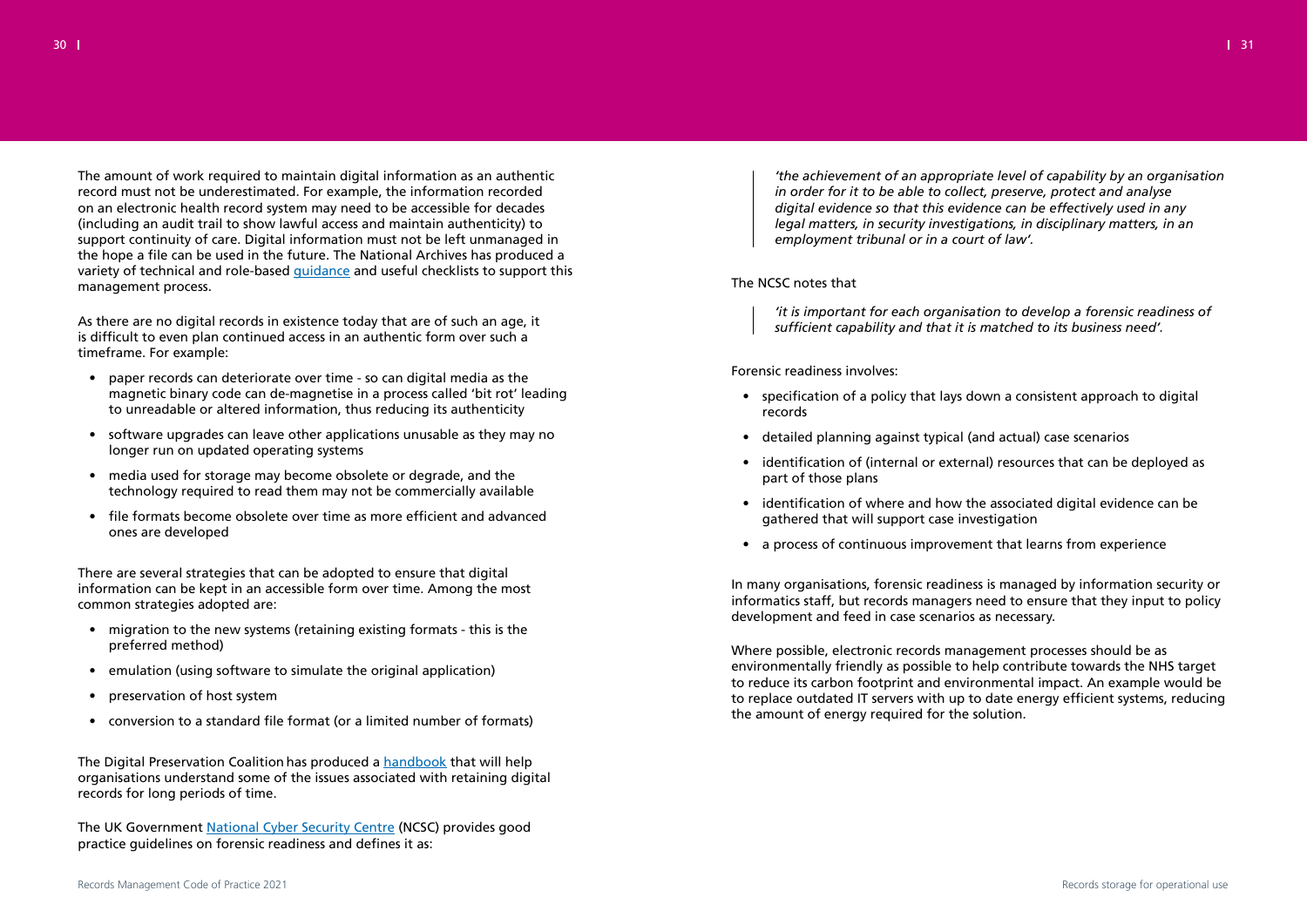

# <span id="page-16-0"></span>**4.4 MANAGING OFFSITE RECORDS**

It is vital to highlight the importance of actively managing records stored offsite. This applies to both paper records and records stored in cloud-based solutions (refer to Appendix III for further information about cloud-based records). Managing off-site records effectively will ensure that:

- there is a full inventory of what is held offsite
- retention periods are applied to each record
- a disposal log is kept
- there is evidence of secure disposal of records and information

The National Archives has produced guidance to identify and support the requirements for selecting and transferring paper records and further quidance on identifying and specifying requirements for offsite storage of physical records. It is a best practice benchmark for all organisations creating or holding public records and provides advice and guidance on the tracking of records at all stages of the information lifecycle up to disposal. The National Archives does not provide guidance on onsite storage of operational and live records. This should be determined by the local organisation in line with this Code.

- Instruction: The controller must provide clear instructions relating to all processing of offsite records including destruction of the records.
- Access to site: Access to the storage site should be possible to be able to exercise due diligence, and conduct site visits if necessary.
- Retrieval: Organisations will need to agree how their records will be retrieved and what timeframe they will be returned. An example would be to ensure that you can respond to subject access and FOI requests or retrieve them to dispose of when the minimum retention period has been reached.

When considering using offsite storage, organisations should consider the following:

You must conduct a DPIA if you are looking to start storing records offsite. This is because it will be a new process for handling potentially high volumes of personal data with increased risk. A DPIA must be completed:

- at the outset of entering an offsite storage contract
- if you have not completed one before on the service (even if it has been established for a number of years)
- if you change service provider
- if you change how you manage your contract or elements of it (for
- if you end the service by bringing it in-house

example, change from destruction by pulping to destruction by shredding)

If offsite storage is currently operated by your organisation it may be worth conducting a DPIA to ensure current measures guard against risks to privacy. A DPIA is also evidence of due diligence, providing the outcomes are actioned.

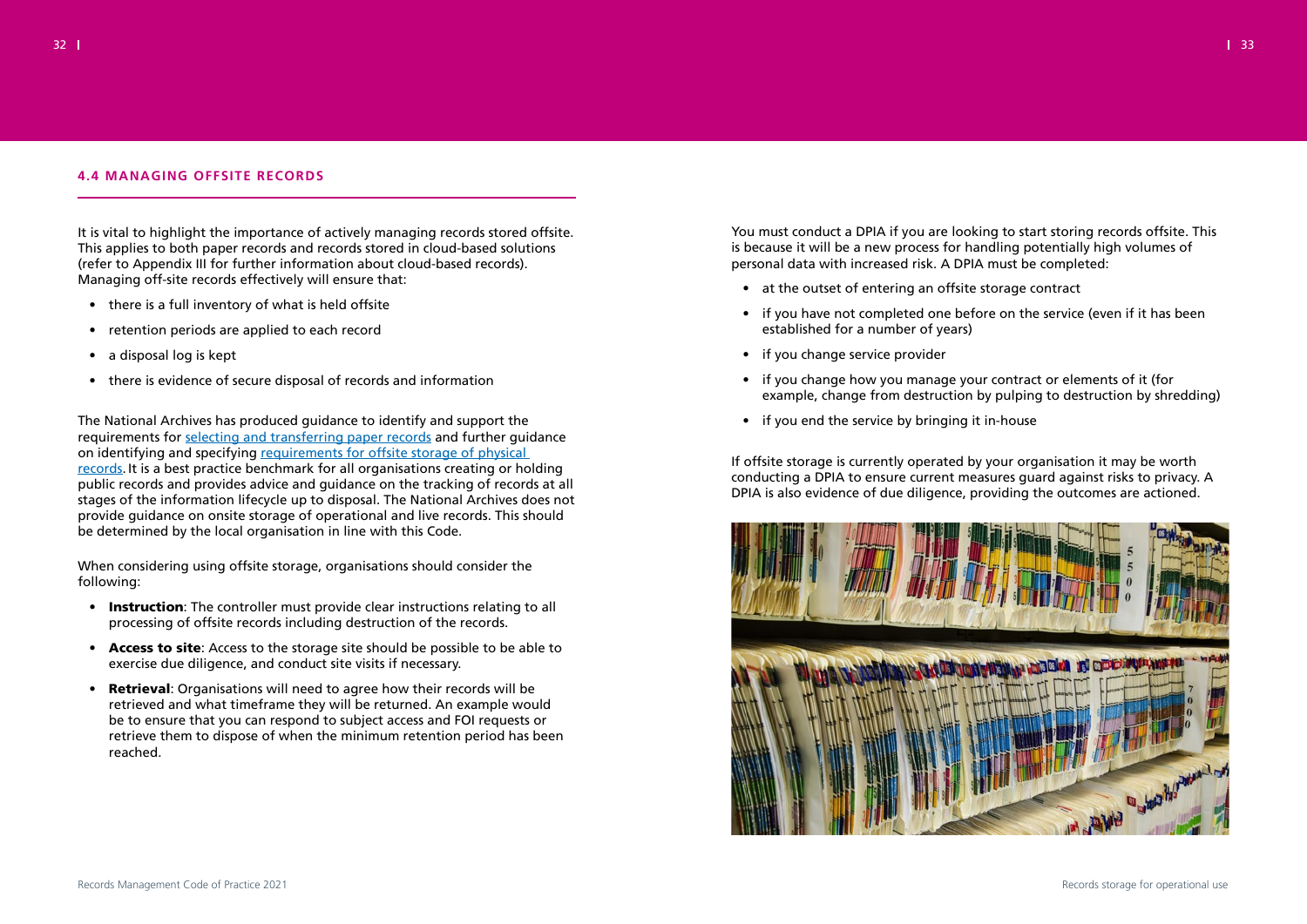## <span id="page-17-1"></span>**5.1 OVERVIEW**

This section covers the management of records once their business need has ceased and the minimum retention period has been reached. A detailed retention schedule is set out in Appendix II. This section includes information on the destruction and deletion of records, reviewing records for continued retention once their minimum period for retention has expired, and the selection of records for permanent preservation. It also includes information and advice about the transfer of records to Place of Deposits (PoD). Appendix I relating to public Inquiries should also be considered before destroying any records.

# <span id="page-17-2"></span>**5.2 APPRAISAL**

Appraisal is the process of deciding what to do with records once their business need has ceased and the minimum retention period has been reached. This can also be known as the disposition of records. The National Archives has produced guidance on appraisal.

- Ongoing use: You might need to keep the record for longer than the minimum period for care, legal or audit reasons. In these cases, you can set an extension to the minimum period, provided it is justified and approved.
- Classification of diseases (based on ICD10 code): Some health conditions may lend themselves towards a longer, or extended, retention period.
- Operational delivery: The way a service was delivered may have been pioneering or innovative at the time, which may justify an extended retention period or long-term archival preservation.

Appraisal must be defined in a policy and any decisions must be documented and linked to a mandate to act (derived from the board). Any changes to the status of records must also be reflected in your organisation's Record of Processing Activity. In no circumstances should a record or series be automatically destroyed or deleted.

When appraising records that have come to the end of their minimum retention period, you should consider the following:

- The way care is delivered: The records may be reflective of health or care policy at the time.
- Series growth: If the records are part of a series that will be added to (type of record rather than additional content into existing records), you need to consider space issues in your local records store or organisation would not justify an extension to the retention period.
- Recall rates: If a series of records is routinely accessed to retrieve records, continued retention may be harder to justify.
- **Historical value:** If the record has potential historical or social value (for example, innovative new service or treatment or care delivery method), then consider retaining for longer. It would also be helpful to have early discussions with your local PoD about potential accession, even if the accession records before 20 years retention has passed, unless there are exceptional circumstances for early transfer. The PoD must agree to the transfer PRIOR to it occurring. If early discussion with the PoD indicates the record (or series) will not be accessioned, and you have no ongoing operational use for the record or series, then you must securely destroy the record, and obtain evidence of destruction (for example, destruction certificate).
- Previous deposits: The records you hold may be a continuation of a series out what has historically been accessioned from your organisation to the PoD, so that a series of records remains complete. It is likely that records PoD.

archive. For example, continued expansion of a series that is hardly recalled

then there may be justification for extending the retention period due to ongoing use. Whereas, for a series of records that has a very low recall rate,

record has ceased to be of operational value or use. PoDs will not normally

that has historically been accessioned by a local PoD. It is important to find that add to an already accessioned series will continue to be taken by the

This list is not exhaustive, and organisations may have bespoke issues to consider as well.

# <span id="page-17-0"></span>**Management of records when the minimum retention period is reached**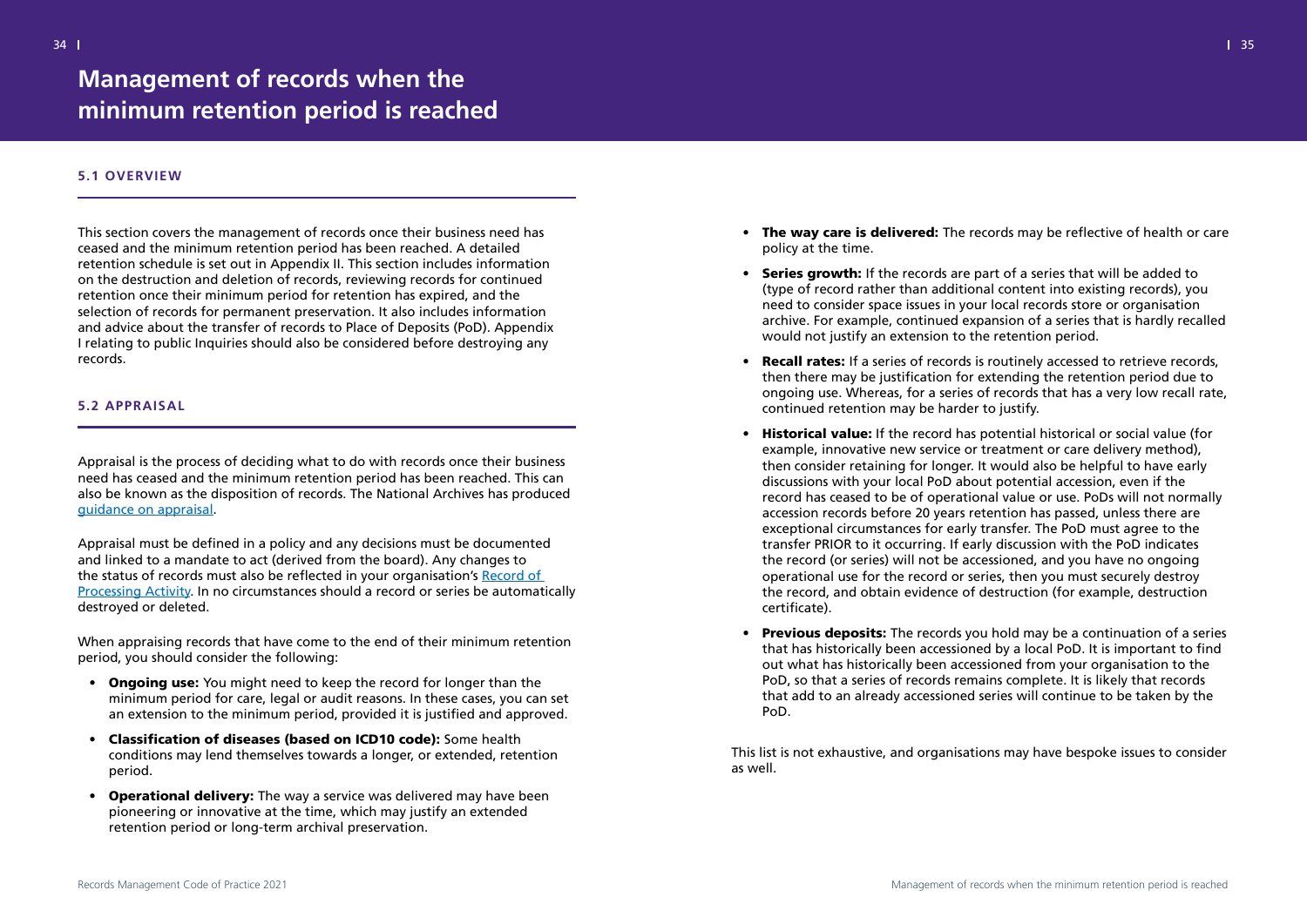Digital records can be appraised if they are:

- arranged in an organised filing system
- differentiated by the year of creation
- organised by year of closure
- clear about the subject of the record

If digital records have been organised in an effective file plan or an electronic record keeping system, this process will be made much easier. Decisions can then be applied to an entire class of records rather than reviewing each record in turn.

There will be one of three outcomes from appraisal:

- destroy or delete
- continued retention this will require justification and documented reasons
- permanent preservation

All appraisal decisions need to be justified, follow policy or guidance, and be documented and approved by the relevant board, committee or group of the organisation.

# <span id="page-18-0"></span>**5.3 DESTROYING AND DELETING RECORDS**

If as a result of appraisal, a decision is made to destroy or delete a record, there must be evidence of the decision. It is good practice to get authorisation for destruction or deletion from an appointed committee or group with a designated function to appraise records, working to a policy or guidelines. Where the destruction or deletion process is new, or there is a change in the destruction process (such as a change of provider, or the method used), a DPIA must be completed and signed off by the organisation.

### Destruction of paper records

Paper records selected for destruction can be destroyed, subject to following ISO 15489-1:2016. Destruction can be conducted in-house or under contract with an approved offsite company. If an offsite company is used, the health or care organisation, as the controller, is responsible for ensuring the provider chosen to carry out offsite destruction meets the necessary requirements and can evidence this. This evidence should be checked as part of due diligence (for example, if the provider says they have the ISO accreditation, then check with the ISO). Other diligence activities, such as a site visit to the contractor, should also be carried out. Destruction provider companies must provide a certification of destruction for the bulk destruction of records. This certification must be linked to a list of records, so organisations have clear evidence that particular records have been destroyed.

Records that do not contain personal data or confidential material can be destroyed in a less secure manner (such as confidential waste bins that do not provide certificates of destruction). If in doubt, material should be treated as confidential and evidentially destroyed. Do not use the domestic waste or put records on a rubbish tip to destroy identifiable, confidential material, because they remain accessible to anyone who finds them. The British Security Industry Association (BSIA) has provided a guide on information destruction.

# Destruction of digital records

Destruction implies a permanent action. For digital records 'deletion' may not meet the ISO 27001 standard as the information can or may be able to be recovered or reversed. Destruction of digital information is therefore more challenging. If an offsite company is used, the health and care organisation as the controller should check with the ISO whether the provider meets the necessary requirements, similar to the process for the destruction of paper records.

One element of records management is accounting for information, so any destruction of hardware, hard drives or storage media must be auditable in respect of the information they hold. An electronic records management system will retain a metadata stub which will show what has been destroyed.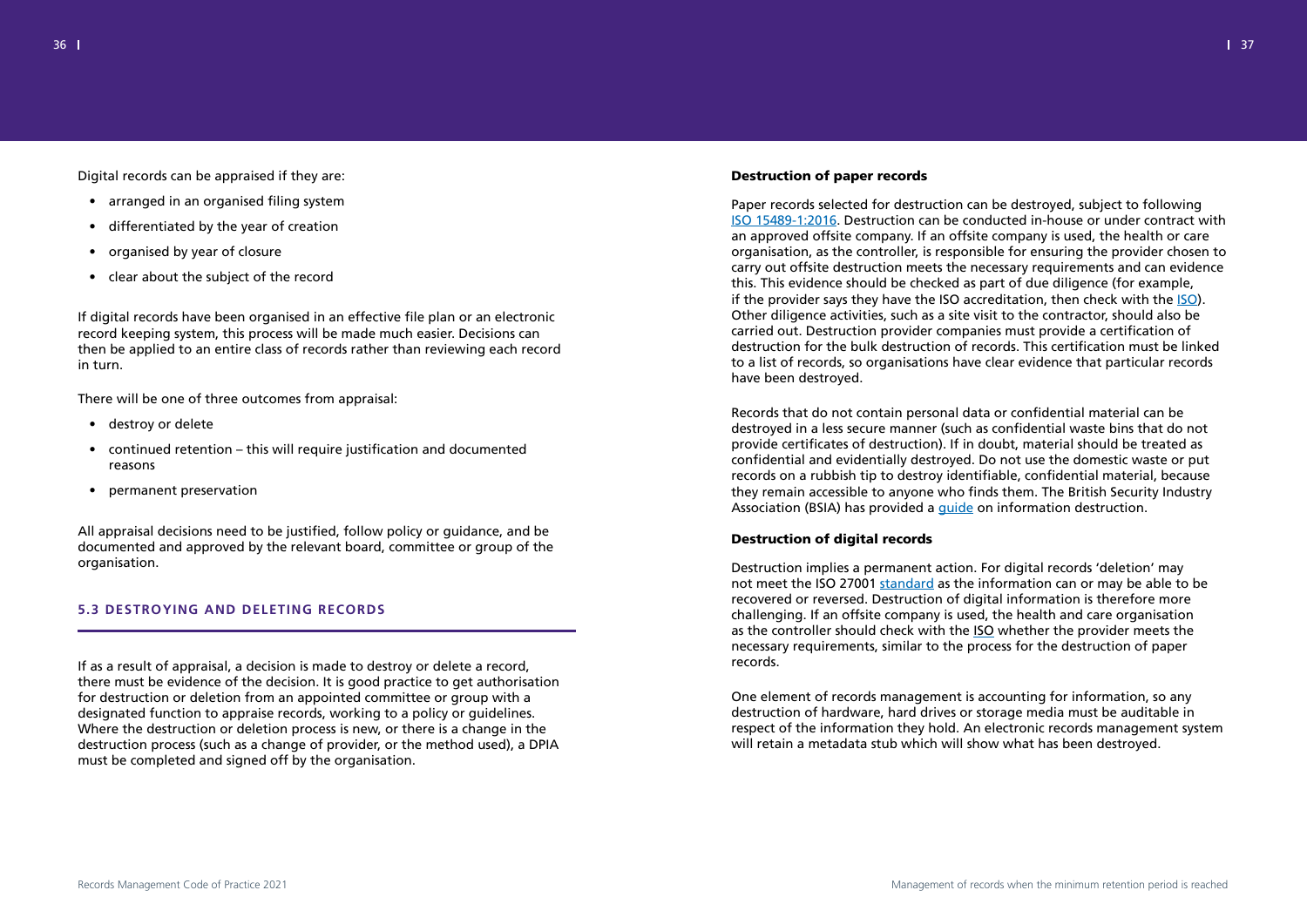The ICO guidance Deleting personal data sets out that if information is deleted from a live environment and cannot be readily accessed, then this will suffice to remove information for the purposes of UK GDPR. Their advice is to only procure systems that will allow permanent deletion of records to allow compliance with the law.

Electronic systems will vary in their functionality. They may have the ability to permanently delete records from the system or not. Where a record that has reached its retention period and has been approved for destruction, then the record should be deleted if the system allows that function. A separate record should be kept of what record has been deleted.

In relation to FOIA, the ICO guidance Determining whether information is held advises that once the appropriate limit for costs incurred for that FOI has been reached, there are no more requirements to recover information held. The only exemption to this would be where the organisation is instructed by a court order.

If a system doesn't allow permanent deletion, then all reasonable efforts must be made to remove the record from normal daily use. It should be marked in such a way that anyone accessing the record can recognise it as a dormant or archived record. All activity in electronic systems must be auditable, and (where appropriate) local policies and procedures should cover archived digital records.

The following are examples of when information cannot be destroyed or disposed of:

- if it is subject to a form of access request, for example, Subject Access Request (SAR), FOIA request
- if it is required for notified legal proceedings, for example, a court order, or where there is reasonable prospect of legal proceedings commencing (an impending court case). This information will possibly be required for the exercising or defending of a legal right or claim
- if it is required for a coroner's inquest
- if it is of interest to a public inquiry, for example, who will issue guidance to organisations on what kind of records they may require as part of the inquiry. Once notified, organisations can re-commence disposal, taking into account what records are required by the inquiry. If in doubt, check with the Inquiry Team.

# <span id="page-19-0"></span>**5.4 CONTINUED RETENTION**

The retention periods given in Appendix II are the minimum periods for which records must be retained for health and care purposes. In most cases, it will be appropriate to dispose of records once this period has expired, unless the records have been selected for permanent preservation.

Organisations must have procedures and policies for any instances where it is necessary to maintain specifically identified individual records, or group of records (clinical or otherwise) for longer than the stated minimum, including:

acceptable to dispose of a record that is part way through being processed

- temporary retention
- public inquiries
- ongoing access request, for example, where the ongoing processing of an access request cuts over the minimum retention period. It would not be for an access request because the minimum retention period has been reached.
- where there is a continued business need beyond the minimum retention period, and this is documented in local policy

There will be occasions where care specialties will create digital records that have different retention periods. For example, a radiology scan might need to be kept for the minimum of 8 years, and then destroyed as the record is no longer required. Yet a different image for a similar case may need to be kept for longer due to the nature of that particular case. In these situations, organisations can apply different retention times and this should be picked up at the review stage once the 8 years has expired.

Where records contain personal data, the decision to retain must comply with UK GDPR. Decisions for continued retention beyond the periods laid out in this Code must be recorded, made in accordance with formal policies and procedures by authorised staff and set a specific period for further review.

Generally, where there is justification, records may be retained locally from the minimum period set in this Code, for up to 20 years from the last date at which content was added.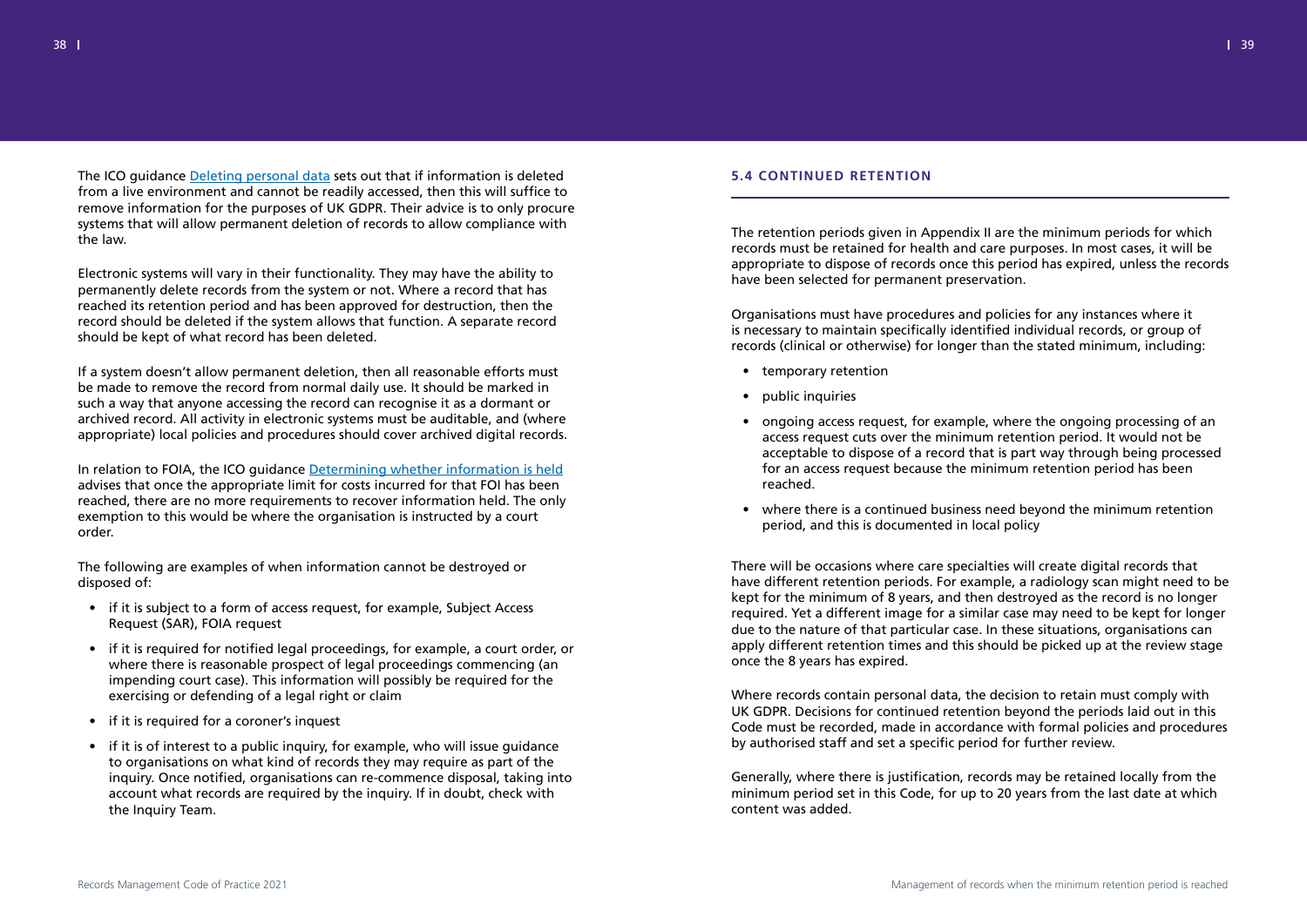# NHS individual staff and patient records

For NHS individual staff and patient records that have a recommended retention period beyond 20 years (for example, maternity records), these can be retained for longer as specified in Appendix II, in this case for 25 years. The Secretary of State for Digital, Culture, Media and Sport has approved the retention of NHS individual staff and patient records up to 20 years where this is necessary for continued NHS operational use. This may be reflected in an extended retention period beyond 20 years being mandated by the Code (such as with the maternity records). Where organisations use this provision locally to retain records for longer than 20 years, this must be documented in published policies.

It must be remembered that in some cases of health and social care, there may be gaps between episodes of care. If a patient or service user begins a new episode of care whilst their previous record is still within agreed retention periods, then these episodes of care will link, and the retention period will begin again at the end of the current episode. This may mean that some or all of the information from the previous episode will go over a 20-year retention mark, but this is acceptable as it links to a more recent care episode.

# Other types of records

For records that are not staff or patient records, for example, board minutes or records relating to buildings, a different arrangement is in place. Where an organisation needs to keep any other type of record beyond 20 years, then approval must be sought separately from the Secretary of State for Digital, Culture, Media and Sport.

This is the case even where the recommended retention period is longer in the Code. The Code does not recommend a minimum retention period beyond 20 years for the majority of these types of records. However asbestos, radiation and some building records have longer retention periods due to current legislation at the time of writing. We are progressing an application to the Advisory Council for these three types of records. Organisations should retain them for the retention period set out in the Code at this time. We will update the Code with the outcome of that application in autumn 2021.

Organisations should always check current legislation. Any applications for approval should be made to The National Archives in the first instance (asd@ nationalarchives.gov.uk).

Examples of the application of Secretary of State (SoS) retention approval

years would be covered by SoS approval as they relate to individual

- 1. A trust wishes to check the retention period for cancer/oncology records. The Code states 30 years so the records are retained for 20 years without the need to apply the SoS approval. The last 10 patients, providing the trust has an ongoing need and justification for continued storage.
- 2. A trust wishes to retain patient records for 16 years due to developments in the treatment of infectious diseases (where a patient is cared for in an isolation ward). The Code recommends eight years before disposal. The trust can make a local decision to retain the records for 16 years. This does not need SoS approval the trust's published policy. The trust notes that retention beyond extended retention period.

because the period is under 20 years. The decision is documented in 20 years for these records would utilise the SoS retention approval, subject to ongoing business need and justification of the proposed

# <span id="page-20-0"></span>**5.5 RECORDS FOR PERMANENT PRESERVATION**

The Public Records Act 1958 requires organisations to select records for permanent preservation. Selection for transfer under this Act is separate to the operational review of records to support current service provision. It is designed to ensure the permanent preservation of a small core (typically 2-5%) of key records, which will:

- enable the public to understand the working of the organisation and its impact on the population it serves
- preserve information and evidence likely to have long-term research or archival value

Records for preservation must be selected in accordance with the guidance contained in this Code. Any supplementary guidance issued by The National Archives and local guidance from the relevant PoD should always be consulted in advance of any possible accession. This is to ensure it is appropriate to transfer the records selected. As a rule, national organisations, such as NHS England, will accession their records to The National Archives, and local NHS and social care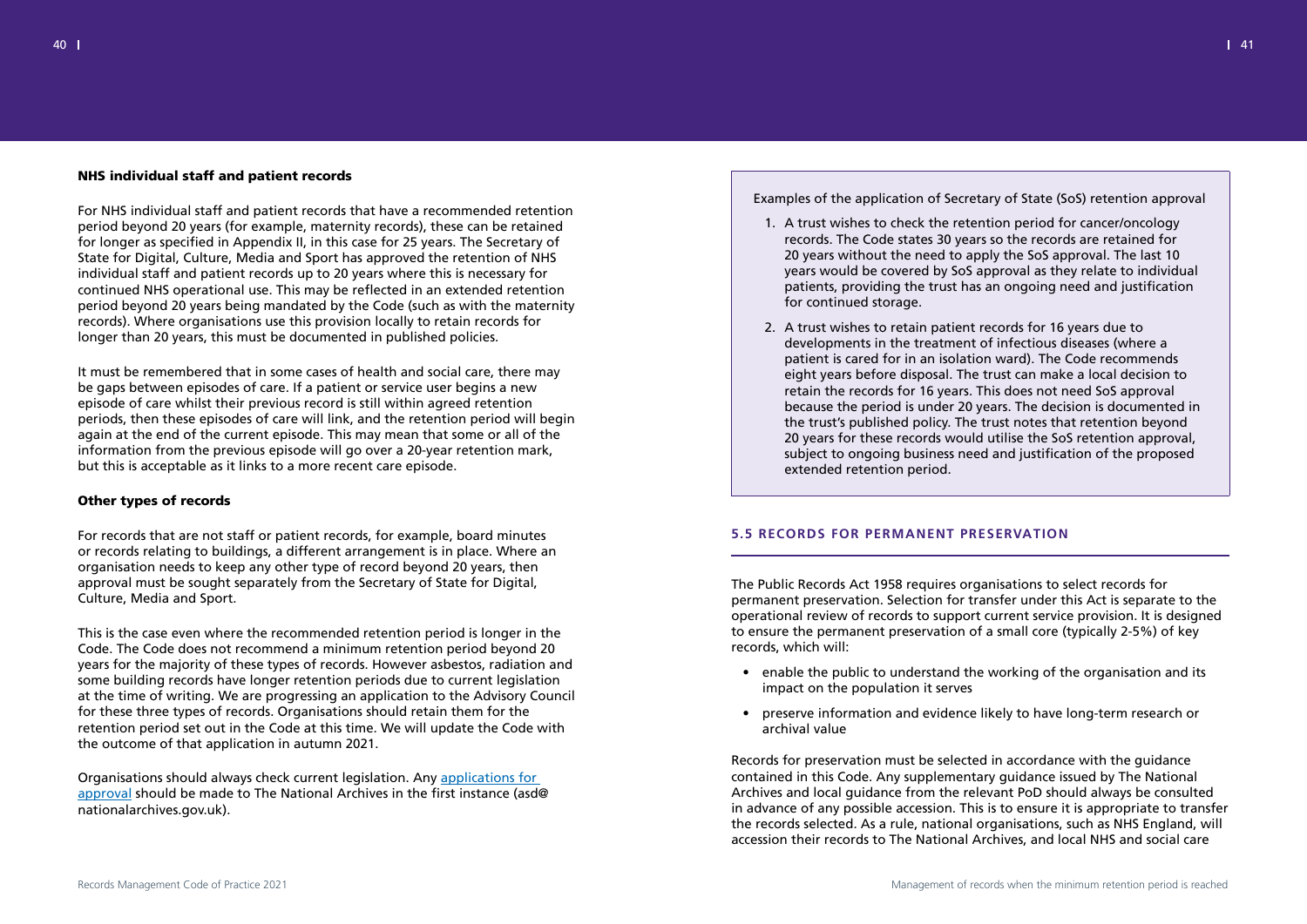organisations will accession their records to the local PoD, as appointed by the Secretary of State for Culture, Media and Sport.

- transfer to PoD this class of records should normally transfer in its entirety to the PoD – trivial or duplicate items can be removed prior to transfer
- consider transfer to PoD all, some or none of this class may be selected (as agreed with the PoD)
- no PoD interest

Selection may take place at any time in advance of transfer. However, the selection and transfer must take place at or before records are 20 years old. Records may be selected as a class (for example, all board minutes) or at lower levels down to individual files or items.

Records can be categorised as follows:

Other records should not normally be selected for transfer. Whilst there may be occasions where records to support research are transferred (for example, to support research into rare conditions), records should not be transferred just because they relate to research or with the sole purpose of preservation in case they could be used for future research. The Public Records Act 1958 is not designed to support the routine archival of research records. Records should not be transferred unless they specifically meet the criteria below. If in doubt, it is recommended to check with the local PoD.

Where it is known that particular records will be transferred to PoDs routinely, this should be noted in the records management policy (or equivalent) alongside the reason for the routine transfer. Likewise, one-off transfers should also be noted for reference. It is not practical to update local policies each time a transfer is made. If a particular type becomes a regular transfer, this could be added to the next update of the records management policy. It may be sufficient to publish a link to the PoD's public catalogue or The National Archives Discovery Catalogue to which data for transferred records is added annually. Where it is known a record will form part of the public record at creation, it must be preserved locally until such time it can be transferred. PoDs will know which types of records they will always take (such as board minutes). The National Archives is working on providing guidance on which record will always be transferred and those that might be of local interest.

The Tavistock and Portman NHS Foundation Trust has a policy for the selection of material for permanent preservation: a method for selecting the works of

eminent clinicians' work and a panel for selecting historical records. Where a clinician has amassed a lifetime of research or important cases these may be identified and retained.

# Patient or service user records for permanent preservation

Records of individual persons may also be selected and transferred to the PoD provided this is necessary and proportionate in relation to the broadly historical purposes of the Public Records Act 1958 and PoD agreement. For example, individual patient files relating to a hospital that is now closed and the files are coming to the end of their retention. In West Yorkshire, a hospital, which opened in 1919, closed in 1995 and in 2011 patient files were still being transferred to the local PoD to finish the series. All patient records for the hospital are now at the PoD.

Patient or service user confidentiality will normally prevent use for many decades after transfer and the physical resource will be substantial (for example, x number of archive boxes) therefore the transfer of patient or service users records should only be considered where one or more of the factors listed below apply:

- the organisation has an unusually long or complete run of records of a given type
- the records relate to population or environmental factors peculiar to the locality
- the records are likely to support research into rare or long-term conditions
- the records relate to an event or issue of significant local or national importance
- the records relate to the development of new or unusual treatments or approaches to care, or the organisation is recognised as a national or international leader in the field of medicine or care concerned
- the records throw particular light on the functioning, or failure, of the organisation, or the NHS or social care in general
- the records relate to a significant piece of published research

Any policy to select patient or service user records should only be agreed after consultation with appropriate clinicians, the group or committee responsible for records management and (if necessary), the Caldicott Guardian. This decision, and the reasoning behind the decision, should be published in the minutes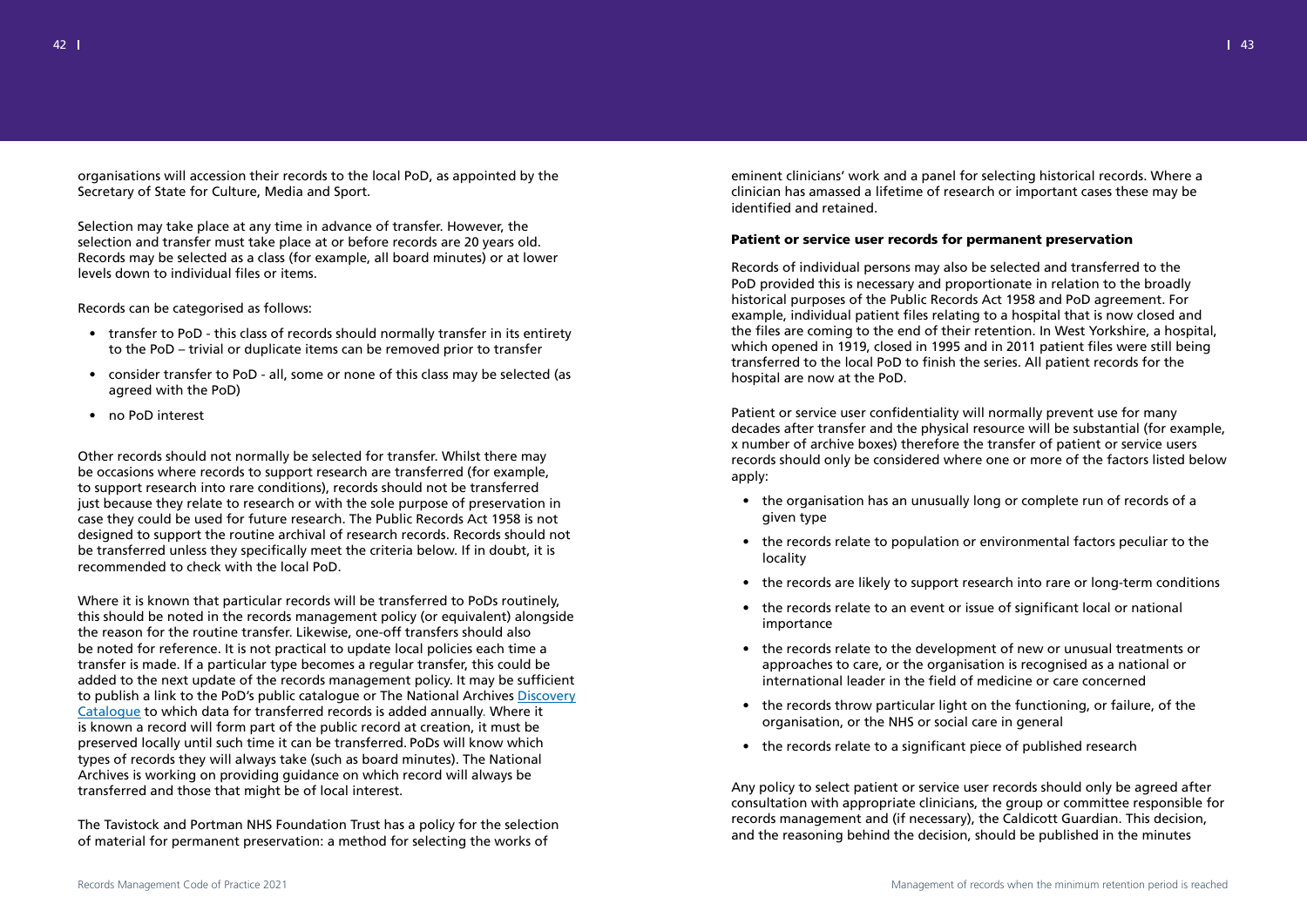of the meeting at which this decision is taken. Routine transfers of patient or service user records to a PoD can be included in the records management policy of the organisation or its equivalent.

Any records selected should normally be retained within the NHS or social care (under the terms of Retention Instrument 122) until the patient or service user is deceased, or reasonably assumed to be so and then can subsequently be transferred. Records no longer required for current service provision may be temporarily retained pending transfer to a PoD. Records containing sensitive or confidential information should not normally be transferred early, unless in agreement with the PoD. If a patient or service user expresses a wish that they do not want their health or care record transferred to a PoD, this must be respected unless the transfer is required by law.

# Transfers of records to the Place of Deposit

Records selected for permanent preservation should be transferred to the relevant PoD appointed by the Secretary of State for Digital, Culture, Media and Sport. PoDs are usually public archive services provided by the relevant local authority. Current contact details of PoDs and the organisations which should transfer to them can be found on The National Archives website. As a general rule, national public sector organisations will deposit with The National Archives, while local organisations will deposit with a local PoD. For example, NHS England will deposit with The National Archives, whereas a local NHS body or local authority will deposit with the local PoD. This could be the county record office, or a specialised facility run by local authorities for the county.

There will be a mandatory requirement to transfer some types of records whereas others will be subject to local agreement. The retention schedule included with this Code identifies records which should be transferred to the locally approved PoD when business use has ceased. There may also be records of local interest which need to be accessioned to the PoD (such as a continuation of a series already accessioned). Prior to any transfer being made, a discussion must be had with the local PoD to enable agreement on which records will be transferred and the process for doing so. (Also refer to Appendix I, which provides information about public inquiries that may impact upon the selection of records for transfer).

Where a local PoD holds records and access is requested, the PoD will liaise with the depositing organisation before releasing any information (including any checks for SARs required by UK GDPR and any exemptions under FOIA). This allows for a check for any harmful information that may be in the record or if there are other grounds on which to withhold the record. Where a public interest test is required, the transferring organisation must carry this out and inform the PoD of the result. The depositing organisation must make a decision on what information to release and where information is withheld, explain the reason why (except in exceptional circumstances, for example, a court order to the PoD).

Transferred records should be in good condition and appropriately packed, listed and reviewed for any FOIA exemptions. Records selected for transfer to a PoD (after appraisal) may continue to be exempt from public access for a specified period after transfer in accordance with Section 66 of FOIA. For more detail on the transfer process and sensitivity review refer to The National Archives guidance.

# Requests to access records held in the Place of Deposit (PoD)

Once transferred to the PoD, records will still be owned by the organisation transferring them and all relevant laws will apply. Individual records deposited with PoDs are still protected by the UK GDPR, FOIA and duty of confidentiality. Where records are kept for permanent preservation for reasons other than care, consideration should be given to preserving the records in an anonymised way to protect confidentiality. Where this is not possible, then consider removing as many identifiers as possible. If you are looking to preserve a record because the treatment provided was innovative or highlights new ways of working, then the identity of the patient is not required. For individual care, it would be required, as the record may need to be retrieved.

Unless there are exceptional circumstances, PoDs will not normally continue to apply FOI exemptions to records more than 100 years old.

Where a patient or service user has died the UK GDPR no longer applies but FOIA applies regardless as to whether the individual is alive or not. The Section 41 (confidence) exemption of FOIA and the duty of confidence remain relevant so records cannot be accessed by anyone who does not have a lawful basis to view a record. FOIA decisions indicate that, in general, health and social care information will remain confidential after death.

The duty of confidence does diminish over time, but it is recommended that at least 10 years should have passed after a person's death before reviewing the consequences of relaxing disclosure controls on information about a person previously regarded as confidential. This review should consider the potential harm or distress to surviving family members of disclosing information that might be regarded as particularly sensitive or likely to attract publicity, and the risks that the disclosure might undermine public trust in the health and care system. When a person is deceased, the Access to Health Records Act 1990 may enable access to the health record for a limited purpose by specified individuals (such as those with a claim arising out of the death of the person).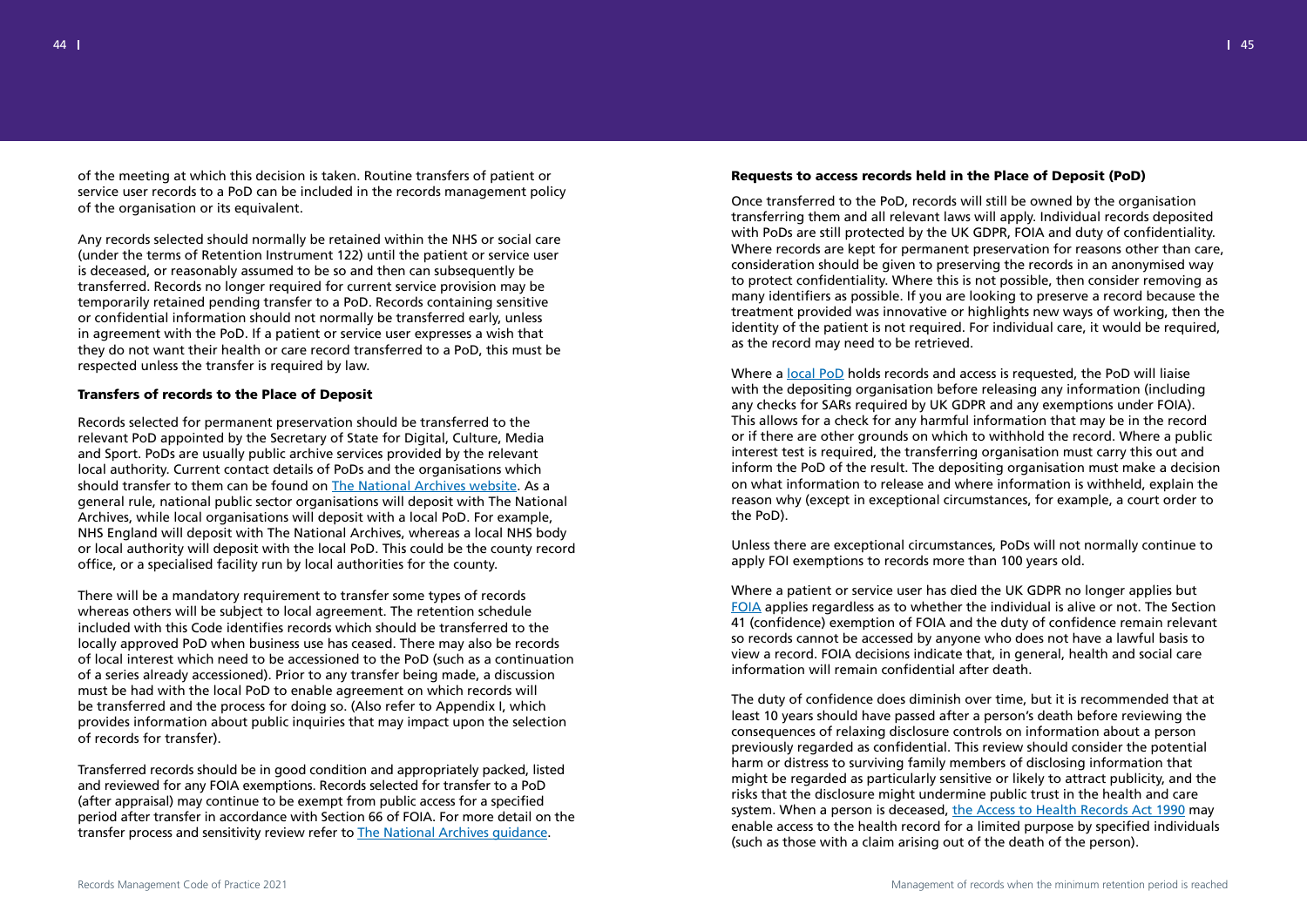Records form an important part of the evidence in inquiries. Inquiries take into account a huge range of records and what is required can vary by inquiry. When an inquiry is conducted, the Inquiry Team will issue detailed guidance setting out what types of records they are interested in. If you have any records that an inquiry requests, you must produce them or explain why you cannot produce them.

Before any records relating to inquiries are destroyed, you must check with the Inquiries Team that they are no longer required. If you are in doubt regarding records that may or may not be of use for an inquiry, you must retain them until there is clear instruction from the inquiry.

Before considering the selection of records for permanent preservation under the Public Records Act 1958 (refer to section 5), you should discuss any inquiries with the relevant PoD to take account of exceptional local circumstances and defunct record types not listed here.

At the time of writing there are two independent Inquiries which have requested that large parts of the health and social care sector do not destroy any records that are, or may fall into the remit of the Inquiry:

- The Independent Inquiry into Child Sexual Abuse (IICSA) this is due to finish in 2022. Records that should not be destroyed include children's records and any instances of allegations or investigations or any records of an institution where abuse has or may have occurred
- The Infected Blood Inquiry further information about the records required can be found on their website

The Government has also committed to holding a public inquiry into its response to the coronavirus pandemic that began in March 2020. No details of what records will be required are known at this stage, but it is likely to require records relating to policy and decision making as a minimum.

<span id="page-23-1"></span>This Appendix sets out the retention period for different types of records relating to health and care. Where indicated, Appendix III should also be referred to. This sets out further detail relating to the management of specific types and formats of records.

- Review and destroy if no longer required: Destroy refers to the These will be records with no archival value and there is no longer an ongoing business need to retain them for longer.
- Review and dispose of if no longer required: 'Dispose of' refers to the Code for further information about permanent preservation.

# The following information is important to ensure the retention schedule is used correctly.

The retention periods listed in this retention schedule must always be considered the **minimum period.** With justification, a retention period can be extended for the majority of cases, up to 20 years (refer to section five of the Code). For more information, refer to R v Northumberland County Council and the Information Commissioner (23 July 2015). This provides assurance that it is legitimate to vary common practice or guidance where a well-reasoned case for doing so is made.

Retention periods begin when the record ceases to be operational. This is usually at the point of discharge from care when the record is no longer required for current on-going business, or the patient or service user has died. There are some exceptions to this rule, whereby the retention begins from the date the record is created (for corporate records, such as policies, the retention may start from the date of publication). These are marked with an asterisk (\*) in the schedule and may also contain further information in the notes for that entry.

If a record comes back into use during its retention period, then the retention period will reset and begin again from the end of the second period of use. This may mean that records will look as if they are being kept for longer than the retention times stated here, or even maximum periods as suggested by law, but this is acceptable where retention periods reset due to use (refer to section five of the Code).

The actions following review as set out in the schedule are as follows:

confidential and secure destruction of the record with proof of destruction.

secure destruction of a record OR the transferral to the appointed PoD for permanent preservation. A certificate of transfer will be provided as proof of transfer (and can act as evidence of disposal). Refer to section five of the

# <span id="page-23-0"></span>**Appendix I: Public and Statutory Inquiries Appendix II: Retention schedule**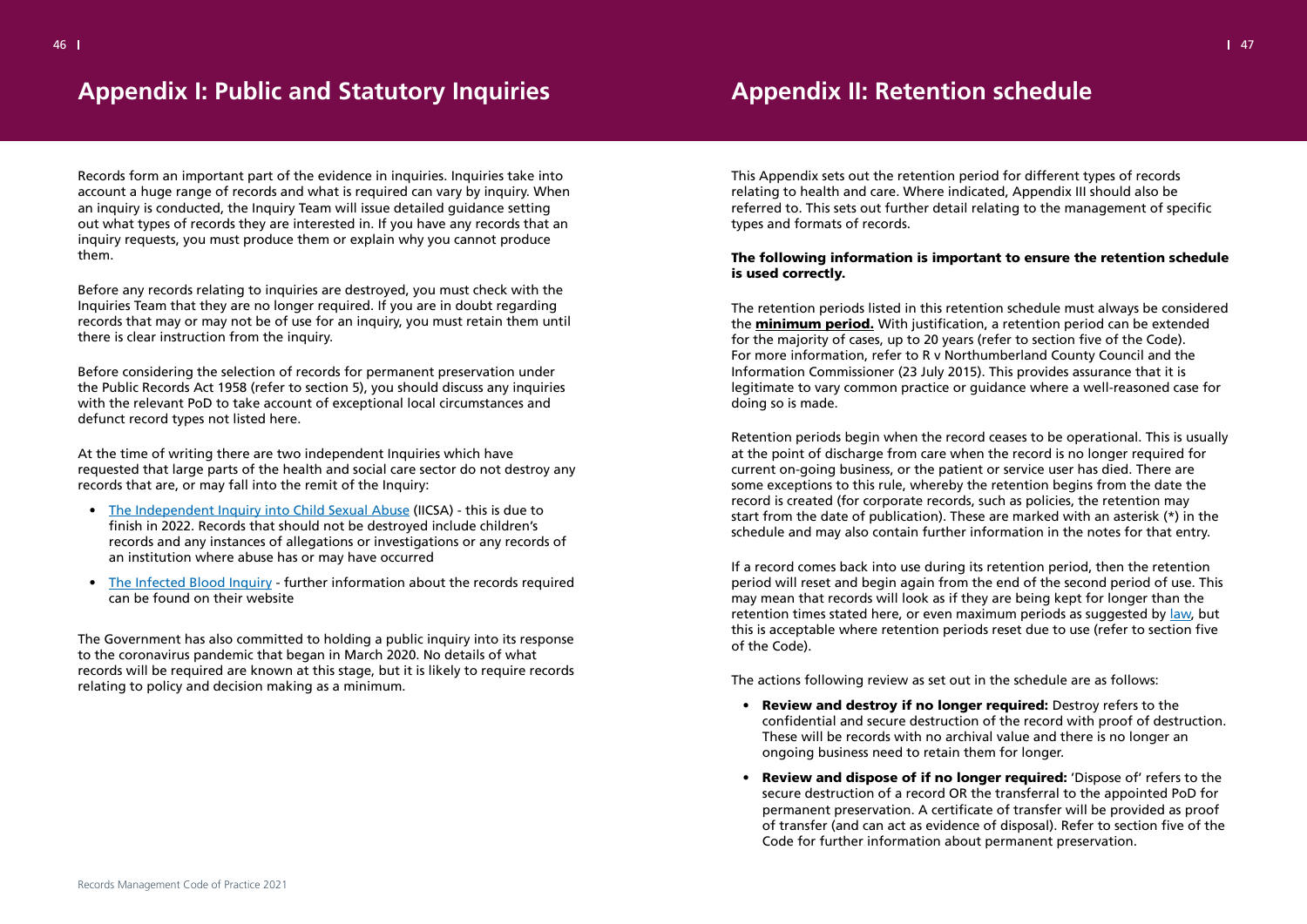

- Review and consider transfer to PoD: This refers to records that are more likely to be transferred to the PoD, subject to their discussion and agreement about potential accession. Not all records considered for accession will be taken by the PoD. If the record has been offered and declined to be taken, and it has no further retention value, then it must be securely destroyed. Where you have potentially a new series of records for the PoD, you must discuss accessioning them before any action is taken.
- **Review and transfer to PoD:** This refers to records that should be transferred to the PoD such as trust board minutes and final annual financial report - local agreement will already be in place to accession these.

It is very important that any health and care records are reviewed before they are destroyed. This review should take into account:

- serious incidents which will require records to be retained for up to 20 years as set out in the schedule
- use of the record during the retention period which could extend its retention
- potential for long-term archival preservation this may particularly be the case where the records relate to rare conditions such as Creutzfeldt-Jakob Disease records or innovative treatments, for example, new cancer treatments

If setting a retention period not covered by this Code, there are a number of factors to consider including:

- Service delivery: The uniqueness or niche way a service is delivered may lend itself to a longer retention period. PoDs can be interested in taking records relating to services that were delivered in a unique way.
- Call or recall of records: If a record or series has a low recall rate, it continually in use may require a longer retention period.

- Legal or regulatory obligations: There may be a specific legal or regulatory reason to keep a record, which may also provide guidance on how long that record needs to be kept to meet that obligation.
- Purpose of the record: The reasons you have created the record may also help define how long you need to keep them for. A record created for medico-legal reasons may need to be for a long period of time, whereas a record created for a specific event that has no post-event actions will attract a short retention period.
- Number of records: The number of records in a series can help you set a retention period. It is worth noting that the number of records is not directly proportionate to a longer retention period (for example, the more records created, then the longer they must be kept). It should also be noted that the number of records is also not indicative of historical value. Due

to its type, one record may have historical value, where a series of 200+ records might not.

could be indicative of a shorter retention period. Likewise records that are

The above list is not exhaustive.

# **CARE RECORDS**

| <b>Record Type</b>                                                                                                                                                                                                        | <b>Retention</b><br><b>Period</b> | <b>Disposal</b><br><b>Action</b>                  | <b>Notes</b>                                                                                                                                                                                                                                                            |
|---------------------------------------------------------------------------------------------------------------------------------------------------------------------------------------------------------------------------|-----------------------------------|---------------------------------------------------|-------------------------------------------------------------------------------------------------------------------------------------------------------------------------------------------------------------------------------------------------------------------------|
| Adult health records not<br>covered by any other<br>section in this schedule<br>(includes medical<br>illustration records such as<br>x-rays and scans as well as<br>video and other formats.<br>Also includes care plans) | 8 years                           | Review and<br>consider<br>transfer to<br>PoD      | Records involving<br>pioneering or innovative<br>treatment may have<br>archival value, and their<br>long term preservation<br>should be discussed with<br>the local PoD or The<br><b>National Archives</b><br>Also refer to Appendix III:<br>ambulance service records. |
| Adult social care records<br>(including care plans)                                                                                                                                                                       | 8 years                           | Review and<br>destroy if<br>no longer<br>required |                                                                                                                                                                                                                                                                         |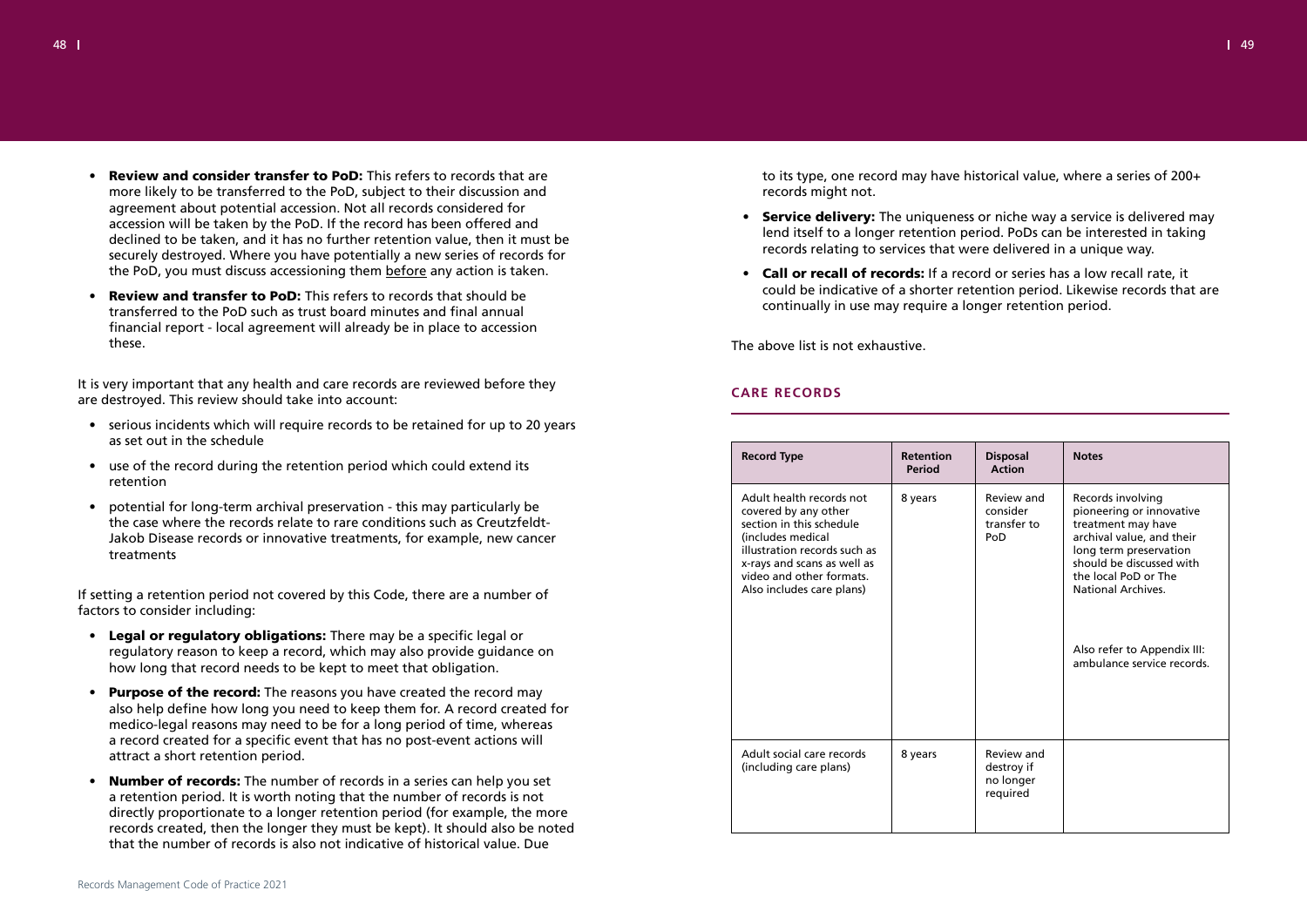| I | I |
|---|---|
|   |   |

| <b>Record Type</b>                                                                                                                                                     | Retention<br><b>Period</b>          | <b>Disposal</b><br><b>Action</b>                   | <b>Notes</b>                                                                                                                   |
|------------------------------------------------------------------------------------------------------------------------------------------------------------------------|-------------------------------------|----------------------------------------------------|--------------------------------------------------------------------------------------------------------------------------------|
| Children's records<br>(including midwifery,<br>health visiting and school<br>nursing) - can include<br>medical illustrations, as<br>well as video and audio<br>formats | Up to $25th$<br>or 26th<br>birthday | Review and<br>destroy if<br>no longer<br>required  | Retain until 25 <sup>th</sup> birthday,<br>or 26 <sup>th</sup> if the patient was 17<br>when treatment ended.                  |
| Clinical records that pre-<br>date the NHS (July 1948)                                                                                                                 |                                     | Review and<br>transfer to<br>PoD                   | Contact your local PoD to<br>arrange review and transfer.<br>Records not selected by<br>the PoD must be securely<br>destroyed. |
| Dental records - clinical<br>care records                                                                                                                              | 15 years                            | Review, and<br>destroy if<br>no longer<br>required | <b>Based on Limitations Act</b><br>1980. This applies to all<br>dental care settings and the<br>BSA. This also includes FP17   |
| Dental records - finance<br>related                                                                                                                                    | 2 years                             | Review, and<br>destroy if<br>no longer<br>required | or FP17O forms.<br>These include PR forms. NHS<br>BSA may retain financial<br>records for a minimum of<br>6 years.             |
|                                                                                                                                                                        |                                     |                                                    |                                                                                                                                |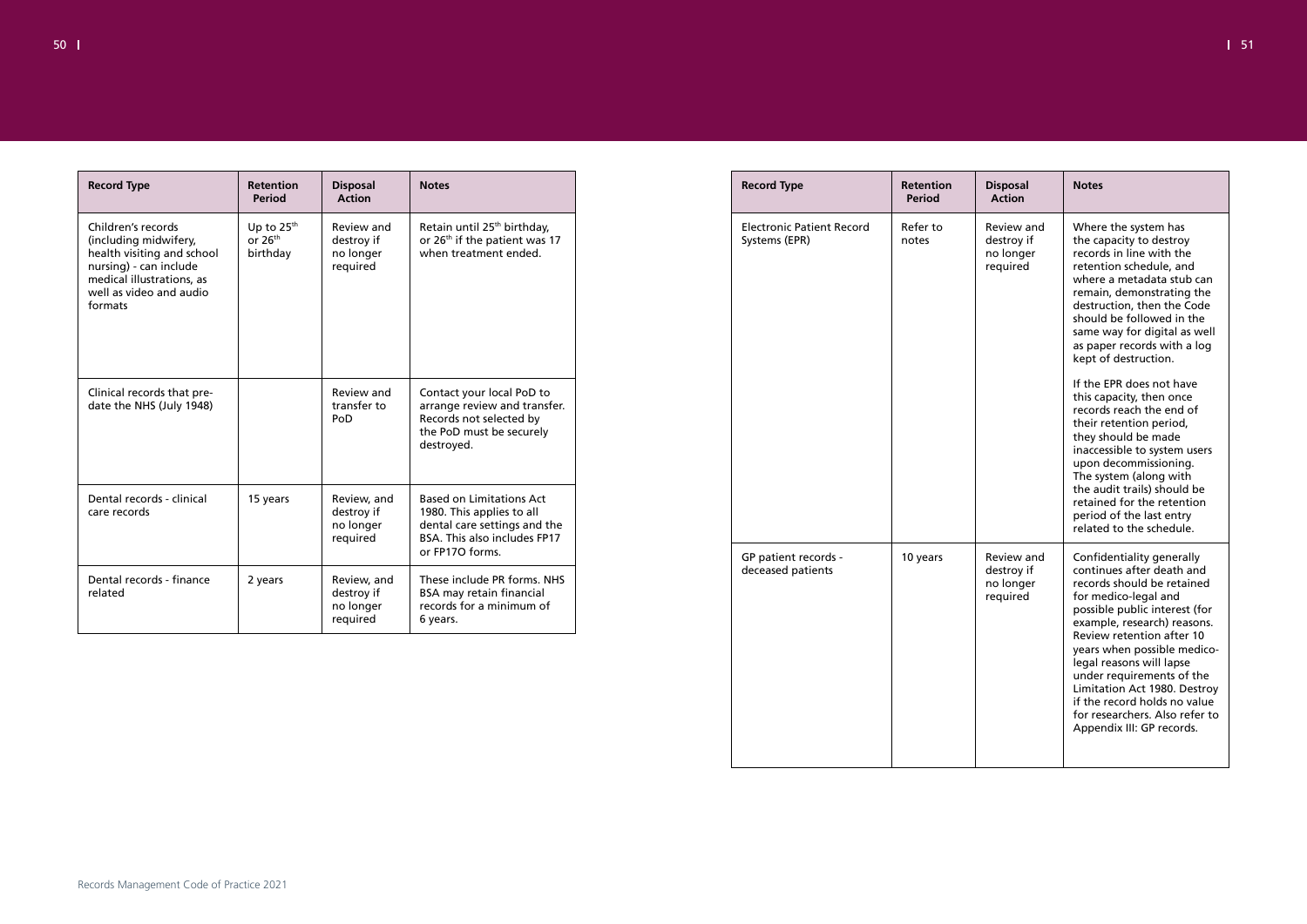| <b>Record Type</b>                      | <b>Retention</b><br><b>Period</b> | <b>Disposal</b><br><b>Action</b> | <b>Notes</b>                                                                                                                                                                                                                                                                                                                                                               |
|-----------------------------------------|-----------------------------------|----------------------------------|----------------------------------------------------------------------------------------------------------------------------------------------------------------------------------------------------------------------------------------------------------------------------------------------------------------------------------------------------------------------------|
| GP patient records - living<br>patients | Continual<br>retention            |                                  | If the patient has not<br>been seen for 10 years,<br>or a request for transfer<br>to a new GP has not been<br>received, the GP practice<br>should check the Personal<br>Demographics Service (PDS)<br>for indication of death or<br>other reason for no contact.<br>If there is no reason to<br>suggest no contact, then<br>the record must be kept by<br>the GP practice. |
|                                         |                                   |                                  | If they have died, or<br>transferred to a new<br>practice, transfer the<br>record to NHSE or the new<br>provider respectively. These<br>records cannot be disposed<br>of as they may require<br>further services as they get<br>older.                                                                                                                                     |
|                                         |                                   |                                  | Also refer to Appendix III:<br>GP records                                                                                                                                                                                                                                                                                                                                  |

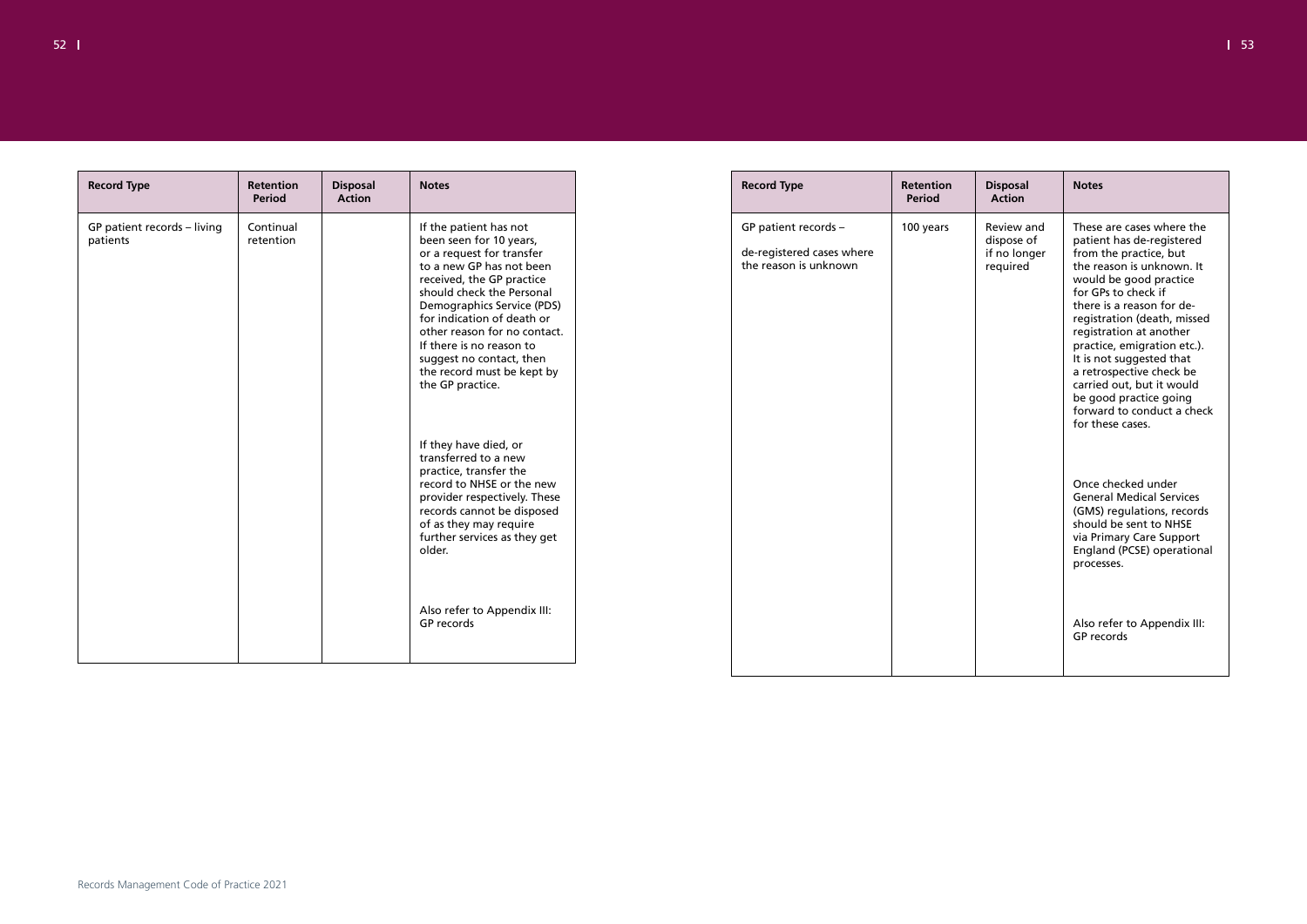| <b>Record Type</b>                                                                                                                | <b>Retention</b><br><b>Period</b>               | <b>Disposal</b><br><b>Action</b>                                                                                                                                                                                                                                                                                                                                                                                                       | <b>Notes</b>                                                                                                                                                                                                                                               |
|-----------------------------------------------------------------------------------------------------------------------------------|-------------------------------------------------|----------------------------------------------------------------------------------------------------------------------------------------------------------------------------------------------------------------------------------------------------------------------------------------------------------------------------------------------------------------------------------------------------------------------------------------|------------------------------------------------------------------------------------------------------------------------------------------------------------------------------------------------------------------------------------------------------------|
| GP patient registrations<br>form                                                                                                  | 6 years after<br>the year of<br>registration    | These need to be kept for<br>Review and<br>dispose of<br>6 years as GP per capita<br>if no longer<br>payments are made based<br>on registered patient<br>required<br>numbers. Most GP practices<br>scan the form into the<br>patient's electronic record<br>once it is created. The paper<br>form can be destroyed<br>securely once the minimum<br>retention period has been<br>reached, unless there is<br>another reason to keep the |                                                                                                                                                                                                                                                            |
|                                                                                                                                   |                                                 |                                                                                                                                                                                                                                                                                                                                                                                                                                        | form longer (this would<br>be identified at the review<br>stage).                                                                                                                                                                                          |
| Integrated records -<br>all organisations<br>contribute to the same<br>single instance of the<br>record                           | Retain for<br>period of<br>longest<br>specialty | Review and<br>consider<br>transfer to<br>PoD                                                                                                                                                                                                                                                                                                                                                                                           | The retention time will vary<br>depending upon which type<br>of health and care settings<br>have contributed to the<br>record. Areas that use this<br>model must have a way<br>of identifying the longest<br>retention period applicable<br>to the record. |
| Integrated records -<br>all organisations<br>contribute to the same<br>record, but keep a level of<br>separation (refer to notes) | Retain for<br>relevant<br>specialty<br>period   | Review and<br>consider<br>transfer to<br>PoD                                                                                                                                                                                                                                                                                                                                                                                           | This is where all<br>organisations contribute<br>into the same record<br>system but have their own<br>area to contribute to and<br>the system still shows a<br>contemporaneous view of<br>the patient record.                                              |
|                                                                                                                                   |                                                 |                                                                                                                                                                                                                                                                                                                                                                                                                                        |                                                                                                                                                                                                                                                            |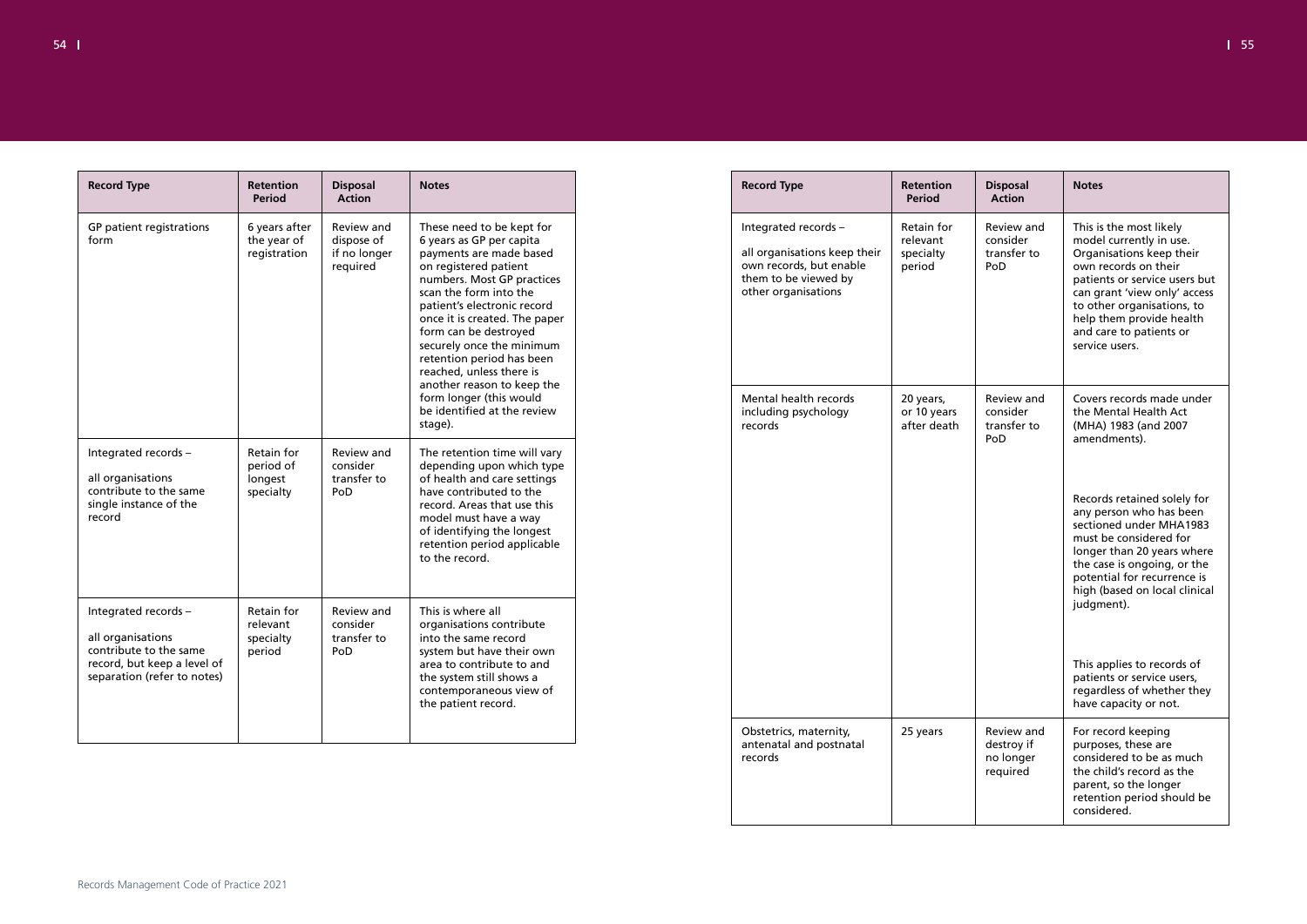| $56 \pm 1$ |  | $\sqrt{1}$ 57 |
|------------|--|---------------|
|            |  |               |

| <b>Record Type</b>                        | <b>Retention</b><br><b>Period</b> | <b>Disposal</b><br><b>Action</b>                  | <b>Notes</b>                                                                                                                                                                                                                              |
|-------------------------------------------|-----------------------------------|---------------------------------------------------|-------------------------------------------------------------------------------------------------------------------------------------------------------------------------------------------------------------------------------------------|
| Prison health records                     | 10 years                          | Review and<br>destroy if<br>no longer<br>required | A summary of their prison<br>healthcare is sent to the<br>person's new GP upon<br>release and the record<br>should be considered closed<br>at the point of release.                                                                       |
|                                           |                                   |                                                   | These records are<br>unlikely to have long<br>term archival value and<br>should be retained by the<br>organisations providing care<br>in the prison, or successor<br>organisations if the running<br>of the service changes<br>hands.     |
| Cancer/oncology records -<br>any patient* | 30 years, or<br>8 years after     | Review and<br>consider                            | Retention for these records<br>begins at diagnosis rather<br>than the end of operational<br>use. For clinical care<br>reasons, these records must<br>be retained longer in case<br>of re-occurrence. Where<br>the oncology record is part |
|                                           | death                             | transfer to<br>PoD                                |                                                                                                                                                                                                                                           |
|                                           |                                   |                                                   | of the main records, then<br>the entire record must be<br>retained.                                                                                                                                                                       |
|                                           |                                   |                                                   |                                                                                                                                                                                                                                           |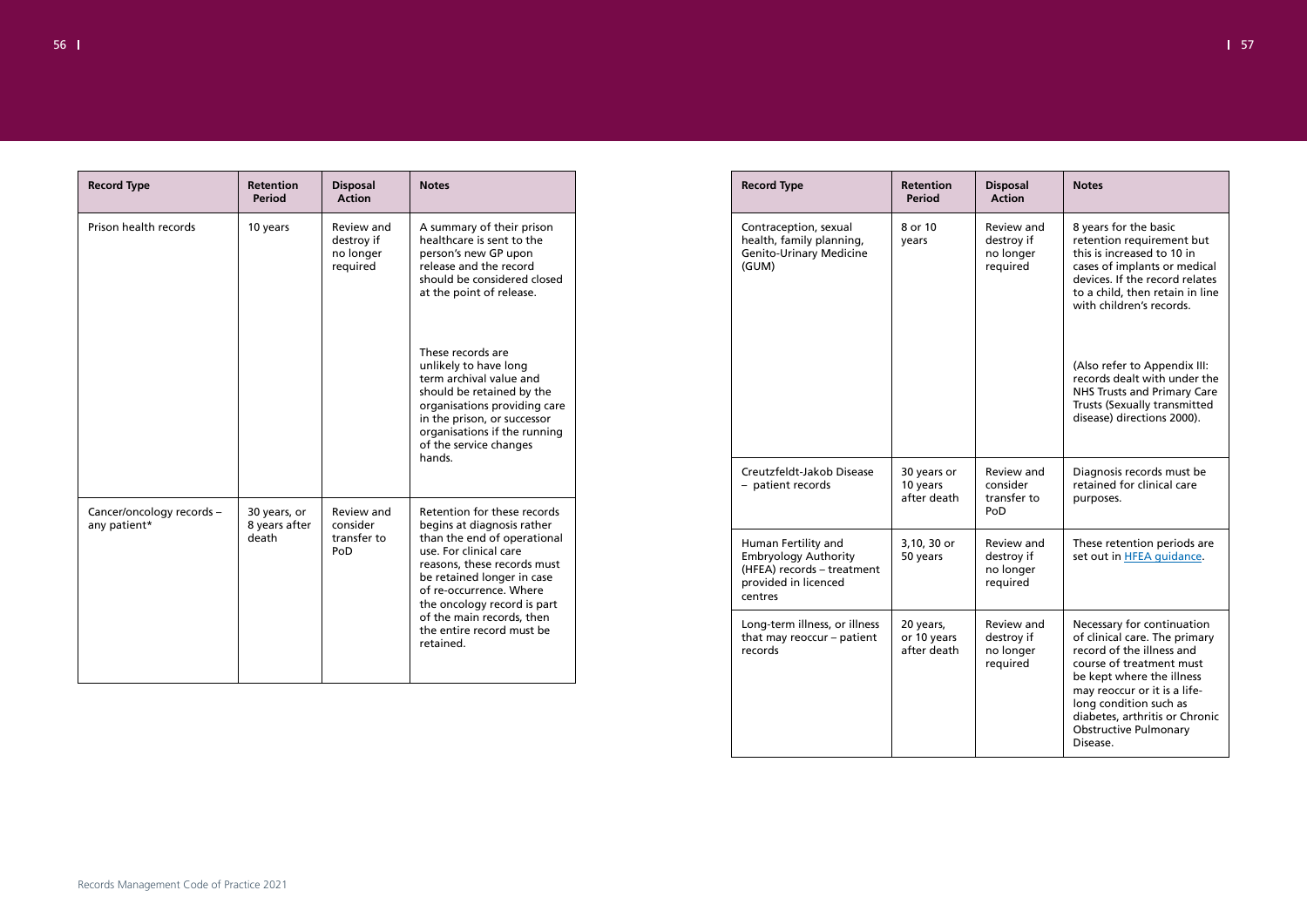

| <b>Record Type</b>                        | <b>Retention</b><br><b>Period</b>                     | <b>Disposal</b><br><b>Action</b>                   | <b>Notes</b>                                                                                                                                                                                                                                                                                                                                                |
|-------------------------------------------|-------------------------------------------------------|----------------------------------------------------|-------------------------------------------------------------------------------------------------------------------------------------------------------------------------------------------------------------------------------------------------------------------------------------------------------------------------------------------------------------|
|                                           |                                                       |                                                    |                                                                                                                                                                                                                                                                                                                                                             |
| Sexual Assault Referral<br>Centres (SARC) | 30 years,<br>or 10 years<br>after death<br>(if known) | Review, and<br>destroy if<br>no longer<br>required | These records need to<br>be kept for medico-<br>legal reasons because an<br>individual may not be                                                                                                                                                                                                                                                           |
|                                           |                                                       |                                                    | in a position to bring a<br>case against the alleged<br>perpetrator for a long time<br>after the event. Once the<br>retention period is reached,<br>a decision needs to be made<br>about continued retention.<br>Records cannot be kept<br>indefinitely just in case<br>an individual might bring<br>a case. Some individuals<br>may never bring a case and |
|                                           |                                                       |                                                    | indefinite retention may<br>be seen as a breach of UK<br><b>GDPR</b> (keeping information<br>longer than necessary).                                                                                                                                                                                                                                        |
|                                           |                                                       |                                                    | Consideration also needs to<br>be given to the Police and<br>Criminal Evidence Act 1984,<br>Human Tissue Act 2004,<br>and Criminal Procedure<br>and Investigations Act 1996<br>legal requirements (other<br>laws and regulations may<br>also need to be taken into<br>account).                                                                             |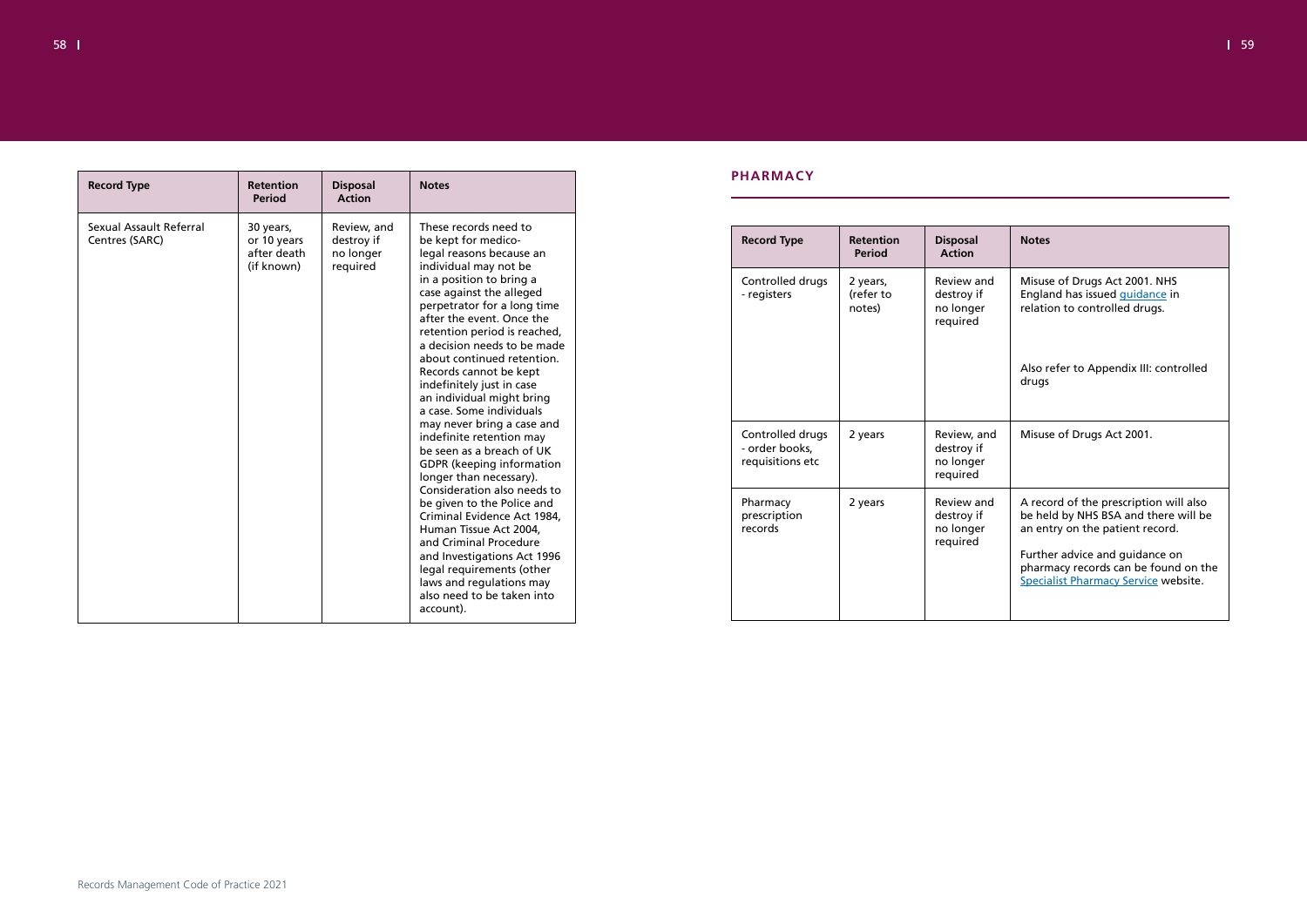# 60  $\,$  1  $\,$  61  $\,$  61  $\,$  61  $\,$  61  $\,$  61  $\,$  61  $\,$  61  $\,$  61  $\,$  61  $\,$  61  $\,$  61  $\,$  61  $\,$  61  $\,$  61  $\,$  61  $\,$  61  $\,$  61  $\,$  61  $\,$  61  $\,$  61  $\,$  61  $\,$  61  $\,$  61  $\,$  61  $\,$  61  $\,$  61  $\,$

# **PATHOLOGY**

| <b>Record Type</b>                                    | <b>Retention</b><br><b>Period</b> | <b>Disposal</b><br><b>Action</b>             | <b>Notes</b>                                                                                                                                                                                                                                                                                                                                                       |
|-------------------------------------------------------|-----------------------------------|----------------------------------------------|--------------------------------------------------------------------------------------------------------------------------------------------------------------------------------------------------------------------------------------------------------------------------------------------------------------------------------------------------------------------|
| Pathology<br>reports,<br>information<br>about samples | Refer to<br>notes                 | Review and<br>consider<br>transfer to<br>PoD | This Code is concerned with the<br>information about a specimen or<br>sample. The length of time clinical<br>material (for example, a specimen)<br>is stored will drive how long the<br>information relating to it is retained.<br>Sample retention can be for as long as<br>there is a clinical need to hold it. Reports<br>should be stored on the patient file. |
|                                                       |                                   |                                              | It is common for pathologists to hold<br>duplicate records. For clinical purposes,<br>these should be retained for eight years<br>after discharge or until a child's 25 <sup>th</sup><br>birthday.                                                                                                                                                                 |
|                                                       |                                   |                                              | If information is retained for 20 years, it<br>must be appraised for historical value,<br>and a decision made about its disposal.                                                                                                                                                                                                                                  |
|                                                       |                                   |                                              | Also refer to Appendix III: specimens<br>and samples                                                                                                                                                                                                                                                                                                               |

# **EVENT AND TRANSACTION RECORDS**

| <b>Record Type</b>             | <b>Retention</b><br><b>Period</b> | <b>Disposal</b><br><b>Action</b>                  |
|--------------------------------|-----------------------------------|---------------------------------------------------|
| <b>Blood bank</b><br>register* | 30 years<br>minimum               | Review and<br>consider<br>transfer to<br>PoD      |
| Clinical audit*                | 5 years                           | Review and<br>destroy if<br>no longer<br>required |
| Chaplaincy<br>records*         | 2 years                           | Review and<br>consider<br>transfer to<br>PoD      |
| <b>Clinical diaries</b>        | 2 years                           | Review and<br>destroy if<br>no longer<br>required |

|   | <b>Notes</b>                                                                                                                                                                                                                                                                                                                                                                                                                                                                                                           |
|---|------------------------------------------------------------------------------------------------------------------------------------------------------------------------------------------------------------------------------------------------------------------------------------------------------------------------------------------------------------------------------------------------------------------------------------------------------------------------------------------------------------------------|
| k | Need to be disposed of if there is no<br>on-going need to retain them (such as<br>the currently ongoing Infected Blood<br>Inquiry), subject to any transfer to the<br>PoD.                                                                                                                                                                                                                                                                                                                                             |
| k | Five years from the year in which the<br>audit was conducted.<br>This includes the reports and data<br>collection sheets/exercise. The data<br>itself will usually be clinical so should<br>be kept for the appropriate retention<br>period, for example, data from adult<br>health records would be kept for 8<br>years.                                                                                                                                                                                              |
| k | Also refer to corporate governance<br>records.                                                                                                                                                                                                                                                                                                                                                                                                                                                                         |
| J | Two years after the year to which they<br>relate.<br>Diaries of clinical activity and visits<br>must be written up and transferred<br>to the main patient record. If the<br>information is not transferred from<br>the diary (so the only record of the<br>event is in the diary), then this must be<br>retained for eight years and reviewed.<br>Some staff keep hardback diaries<br>of their appointments or business<br>meetings. If these contain no personal<br>data, they can be disposed of after two<br>years. |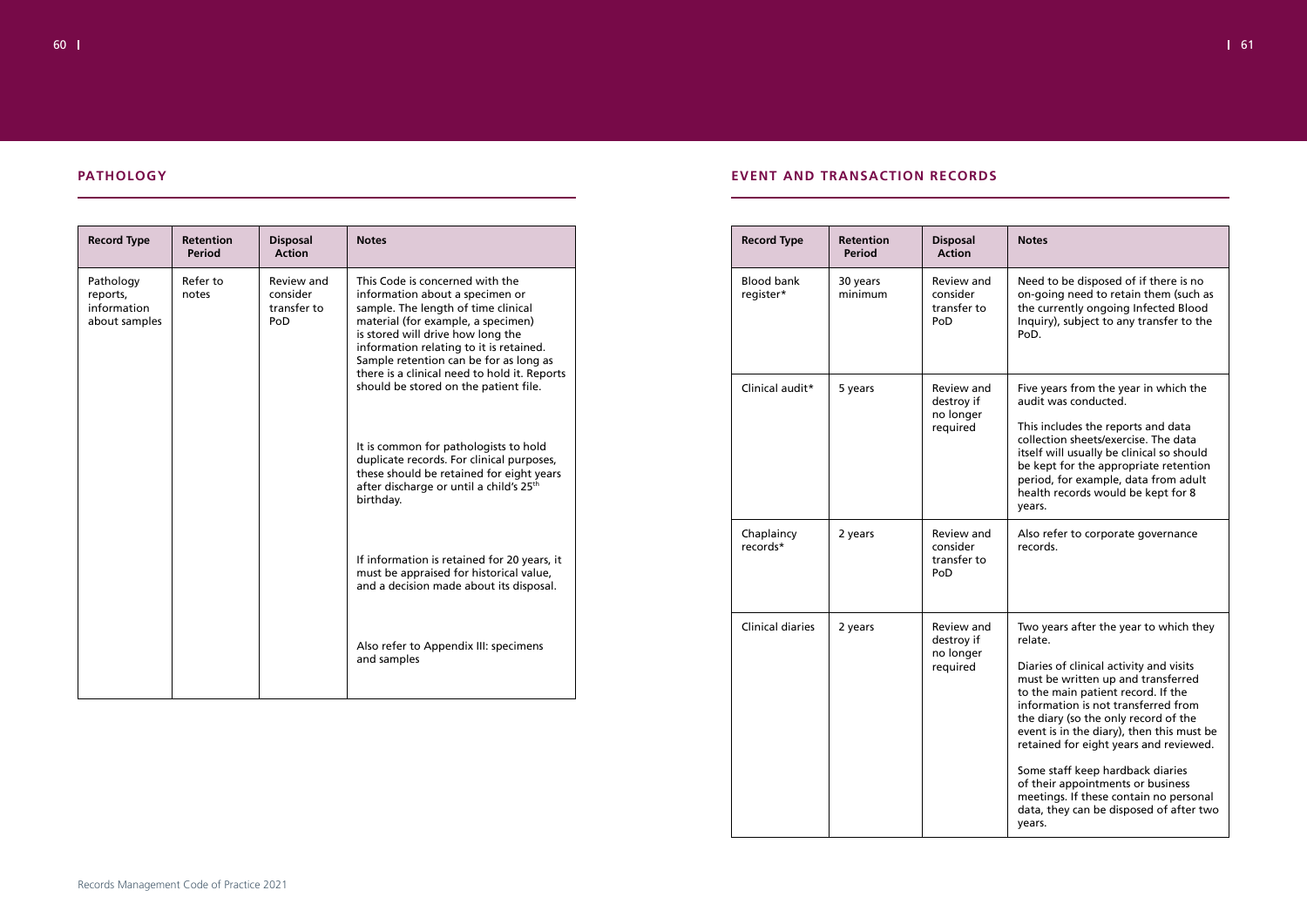

| <b>Record Type</b>                                                                                                                                     | <b>Retention</b><br><b>Period</b>  | <b>Disposal</b><br><b>Action</b>                             | <b>Notes</b>                                                                                                                                                                                                                                                 |
|--------------------------------------------------------------------------------------------------------------------------------------------------------|------------------------------------|--------------------------------------------------------------|--------------------------------------------------------------------------------------------------------------------------------------------------------------------------------------------------------------------------------------------------------------|
| Clinical<br>protocols*                                                                                                                                 | 20 years                           | Review and<br>consider<br>transfer to<br>PoD                 | Clinical protocols may have<br>preservational value. They may also<br>be routinely captured in clinical<br>governance meetings which may form<br>part of the permanent record (refer to<br>corporate governance records).                                    |
| <b>Datasets</b><br>released by<br><b>NHS Digital</b><br>and its<br>predecessors                                                                        | Delete with<br>immediate<br>effect | Delete in<br>line with<br><b>NHS Digital</b><br>instructions | NHS Digital issue guidance through<br>the Data Access Request Service (DARS)<br>process on the retention and disposal<br>of data released by them.                                                                                                           |
| Destruction<br>certificates,<br>or electronic<br>metadata<br>destruction<br>stub, or record<br>of clinical<br>information<br>held on<br>physical media | 20 years                           | <b>Review and</b><br>consider<br>transfer to<br>PoD          | Destruction certificates created by<br>public bodies are not covered by a<br>retention instrument (if they do not<br>relate to patient care and if a PoD or<br>The National Archives do not accession<br>them). They need to be destroyed after<br>20 years. |
| Equipment<br>maintenance<br>logs                                                                                                                       | 11 years                           | Review and<br>destroy and<br>no longer<br>required           |                                                                                                                                                                                                                                                              |
| General<br>ophthalmic<br>services-<br>patient records<br>related to<br><b>NHS</b> financial<br>transactions                                            | 6 years                            | Review and<br>destroy if<br>no longer<br>required            |                                                                                                                                                                                                                                                              |

|   | <b>Notes</b>                                                                                          |
|---|-------------------------------------------------------------------------------------------------------|
| d | This assumes a copy has been sent to<br>the responsible GP for inclusion in the<br>GP patient record. |
| d |                                                                                                       |
| d |                                                                                                       |
| d | 10 years from the end of the year to<br>which they relate.                                            |
| d | Two years from the end of the year to<br>which they relate.                                           |
| d | Retention period begins from the<br>DATE OF REJECTION. These are seen as<br>an ephemeral record.      |
|   |                                                                                                       |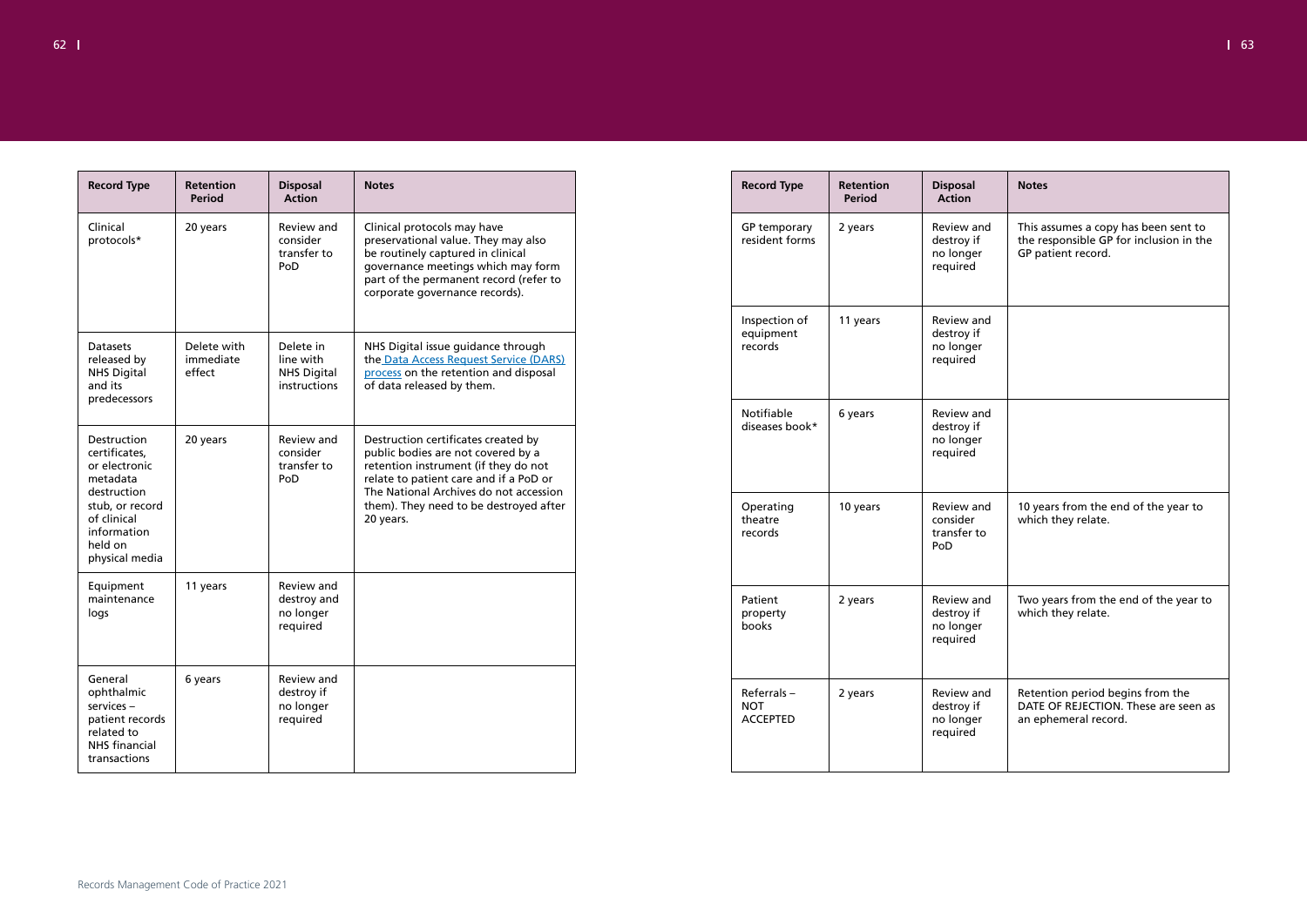

| <b>Record Type</b>                                                                                                  | <b>Retention</b><br><b>Period</b>        | <b>Disposal</b><br><b>Action</b>                         | <b>Notes</b>                                                                                                                                                                                                                |
|---------------------------------------------------------------------------------------------------------------------|------------------------------------------|----------------------------------------------------------|-----------------------------------------------------------------------------------------------------------------------------------------------------------------------------------------------------------------------------|
| Requests<br>for care<br>funding - NOT<br><b>ACCEPTED</b>                                                            | 2 years                                  | Review and<br>destroy if<br>no longer<br>required        | Retention period begins from the<br>DATE OF REJECTION. These are seen as<br>an ephemeral record.                                                                                                                            |
|                                                                                                                     |                                          |                                                          | NB: These may have potential PoD<br>interest as what the NHS or social care<br>can or cannot fund can sometimes<br>be an issue of local or national<br>significance and public debate.<br>Refer to Appendix III: individual |
|                                                                                                                     |                                          |                                                          | funding requests                                                                                                                                                                                                            |
| Screening*<br>- including<br>cervical<br>screening<br>- where<br>no cancer<br>or illness<br>detected is<br>returned | 10 years                                 | <b>Review and</b><br>destroy if<br>no longer<br>required | Where cancer is detected, refer to the<br>cancer/oncology schedule.                                                                                                                                                         |
| Screening -<br>children                                                                                             | 10 years or<br>25 <sup>th</sup> birthday | Review and<br>destroy if<br>no longer<br>required        | Treat as a child health record and<br>retain for either 10 years or up to 25 <sup>th</sup><br>birthday, whichever is the LONGER.                                                                                            |
| Smoking<br>cessation                                                                                                | 2 years                                  | Review and<br>destroy if<br>no longer<br>required        | Retention begins at the end of the 12-<br>week quit period.                                                                                                                                                                 |

|  | <b>Record Type</b>          | <b>Retention</b><br><b>Period</b> | <b>Disposal</b><br><b>Action</b>                  |  |
|--|-----------------------------|-----------------------------------|---------------------------------------------------|--|
|  | Transplantation<br>records* | 30 years                          | Review and<br>consider<br>transfer to<br>PoD      |  |
|  | Ward<br>handover<br>sheets* | 2 years                           | Review and<br>destroy if<br>no longer<br>required |  |

|   | <b>Notes</b>                                                                                                                               |
|---|--------------------------------------------------------------------------------------------------------------------------------------------|
| d | Refer to guidance issued by the Human<br><b>Tissue Authority</b>                                                                           |
| d | This information relates to the ward.<br>Any individual sheets held by staff may<br>be destroyed confidentially at the end<br>of the shift |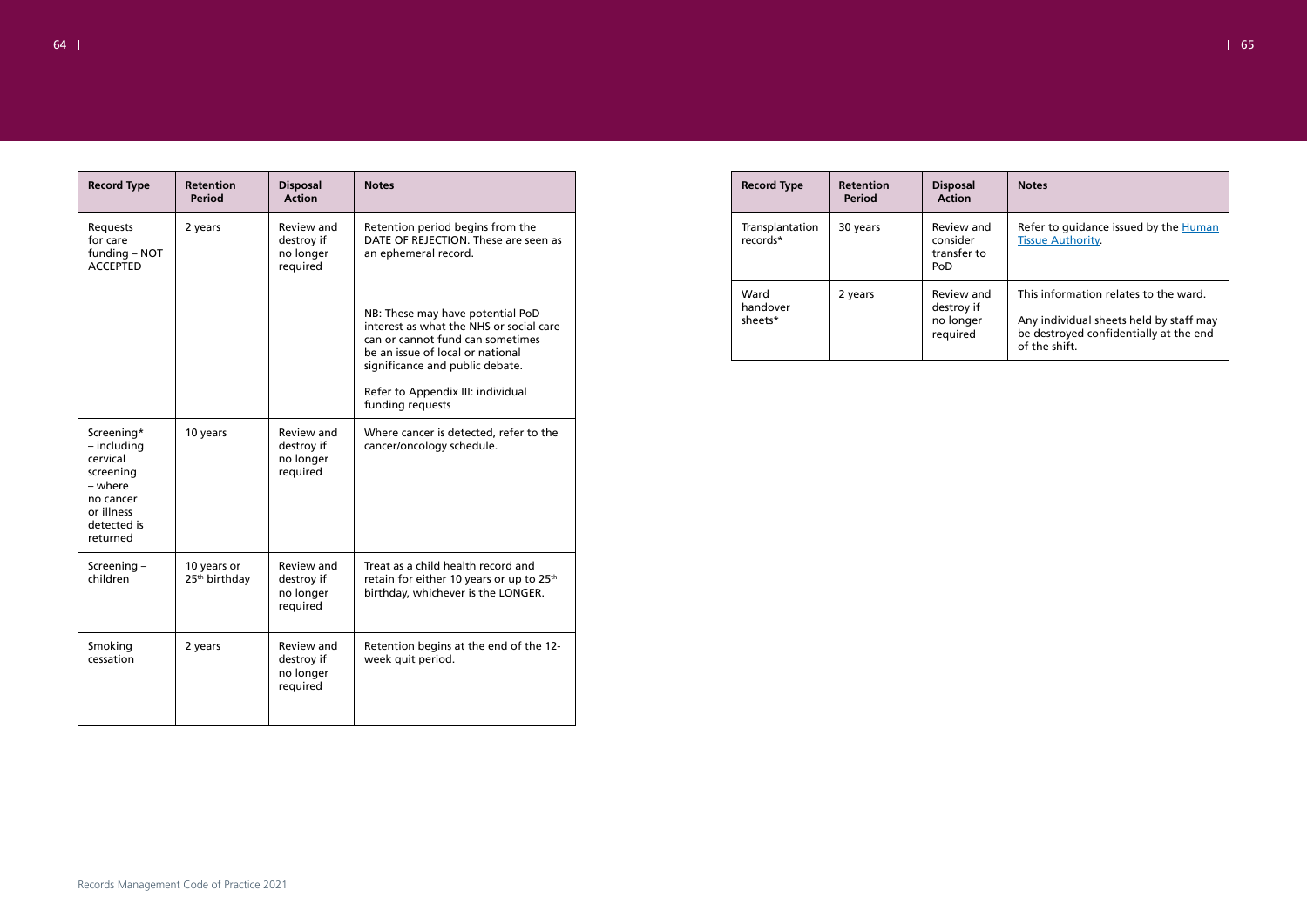# **TELEPHONY SYSTEMS AND SERVICES**

This is related to 111 or 999 phone calls or services, Ambulance, out of hours, and single point of contact call centres.

| <b>Record Type</b>                                                                                                    | <b>Retention</b><br>Period  | <b>Disposal</b><br><b>Action</b>                  | <b>Notes</b>                                                                                                                                                                                                                                                                                                                                                                              |  |
|-----------------------------------------------------------------------------------------------------------------------|-----------------------------|---------------------------------------------------|-------------------------------------------------------------------------------------------------------------------------------------------------------------------------------------------------------------------------------------------------------------------------------------------------------------------------------------------------------------------------------------------|--|
| Recorded<br>conversations -<br>which may be<br>needed later for<br>clinical negligence<br>or other legal<br>purposes* | 6 years                     | Review and<br>destroy if<br>no longer<br>required | Retention period runs from the<br>date of the call and is intended<br>to cover the Limitation Act 1980.<br>Further guidance is issued by NHS<br>Resolution.                                                                                                                                                                                                                               |  |
| Recorded<br>conversations -<br>which form part<br>of the health<br>record*                                            | Treat as a<br>health record | Review and<br>destroy if<br>no longer<br>required | It is advisable to transfer any<br>relevant information into the main<br>record, through transcription or<br>summarisation. Call handlers may<br>perform this task as part of the<br>call. Where it is not possible to<br>transfer clinical information from<br>the recording to the record, the<br>recording must be considered as<br>part of the record and be retained<br>accordingly. |  |
| Telephony systems<br>record*                                                                                          | 1 year                      | Review and<br>destroy if<br>no longer<br>required | This is the minimum specified<br>to meet NHS contractual<br>requirements.                                                                                                                                                                                                                                                                                                                 |  |

# **BIRTHS, DEATHS AND ADOPTION RECORDS**

| <b>Record Type</b>                              | <b>Retention</b><br><b>Period</b> | <b>Disposal</b><br><b>Action</b>                    | <b>Notes</b>                                                                                                                                                                                                                                                                                                                                                                                                                                    |
|-------------------------------------------------|-----------------------------------|-----------------------------------------------------|-------------------------------------------------------------------------------------------------------------------------------------------------------------------------------------------------------------------------------------------------------------------------------------------------------------------------------------------------------------------------------------------------------------------------------------------------|
| <b>Birth</b><br>notification to<br>child health | 25 years                          | Review and<br>destroy if<br>no longer<br>required   | Retention begins when the notification<br>is received by the child health<br>department.<br>Treat as part of the child's health<br>record if not already stored within the<br>health record.                                                                                                                                                                                                                                                    |
| <b>Birth</b><br>registers*                      | 2 years                           | <b>Review and</b><br>consider<br>transfer to<br>PoD | Where registers of all births that have<br>taken place in a particular hospital<br>or birth centre exist, these will have<br>archival value and should be retained<br>for 25 years and offered to the local<br>PoD at the end of the retention period.<br>Information is also held by the NHS<br><b>Birth Notification Service electronic</b><br>system, and by ONS. Other information<br>about a birth must be recorded in the<br>care record. |
| Body release<br>forms*                          | 2 years                           | Review and<br>destroy if<br>no longer<br>required   |                                                                                                                                                                                                                                                                                                                                                                                                                                                 |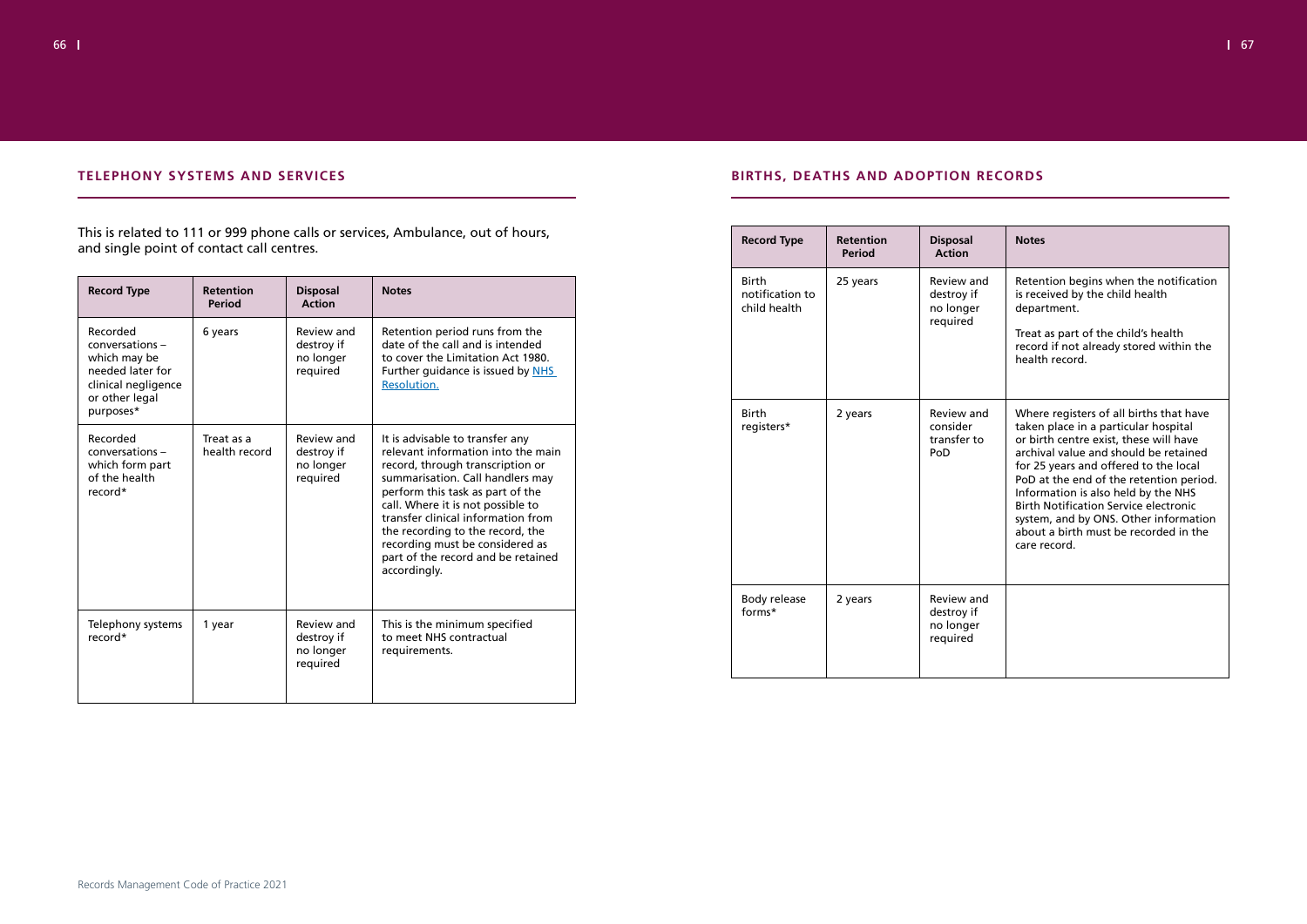

| <b>Record Type</b>                                                                                        | Retention<br><b>Period</b> | <b>Disposal</b><br><b>Action</b>                  | <b>Notes</b>                                                                                                                                                                                                                                                                                                                        |
|-----------------------------------------------------------------------------------------------------------|----------------------------|---------------------------------------------------|-------------------------------------------------------------------------------------------------------------------------------------------------------------------------------------------------------------------------------------------------------------------------------------------------------------------------------------|
| Death - cause<br>of death<br>certificate<br>counterfoil*                                                  | 2 years                    | Review and<br>destroy if<br>no longer<br>required | These detail the name of the deceased<br>and suspected cause of death (which<br>initially may be different to the final<br>cause of death as stated on the official<br>death certificate). A death notification<br>certificate is issued if a doctor is                                                                             |
|                                                                                                           |                            |                                                   | satisfied there is no suspicious or<br>unexpected circumstances surrounding<br>the death, and the counterfoil retained<br>by the setting that issued the initial<br>cause of death certificate (which is<br>used to obtain the full death certificate<br>from a registrar of births, death and<br>marriages). Cases referred to the |
|                                                                                                           |                            |                                                   | coroner would not be able to issue<br>a certificate as the cause would be<br>unknown. These are unlikely to have<br>archival value.                                                                                                                                                                                                 |
| Death -<br>register<br>information<br>sent to the<br>general<br>registry office<br>on a monthly<br>basis* | 2 years                    | Review and<br>consider<br>transfer to<br>PoD      | A full dataset is available from ONS.                                                                                                                                                                                                                                                                                               |
| Local<br>authority<br>adoption<br>record (usually<br>held by the                                          | 100 years                  | Review and<br>consider<br>transfer to<br>PoD      | The local authority Children's Social<br>Care Team hold the primary record<br>of the adoption process. Consider<br>transferring to PoD only if there<br>are known gaps in the primary local                                                                                                                                         |
| $LA)*$                                                                                                    |                            |                                                   | authority record, or the records pre-<br>date 1976.                                                                                                                                                                                                                                                                                 |
|                                                                                                           |                            |                                                   | Also refer to Appendix III: adoption<br>records                                                                                                                                                                                                                                                                                     |

|   | <b>Notes</b>                                                                                                                                                                                                                                                                                                                                                                                                                                                                                    |
|---|-------------------------------------------------------------------------------------------------------------------------------------------------------------------------------------------------------------------------------------------------------------------------------------------------------------------------------------------------------------------------------------------------------------------------------------------------------------------------------------------------|
| ł | Retention begins at the end of the year<br>to which they relate.                                                                                                                                                                                                                                                                                                                                                                                                                                |
| J |                                                                                                                                                                                                                                                                                                                                                                                                                                                                                                 |
| l | The health reports will feed into<br>the primary record held by the local<br>authority. This means that adoption<br>records held in the NHS relate to<br>reports that are already kept in<br>another file, which is kept for 100<br>years by the relevant agency or local<br>authority. Consider transferring to PoD<br>only if there are known gaps in the<br>primary local authority record or the<br>records pre-date 1976.<br>Also refer to Appendix III: adopted<br>persons health records |
| ł | The coroner will maintain and retain<br>the primary post-mortem file including<br>the report. Hospital post-mortem<br>records will not need to be kept for the<br>same extended time period as (subject<br>to local policy) these reports may also<br>be kept in the medical file.                                                                                                                                                                                                              |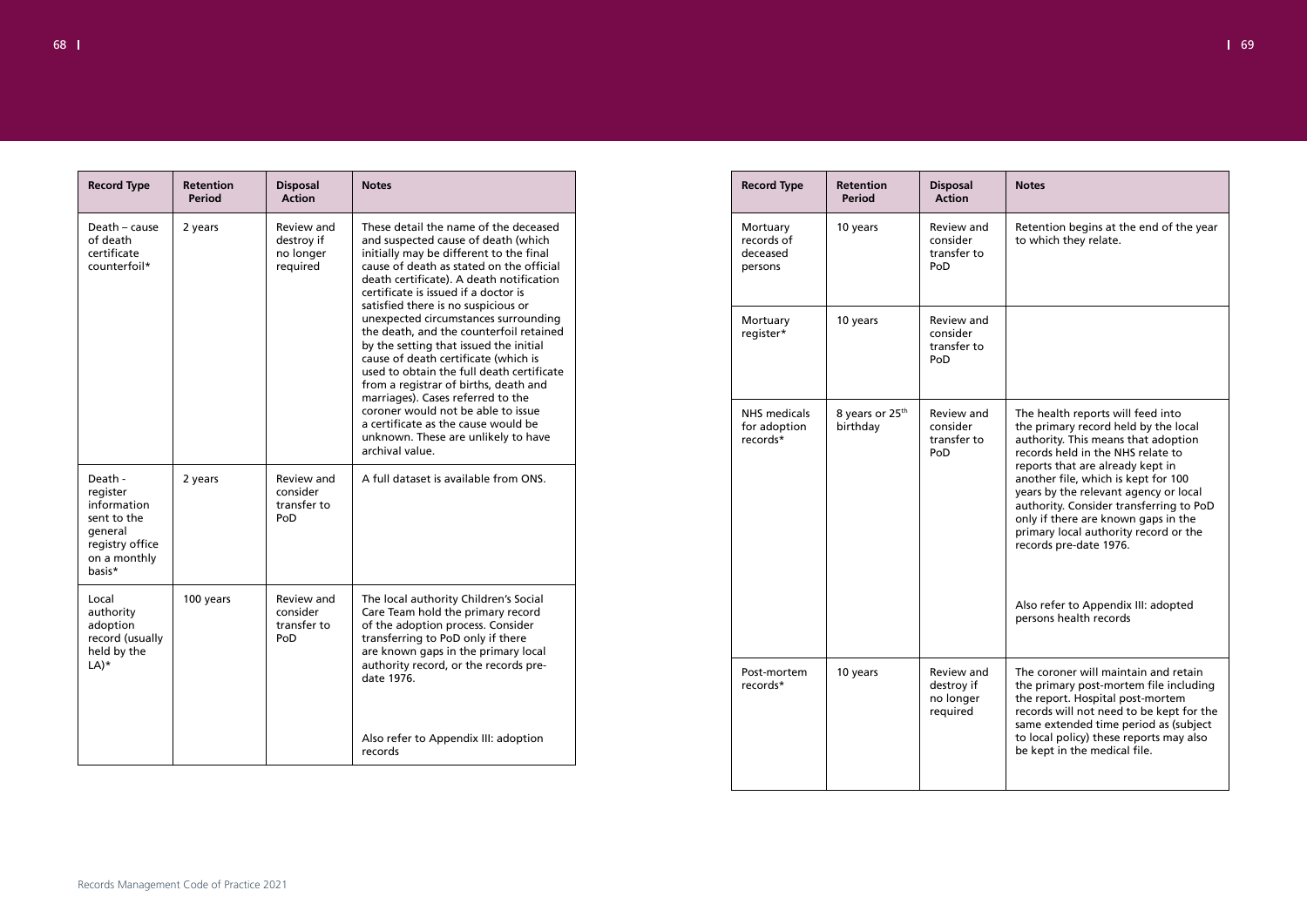

|  |  |  | <b>CLINICAL TRIALS AND RESEARCH</b> |  |
|--|--|--|-------------------------------------|--|
|--|--|--|-------------------------------------|--|

| <b>Record Type</b>                                                                                                                     | <b>Retention</b><br><b>Period</b> | <b>Disposal</b><br><b>Action</b>              | <b>Notes</b>                                                                                                                                                                                                                                                                                                                                                                                                                  |
|----------------------------------------------------------------------------------------------------------------------------------------|-----------------------------------|-----------------------------------------------|-------------------------------------------------------------------------------------------------------------------------------------------------------------------------------------------------------------------------------------------------------------------------------------------------------------------------------------------------------------------------------------------------------------------------------|
| Advanced medical<br>therapy research -<br>master file                                                                                  | 20 years                          | Review and<br>consider<br>transfer to<br>PoD. |                                                                                                                                                                                                                                                                                                                                                                                                                               |
| Clinical trials -<br>applications for<br>ethical approval                                                                              | 5 years                           | Review and<br>consider<br>transfer to<br>PoD  | Master file of a trial authorised<br>under the European portal, under<br>Regulation 536/2014.<br>For clinical trials records retention<br>refer to the MHRA guidance.<br>The sponsor of the study will be<br>the primary holder of the study file<br>and associated data.<br>This is based on the Medicines<br>for Human Use (Clinical Trials)<br><b>Amendment Regulations 2006</b><br>(specifically Regulations 18 and<br>28 |
| European<br>Commission<br>Authorisation<br>(certificate or letter)<br>to enable marketing<br>and sale within EU<br>member state's area | 15 years                          | Review and<br>consider<br>transfer to<br>PoD  |                                                                                                                                                                                                                                                                                                                                                                                                                               |
| Research - datasets                                                                                                                    | No longer<br>than 20<br>years     | Review and<br>consider<br>transfer to<br>PoD  |                                                                                                                                                                                                                                                                                                                                                                                                                               |

| <b>Record Type</b>                                                                                                                                                    | <b>Retention</b><br><b>Period</b> | <b>Disposal</b><br><b>Action</b>             | <b>Notes</b>                                                                                                                                         |
|-----------------------------------------------------------------------------------------------------------------------------------------------------------------------|-----------------------------------|----------------------------------------------|------------------------------------------------------------------------------------------------------------------------------------------------------|
| Research – ethics<br>committee's and<br>HRA approval<br>documentation for<br>research proposal<br>and records to<br>process patient<br>information without<br>consent | 5 years                           | Review and<br>consider<br>transfer to<br>PoD | This applies to trials where<br>opinions are given to proceed with<br>the trial, or not to proceed.<br>These may also have archival value.           |
| Research – ethics<br>committee's minutes<br>(including records)<br>to process patient<br>information without<br>consent)                                              | 20 years                          | Review and<br>consider<br>transfer to<br>PoD | Retention period begins from the<br>year to which they relate and can<br>be as long as 20 years. Committee<br>minutes must be transferred to<br>PoD. |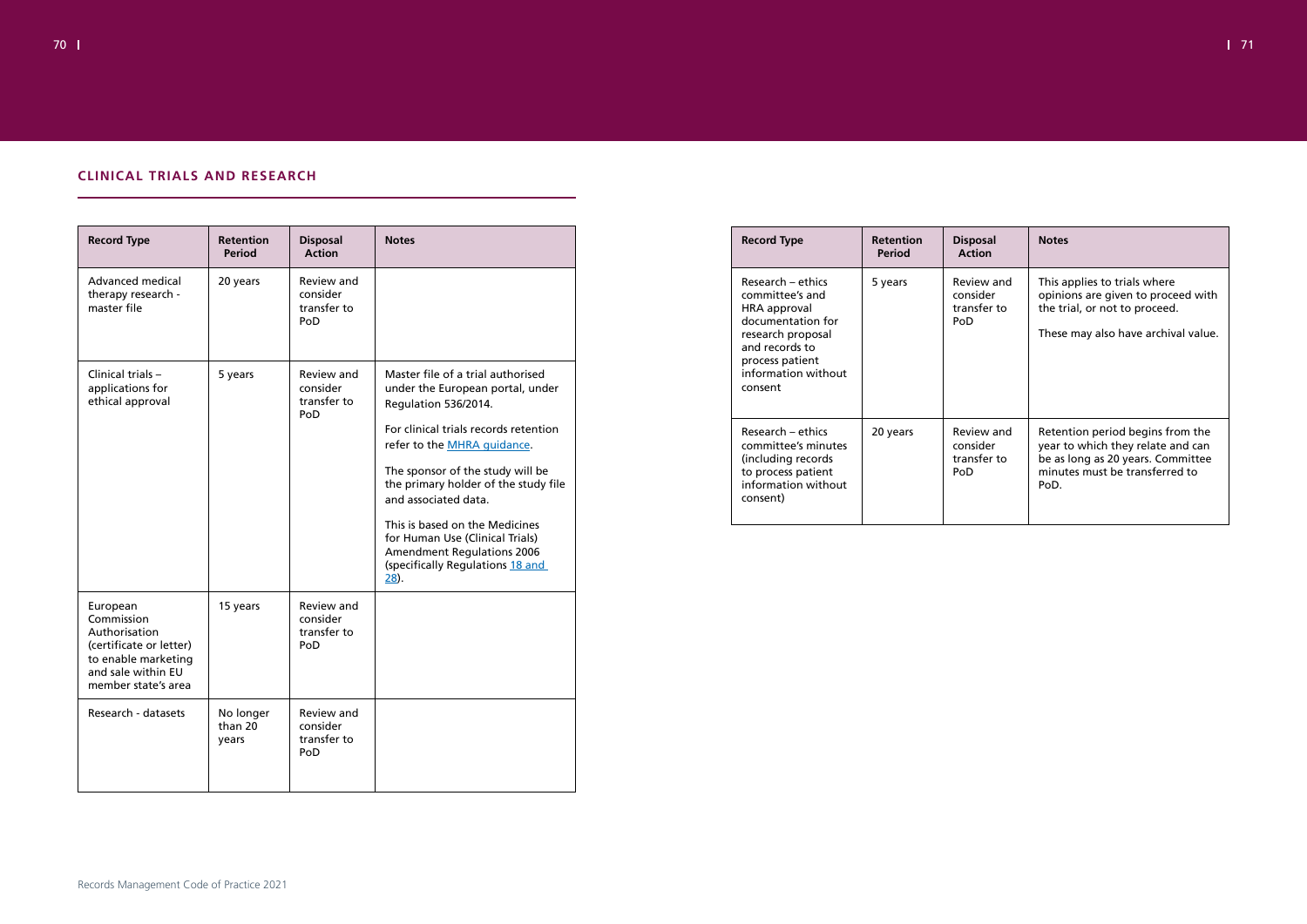|  |  |  | <b>CORPORATE GOVERNANCE</b> |  |  |  |  |  |  |  |
|--|--|--|-----------------------------|--|--|--|--|--|--|--|
|  |  |  |                             |  |  |  |  |  |  |  |

| <b>Record Type</b>                                                                                                                   | <b>Retention</b><br><b>Period</b> | <b>Disposal</b><br><b>Action</b>        | <b>Notes</b>                                                                                                                                                                                                                                                                                             |
|--------------------------------------------------------------------------------------------------------------------------------------|-----------------------------------|-----------------------------------------|----------------------------------------------------------------------------------------------------------------------------------------------------------------------------------------------------------------------------------------------------------------------------------------------------------|
| Board meetings*                                                                                                                      | Up to 20 years                    | Review and<br>transfer to<br>PoD        | A local decision can be made on<br>how long to retain the minutes of<br>board meetings (and associated<br>papers linked to the board<br>meeting), but this must not exceed<br>20 years, and will be required to<br>be transferred to the local PoD<br>or The National Archives (for<br>National Bodies). |
| <b>Board meetings</b><br>(closed boards)*                                                                                            | Up to 20 years                    | <b>Review and</b><br>transfer to<br>PoD | Although these may still contain<br>confidential or sensitive material,<br>they are still a public record and<br>must be transferred at 20 years,<br>and any FOI exemptions noted,<br>or indications that the duty of<br>confidentiality applies.                                                        |
| <b>Chief Executive</b><br>records*                                                                                                   | Up to 20 years                    | Review and<br>transfer to<br>PoD        | This may include emails and<br>correspondence where they are<br>not already included in board<br>papers.                                                                                                                                                                                                 |
| Committees<br>(major) - listed<br>in Scheme of<br>delegation or<br>report direct<br>into the board<br>(including major<br>projects)* | Up to 20 years                    | Review and<br>transfer to<br>PoD        |                                                                                                                                                                                                                                                                                                          |

| <b>Record Type</b>                                                                                                 | <b>Retention</b><br><b>Period</b> | <b>Disposal</b><br><b>Action</b>                     | <b>Notes</b>                                                                                                                                                                                                                               |
|--------------------------------------------------------------------------------------------------------------------|-----------------------------------|------------------------------------------------------|--------------------------------------------------------------------------------------------------------------------------------------------------------------------------------------------------------------------------------------------|
| Committees<br>$(minor) - not$<br>listed in scheme of<br>delegation*                                                | 6 years                           | Review and<br>consider<br>transfer to<br>PoD         | Includes minor meetings, projects,<br>and departmental business<br>meetings.<br>These may have local historical<br>value and require transfer<br>consideration.                                                                            |
| Corporate records<br>of health and care<br>organisations and<br>providers that pre-<br>date the NHS (July<br>1948) |                                   | Review, and<br>transfer to<br>PoD                    | Contact your local PoD to arrange<br>review and transfer. Records<br>not selected by the PoD must be<br>securely destroyed. An example<br>might be the minutes of the<br>hospital board from 1932, or<br>midwifery diaries dated Dec 1922. |
| <b>Data Protection</b><br>Impact<br>Assessments<br>(DPIAs)                                                         | 6 years                           | Review and<br>destroy if<br>no longer<br>required    | Should be kept for the life of the<br>activity to which it relates, plus six<br>years after that activity ends. If the<br>DPIA was one -off, then 6 years<br>from completion.                                                              |
| Destruction<br>certificates<br>or record of<br>information held<br>on destroyed<br>physical media                  | 20 years                          | Review and<br>dispose of<br>if no longer<br>required | Where a record is listed for<br>potential transfer to PoD have<br>been destroyed without adequate<br>appraisal, consideration should<br>be given to a selection of these as<br>an indicator of what has not been<br>preserved.             |
| Electronic<br>metadata<br>destruction stubs                                                                        |                                   |                                                      | Refer to destruction certificates.                                                                                                                                                                                                         |
| Incidents - serious                                                                                                | 20 years                          | Review and<br>consider<br>transfer to<br>PoD         | Retention begins from the date<br>of the Incident - not when the<br>incident was reported.                                                                                                                                                 |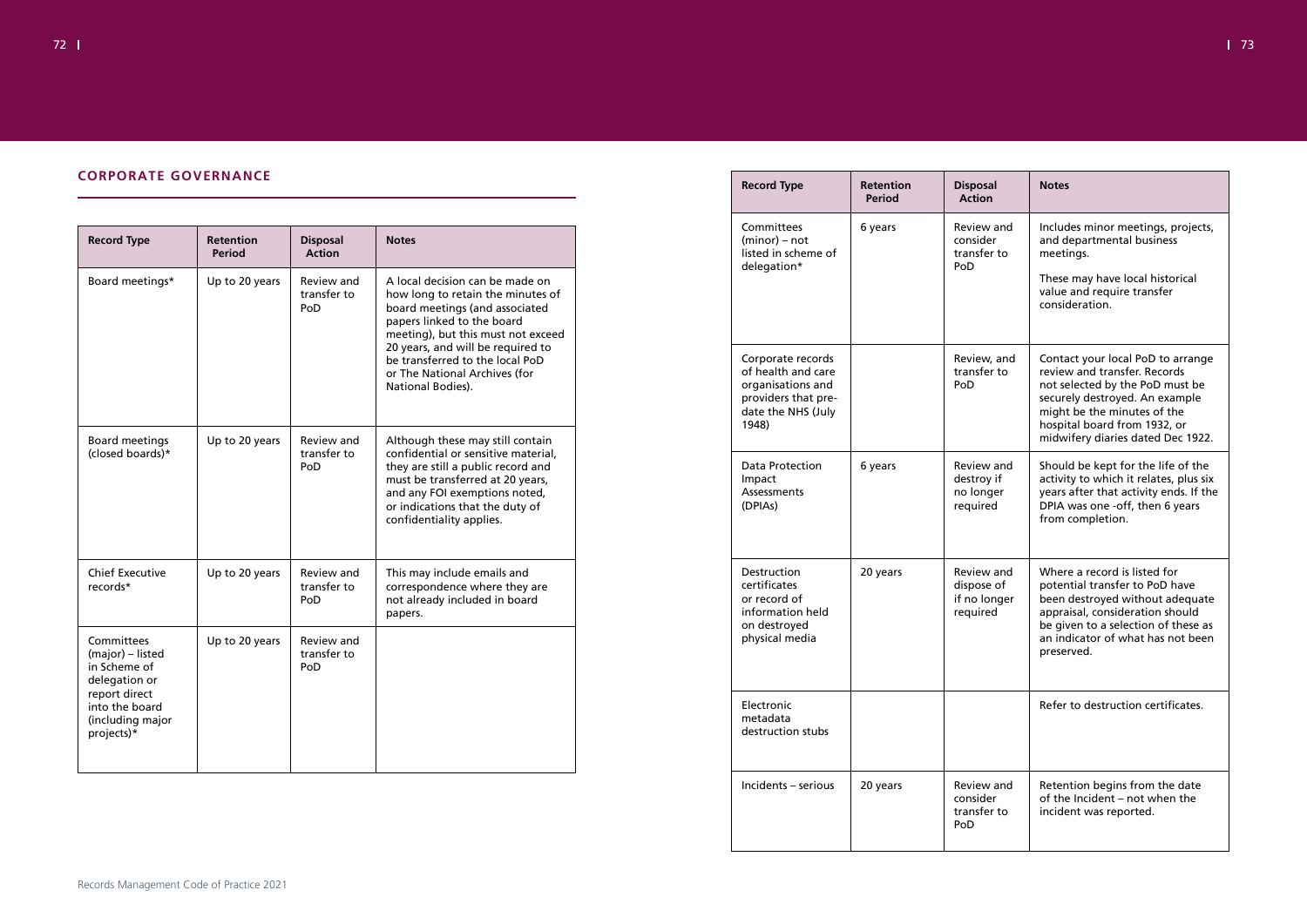| <b>Record Type</b>                                          | <b>Retention</b><br><b>Period</b> | <b>Disposal</b><br><b>Action</b>                         | <b>Notes</b>                                                                                                                                                                                                                      |
|-------------------------------------------------------------|-----------------------------------|----------------------------------------------------------|-----------------------------------------------------------------------------------------------------------------------------------------------------------------------------------------------------------------------------------|
| Incidents - not<br>serious                                  | 10 years                          | Review and<br>destroy if<br>no longer<br>required        | Retention begins from the date<br>of the incident - not when the<br>incident was reported.                                                                                                                                        |
| Incidents - serious<br>incidents requiring<br>investigation | 20 years                          | Review and<br>consider<br>transfer to<br>PoD             | These include independent<br>investigations into incidents. These<br>may have permanent retention<br>value so consult with the local<br>PoD. If they are not required, then<br>destroy.                                           |
| Non-clinical QA<br>records                                  | 12 years                          | <b>Review and</b><br>destroy if<br>no longer<br>required | Retention begins from the end of<br>the year to which the assurance<br>relates.                                                                                                                                                   |
| Patient advice<br>and liaison service<br>(PALS) records     | 10 years                          | Review and<br>destroy if<br>no longer<br>required        | Retention begins from the close<br>of the financial year to which the<br>record relates.                                                                                                                                          |
| Patient surveys -<br>individual returns<br>and analysis     | 1 year after<br>return            | Review and<br>destroy if<br>no longer<br>required        | May be required again if analysis is<br>reviewed.                                                                                                                                                                                 |
| Patient surveys -<br>final report                           | 10 years                          | Review and<br>consider<br>transfer to<br>PoD             | Organisations may want to keep<br>final reports for longer than the<br>raw data and analysis, for trend<br>analysis over time. This period<br>can be extended, provided there<br>is justification and organisational<br>approval. |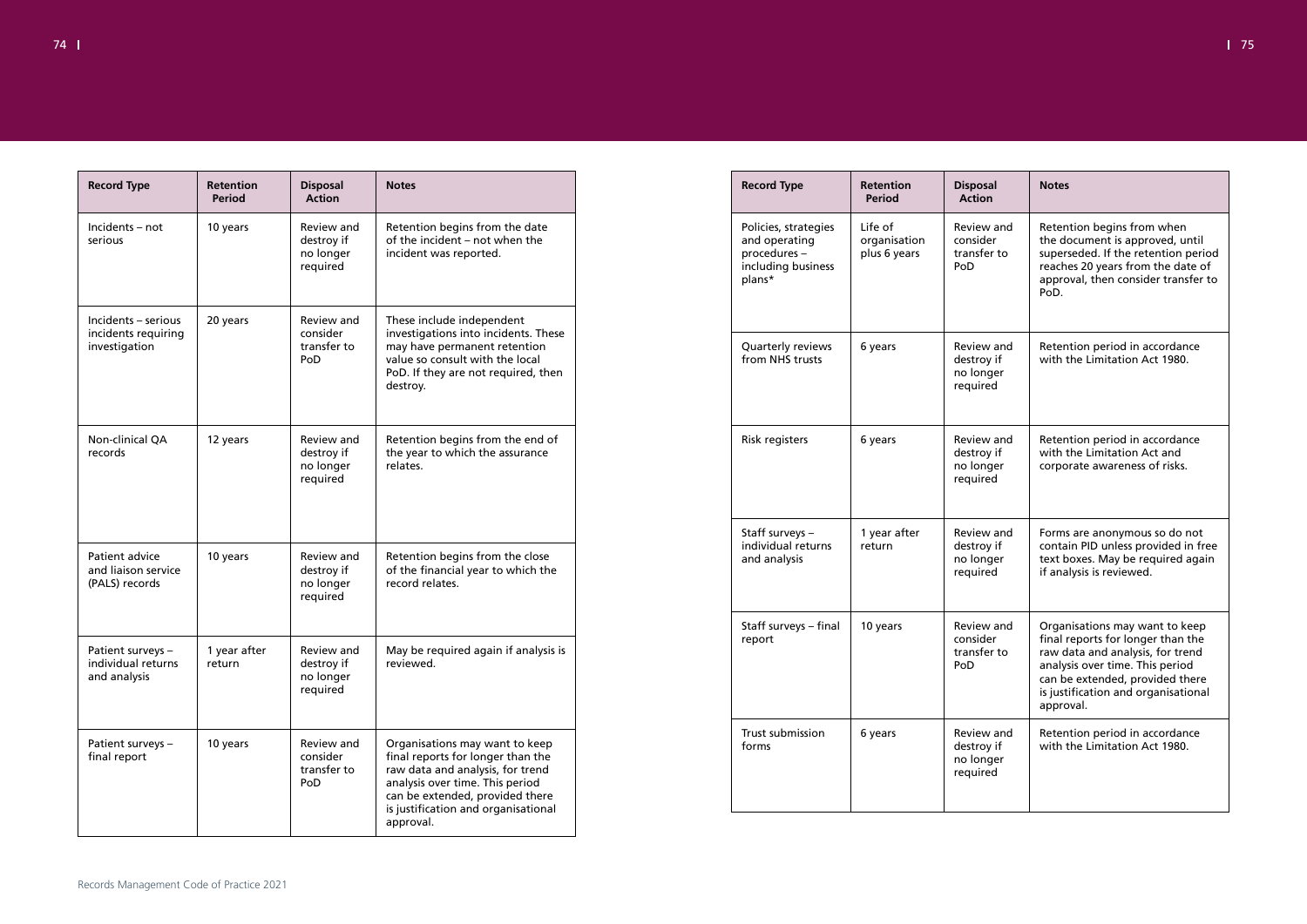# **COMMUNICATIONS**

| <b>Record Type</b>                                         | <b>Retention</b><br><b>Period</b> | <b>Disposal</b><br><b>Action</b>             | <b>Notes</b>                                                                                                                                                                                                                                   |
|------------------------------------------------------------|-----------------------------------|----------------------------------------------|------------------------------------------------------------------------------------------------------------------------------------------------------------------------------------------------------------------------------------------------|
| Intranet site*                                             | 6 years                           | Review and<br>consider<br>transfer to<br>PoD |                                                                                                                                                                                                                                                |
| Patient<br>information<br>leaflets                         | 6 years                           | Review and<br>consider<br>transfer to<br>PoD | These do not need to be leaflets from<br>every part of the organisation. A<br>central copy can be kept for potential<br>transfer.                                                                                                              |
| Press releases and<br>important internal<br>communications | 6 years                           | Review and<br>consider<br>transfer to<br>PoD | Press releases may form part of a<br>significant part of the public record of<br>an organisation which may need to be<br>retained.                                                                                                             |
| Public<br>consultations                                    | 5 years                           | Review and<br>consider<br>transfer to<br>PoD | Whilst these have a shorter retention<br>period, there may be wider public<br>interest in the outcome of the<br>consultation (particularly where this<br>resulted in changes to the services<br>provided) and so may have historical<br>value. |
| Website*                                                   | 6 years                           | Review and<br>consider<br>transfer to<br>PoD | The PoD may be able to receive these<br>by a regular crawl. Consult with the<br>PoD on how to manage the process.<br>Websites are complex objects, but<br>crawls can be made more effective if<br>certain steps are taken.                     |

# **STAFF RECORDS AND OCCUPATIONAL HEALTH**

| <b>Record Type</b>                                                                                                                      | <b>Retention</b><br><b>Period</b>                                                                                 | <b>Disposal</b><br><b>Action</b>                       | <b>Notes</b>                                                                                                                                                                      |
|-----------------------------------------------------------------------------------------------------------------------------------------|-------------------------------------------------------------------------------------------------------------------|--------------------------------------------------------|-----------------------------------------------------------------------------------------------------------------------------------------------------------------------------------|
| Duty roster                                                                                                                             | 6 years                                                                                                           | Review and<br>if no longer<br>needed<br>destroy        | Retention begins from the<br>close of the financial year.                                                                                                                         |
| <b>Exposure monitoring</b><br>information                                                                                               | 40 years or<br>5 years from<br>the date of<br>the last entry<br>made in it                                        | Review and<br>if no longer<br>needed<br>destroy        | A) Where the record is<br>representative of the<br>personal exposures of<br>identifiable employees, for<br>at least 40 years or B) In<br>any other case, for at least<br>5 years. |
| Occupational health<br>reports                                                                                                          | Keep until<br>75th birthday<br>or 6 years<br>after the<br>staff member<br><b>leaves</b><br>whichever is<br>sooner | <b>Review and</b><br>if no longer<br>needed<br>destroy |                                                                                                                                                                                   |
| <b>Occupational health</b><br>report of staff member<br>under health surveillance                                                       | Keep until<br>75th birthday                                                                                       | <b>Review and</b><br>if no longer<br>needed<br>destroy |                                                                                                                                                                                   |
| <b>Occupational health</b><br>report of staff member<br>under health surveillance<br>where they have been<br>subject to radiation doses | 50 years from<br>the date of<br>the last entry<br>or until 75th<br>birthday,<br>whichever is<br>longer            | Review and<br>if no longer<br>needed<br>destroy        |                                                                                                                                                                                   |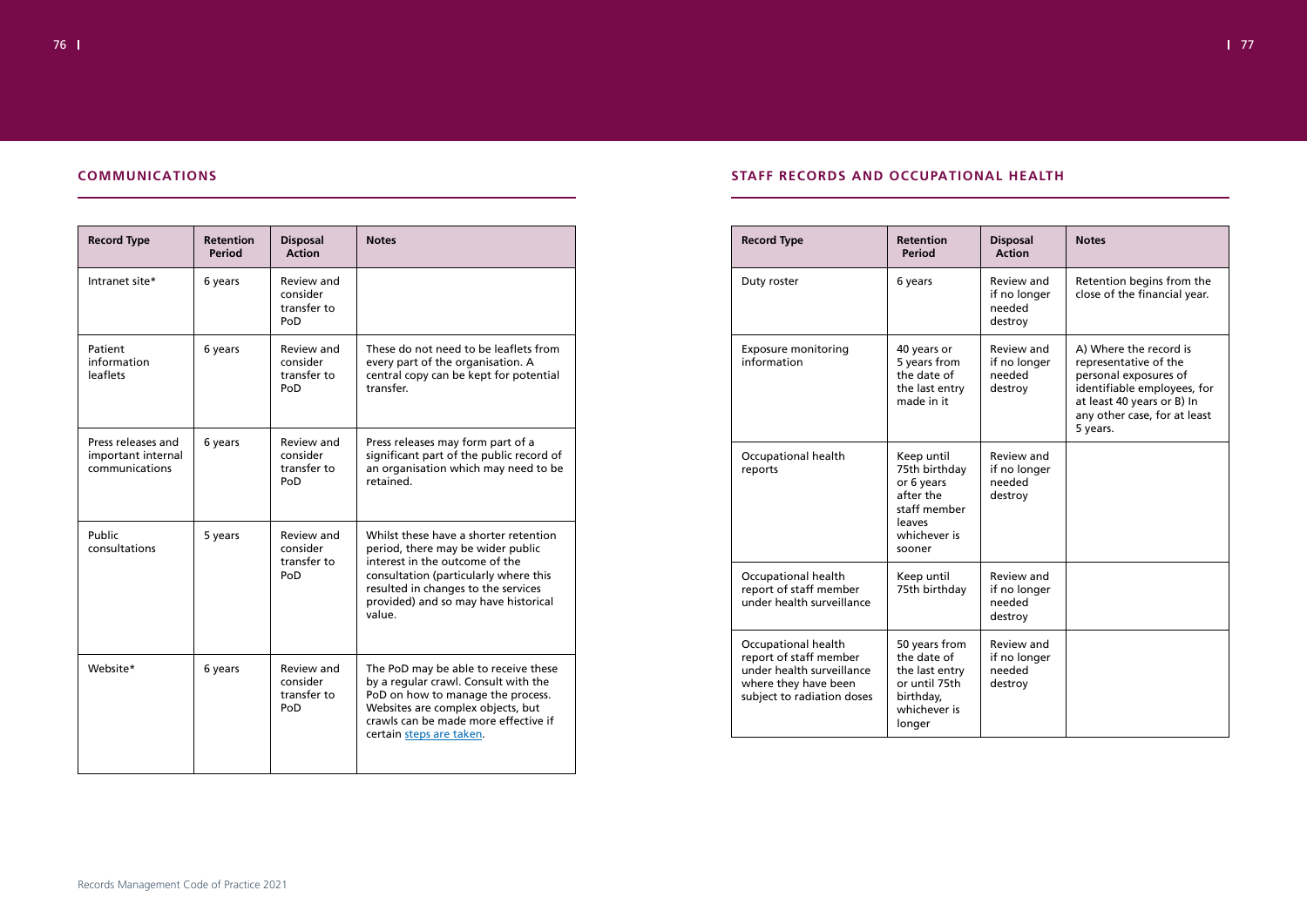| <b>Record Type</b>     | <b>Retention</b><br><b>Period</b>          | <b>Disposal</b><br><b>Action</b>              | <b>Notes</b>                                                                                                                                                                                                                                                                                                                                                                                                                                                                                                                               | <b>Record Type</b>              | <b>Retention</b><br>Period | <b>Disposal</b><br><b>Action</b>                  |
|------------------------|--------------------------------------------|-----------------------------------------------|--------------------------------------------------------------------------------------------------------------------------------------------------------------------------------------------------------------------------------------------------------------------------------------------------------------------------------------------------------------------------------------------------------------------------------------------------------------------------------------------------------------------------------------------|---------------------------------|----------------------------|---------------------------------------------------|
| Staff record           | Keep until<br>75th birthday<br>(see notes) | Review, and<br>consider<br>transfer to<br>PoD | This includes (but is not<br>limited to) evidence of<br>right to work, security<br>checks and recruitment<br>documentation for the                                                                                                                                                                                                                                                                                                                                                                                                         | Timesheets (original<br>record) | 2 years                    | Review and<br>if no longer<br>needed<br>destroy   |
|                        |                                            |                                               | successful candidate<br>including job adverts and<br>application forms.<br>Some PoDs accession NHS<br>staff records for social<br>history purposes. Check<br>with your local PoD about<br>possible accession.<br>If the PoD does not<br>accession them, then the<br>records can be securely<br>destroyed once the<br>retention period has been                                                                                                                                                                                             | Staff training records          | See notes                  | Review and<br>consider<br>transfer to a<br>PoD    |
| Staff record - summary | 75th Birthday                              | Review, and<br>consider<br>transfer to<br>PoD | reached.<br>Please see the good<br>practice box staff record<br>summary used by an<br>organisation.<br>Some organisations create<br>summaries after a period of<br>time since the staff member<br>left (usually 6 years). This<br>practice is ok to continue<br>if this is what currently<br>occurs. The summary,<br>however, needs to be kept<br>until the staff member's<br>75th birthday, and then<br>consider transferring to<br>PoD.<br>If the PoD does not require<br>them, then they can be<br>securely destroyed at this<br>point. | Disciplinary records            | Retain for 6<br>years      | Review and<br>destroy if<br>no longer<br>required |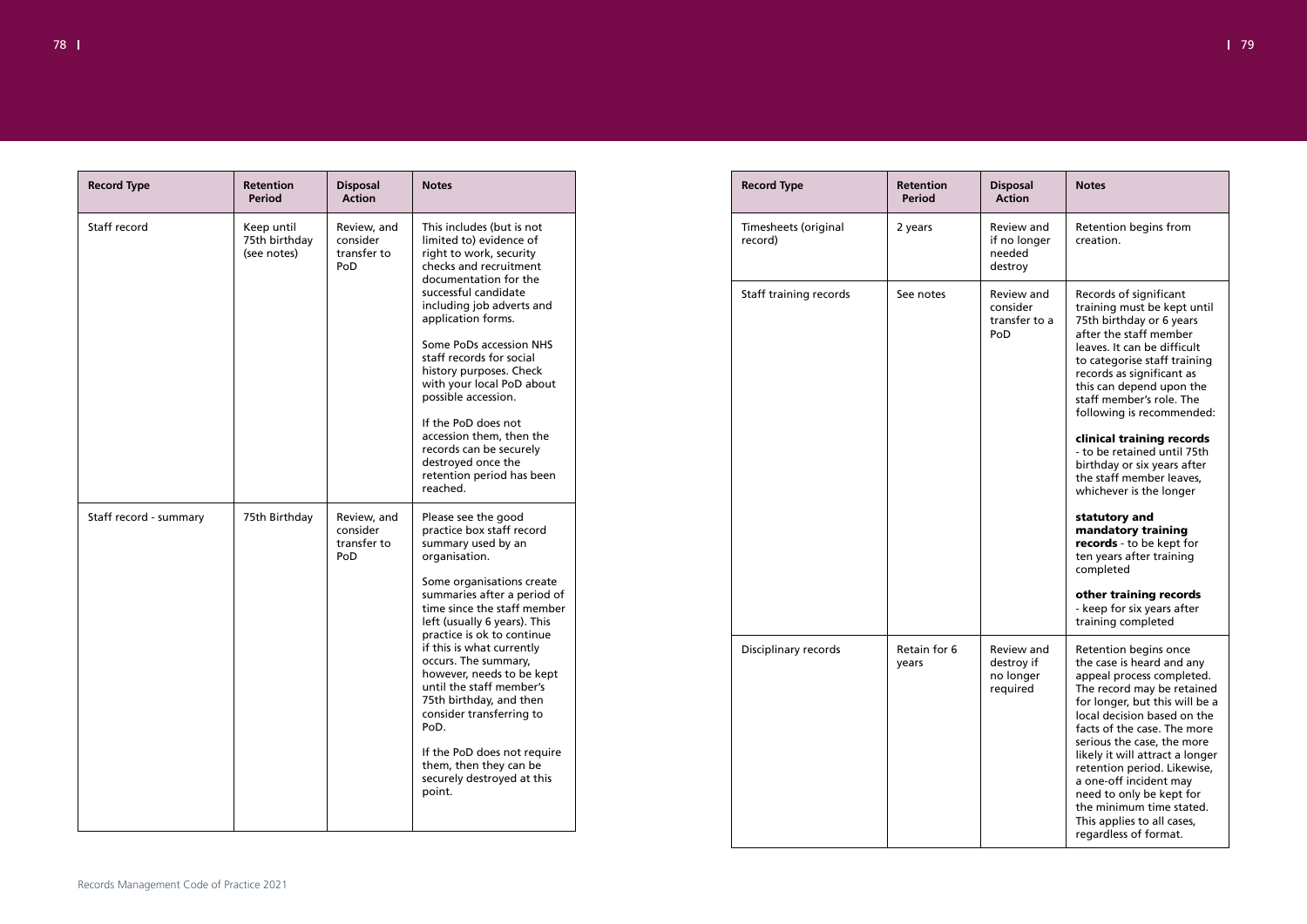80 81

# **PROCUREMENT**

| <b>Record Type</b>                                           | <b>Retention</b><br><b>Period</b>                          | <b>Disposal</b><br><b>Action</b>                | <b>Notes</b> |
|--------------------------------------------------------------|------------------------------------------------------------|-------------------------------------------------|--------------|
| Contracts sealed or<br>unsealed                              | Retain for 6<br>years after<br>the end of<br>the contract  | Review and<br>if no longer<br>needed<br>destroy |              |
| Contracts - financial<br>approval files                      | Retain for 15<br>years after<br>the end of<br>the contract | Review and<br>if no longer<br>needed<br>destroy |              |
| Contracts - financial<br>approved suppliers<br>documentation | Retain for 11<br>years after<br>the end of<br>the contract | Review and<br>if no longer<br>needed<br>destroy |              |
| Tenders (successful)                                         | Retain for 6<br>years after<br>the end of<br>the contract  | Review and<br>if no longer<br>needed<br>destroy |              |
| Tenders (unsuccessful)                                       | Retain for 6<br>years after<br>the end of<br>the contract  | Review and<br>if no longer<br>needed<br>destroy |              |

# **ESTATES**

| <b>Record Type</b>                                                                                  | <b>Retention</b><br><b>Period</b>                        | <b>Disposal</b><br><b>Action</b>                     |
|-----------------------------------------------------------------------------------------------------|----------------------------------------------------------|------------------------------------------------------|
| Building plans,<br>including records<br>of major building<br>works                                  | Lifetime (or<br>disposal)<br>of building<br>plus 6 years | Review and<br>consider<br>transfer to<br>PoD         |
| Closed circuit<br>television (CCTV)                                                                 | Refer to<br><b>ICO Code</b><br>of Practice               | Review and<br>destroy if<br>no longer<br>required    |
| Equipment<br>monitoring,<br>and testing and<br>maintenance<br>work where<br>ASBESTOS is a<br>factor | 40 years                                                 | Review and<br>destroy if<br>no longer<br>required    |
| Equipment<br>monitoring -<br>general testing<br>and maintenance<br>work                             | Lifetime of<br>installation                              | Review and<br>destroy if<br>no longer<br>required    |
| Inspection reports                                                                                  | Lifetime of<br>installation                              | Review and<br>dispose of<br>if no longer<br>required |

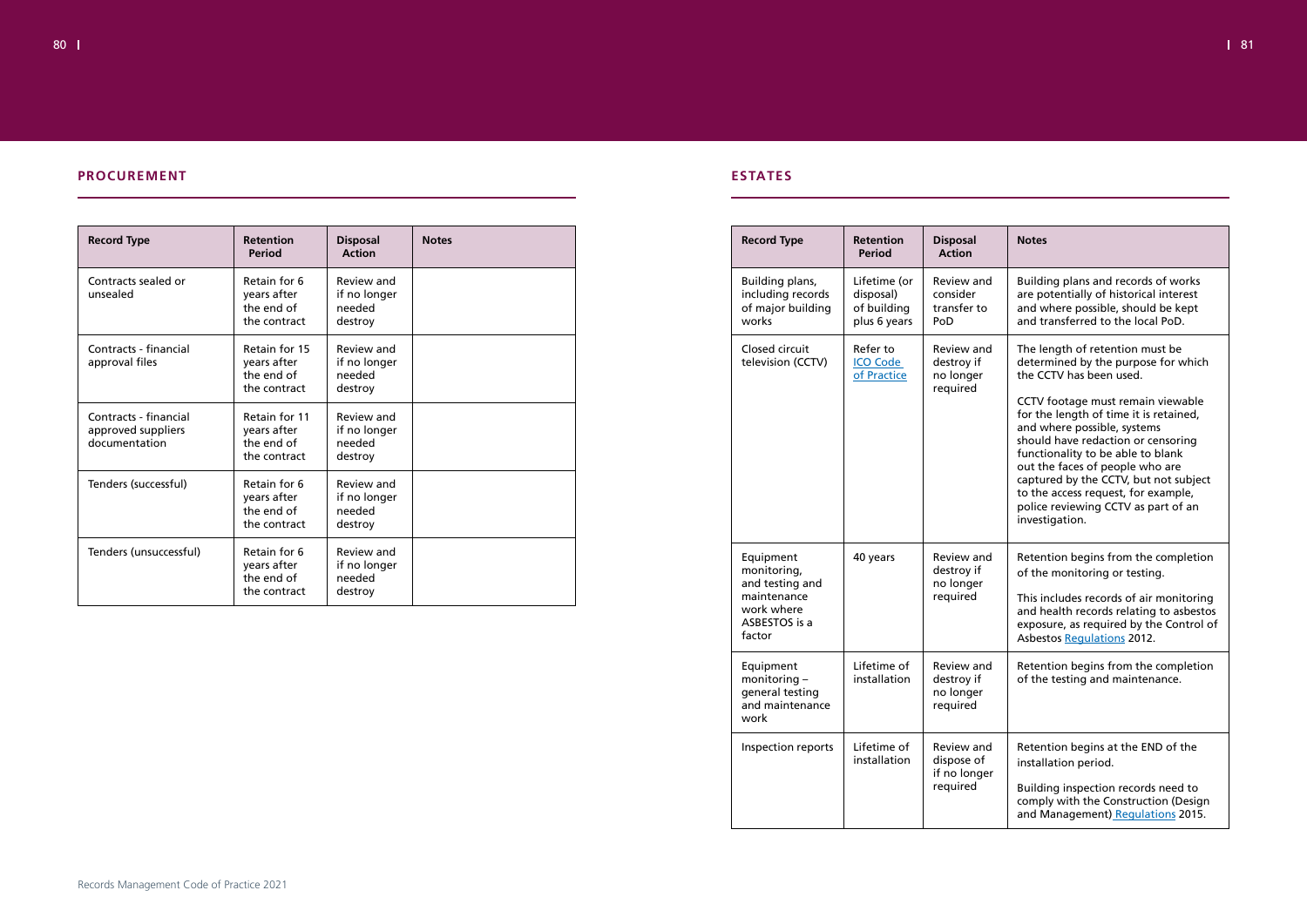| <b>Record Type</b>                                                                                                      | <b>Retention</b><br><b>Period</b>          | <b>Disposal</b><br><b>Action</b>                  | <b>Notes</b>                                                                                                                                                                                                                                                                                                                                                                                                                                                                                                                                             |
|-------------------------------------------------------------------------------------------------------------------------|--------------------------------------------|---------------------------------------------------|----------------------------------------------------------------------------------------------------------------------------------------------------------------------------------------------------------------------------------------------------------------------------------------------------------------------------------------------------------------------------------------------------------------------------------------------------------------------------------------------------------------------------------------------------------|
| Leases                                                                                                                  | 12 years                                   | Review and<br>destroy if<br>no longer<br>required | Retention begins at point of lease<br>termination.                                                                                                                                                                                                                                                                                                                                                                                                                                                                                                       |
| Minor building<br>works                                                                                                 | 6 years                                    | Review and<br>destroy if<br>no longer<br>required | Retention begins at the point of<br><b>WORKS COMPLETION.</b>                                                                                                                                                                                                                                                                                                                                                                                                                                                                                             |
| Photographic<br>collections -<br>service locations,<br>events and<br>activities                                         | Up to 20<br>years                          | Review and<br>consider<br>transfer to<br>PoD      | These provide a visual historical legacy<br>of the running and operation of an<br>organisation. They may also provide<br>secondary uses, such as use in public<br>inquiries.                                                                                                                                                                                                                                                                                                                                                                             |
| Radioactive<br>records                                                                                                  | 30 years                                   | Review and<br>destroy if<br>no longer<br>required | Retention begins at the CREATION of<br>the waste.<br>If a person handling radioactive waste<br>is exposed to radiation (accidental or<br>otherwise), then the records relating<br>to that person must be kept until they<br>reach 75 years of age or would have<br>attained that age.<br>In any event, records must be kept<br>for at least 30 years from the date of<br>dosing or accident.<br>This also includes patients or service<br>users who require medical exposure to<br>radiation, as required by the lonising<br>Radiation Regulations 2017. |
| <b>Sterilix</b><br>Endoscopic<br><b>Disinfector Daily</b><br><b>Water Cycle</b><br>Test, Purge Test,<br>Ninhyndrin Test | 11 years                                   | Review and<br>destroy if<br>no longer<br>required | Retention begins from the DATE OF<br>TEST.                                                                                                                                                                                                                                                                                                                                                                                                                                                                                                               |
| Surveys - building<br>or installation<br>(not patient<br>surveys)                                                       | Lifetime of<br>installation<br>or building | Review and<br>consider<br>transfer to<br>PoD      | Retention period begins at the END of<br><b>INSTALLATION period.</b><br>(See Inspection reports for legal basis<br>for these records)                                                                                                                                                                                                                                                                                                                                                                                                                    |

# **FINANCE**

| <b>Record Type</b>                       | <b>Retention</b><br><b>Period</b> | <b>Disposal</b><br><b>Action</b>                  | <b>Notes</b>                                                                                                               |
|------------------------------------------|-----------------------------------|---------------------------------------------------|----------------------------------------------------------------------------------------------------------------------------|
| Accounts                                 | 3 years                           | Review and<br>destroy if<br>no longer<br>required | Retention begins at the CLOSE of<br>the financial year to which they<br>relate.                                            |
|                                          |                                   |                                                   | Includes all associated<br>documentation and records for the<br>purpose of audit.                                          |
| <b>Benefactions</b>                      | 8 years                           | Review and<br>consider<br>transfer to<br>PoD      | These may already be in the<br>financial accounts and may be<br>captured in other reports, records<br>or committee papers. |
|                                          |                                   |                                                   | Benefactions, endowments, trust<br>fund or legacies should be offered<br>to the local PoD.                                 |
| Debtors' records -<br><b>CLEARED</b>     | 2 years                           | Review and<br>destroy if<br>no longer<br>required | Retention begins at the CLOSE of<br>the financial year to which they<br>relate.                                            |
| Debtors' records -<br><b>NOT CLEARED</b> | 6 years                           | Review and<br>destroy if<br>no longer<br>required | Retention begins at the CLOSE of<br>the financial year to which they<br>relate.                                            |
| <b>Donations</b>                         | 6 years                           | Review and<br>destroy if<br>no longer<br>required | Retention begins at the CLOSE of<br>the financial year to which they<br>relate.                                            |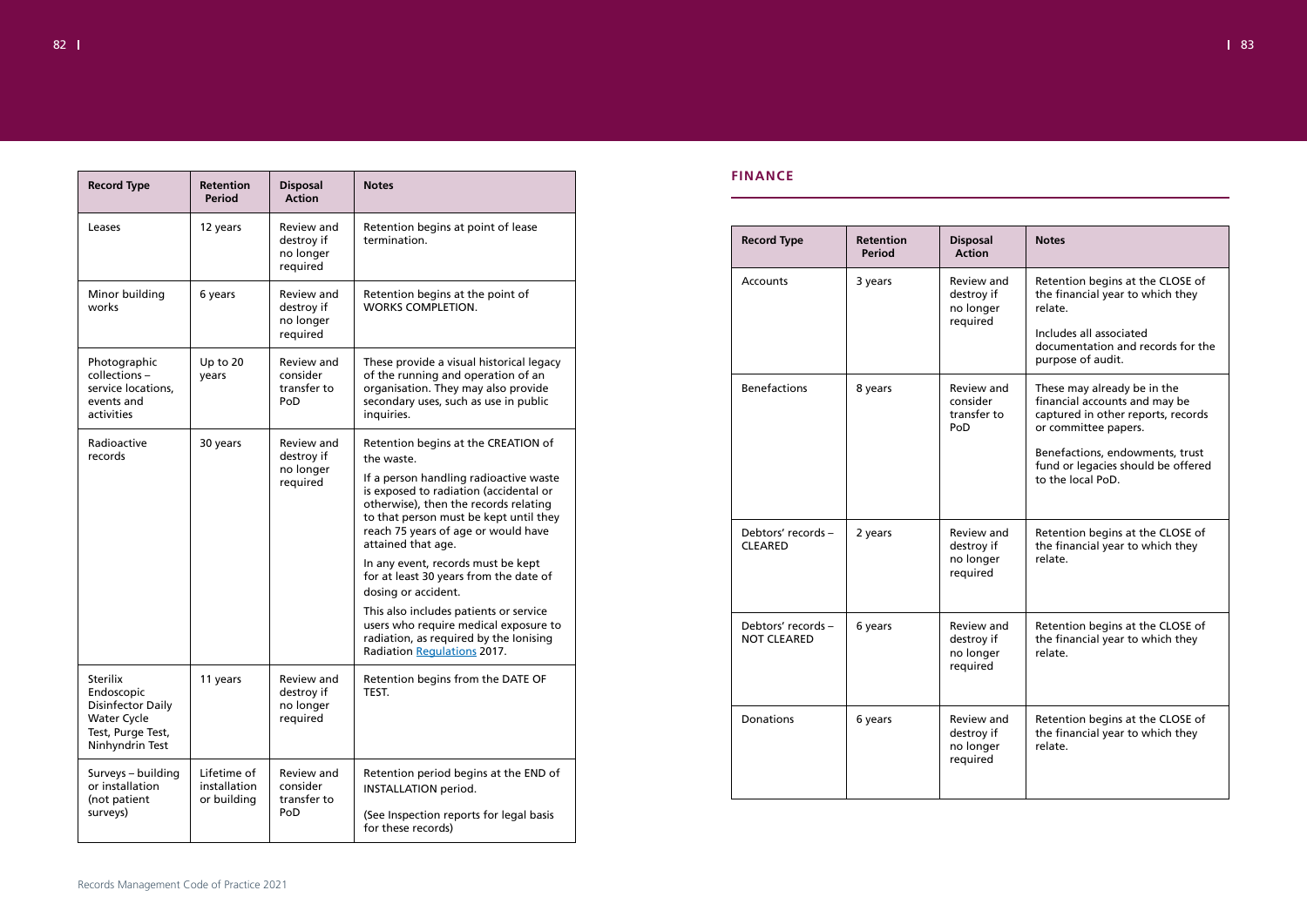

| <b>Record Type</b>                                   | <b>Retention</b><br><b>Period</b>                              | <b>Disposal</b><br><b>Action</b>                  | <b>Notes</b>                                                                                                                                                                                                                                    |
|------------------------------------------------------|----------------------------------------------------------------|---------------------------------------------------|-------------------------------------------------------------------------------------------------------------------------------------------------------------------------------------------------------------------------------------------------|
| <b>Expenses</b>                                      | 6 years                                                        | Review and<br>destroy if<br>no longer<br>required | Retention begins at the CLOSE of<br>the financial year to which they<br>relate.                                                                                                                                                                 |
| Final annual<br>accounts report*                     | Up to 20 years                                                 | Review and<br>transfer to<br>PoD                  | These should be transferred when<br>practically possible, after being<br>retained locally for a minimum<br>of 6 years. Ideally, these will be<br>transferred with board papers for<br>that year to keep a complete set of<br>governance papers. |
| Financial<br>transaction<br>records                  | 6 years                                                        | Review and<br>destroy if<br>no longer<br>required | Retention begins at the CLOSE of<br>the financial year to which they<br>relate.                                                                                                                                                                 |
| Invoices                                             | 6 years from<br>end of the<br>financial year<br>they relate to | Review and<br>destroy if<br>no longer<br>required |                                                                                                                                                                                                                                                 |
| Petty cash                                           | 2 years                                                        | Review and<br>destroy if<br>no longer<br>required | Retention begins at the CLOSE of<br>the financial year to which they<br>relate.                                                                                                                                                                 |
| <b>Private Finance</b><br>Initiatives (PFI)<br>files | Lifetime of<br>PFI                                             | Review and<br>consider<br>transfer to<br>PoD      | Retention begins at the END of the<br>PFI agreement. This applies to the<br>key papers only in the PFI.                                                                                                                                         |

| <b>Record Type</b>                      | <b>Retention</b><br><b>Period</b> | <b>Disposal</b><br><b>Action</b>                  | <b>Notes</b>                                                                    |
|-----------------------------------------|-----------------------------------|---------------------------------------------------|---------------------------------------------------------------------------------|
| Staff salary<br>information or<br>files | 10 years                          | Review and<br>destroy if<br>no longer<br>required | Retention begins at the CLOSE of<br>the financial year to which they<br>relate. |
| Superannuation<br>records               | 10 years                          | Review and<br>destroy if<br>no longer<br>required | Retention begins at the CLOSE of<br>the financial year to which they<br>relate. |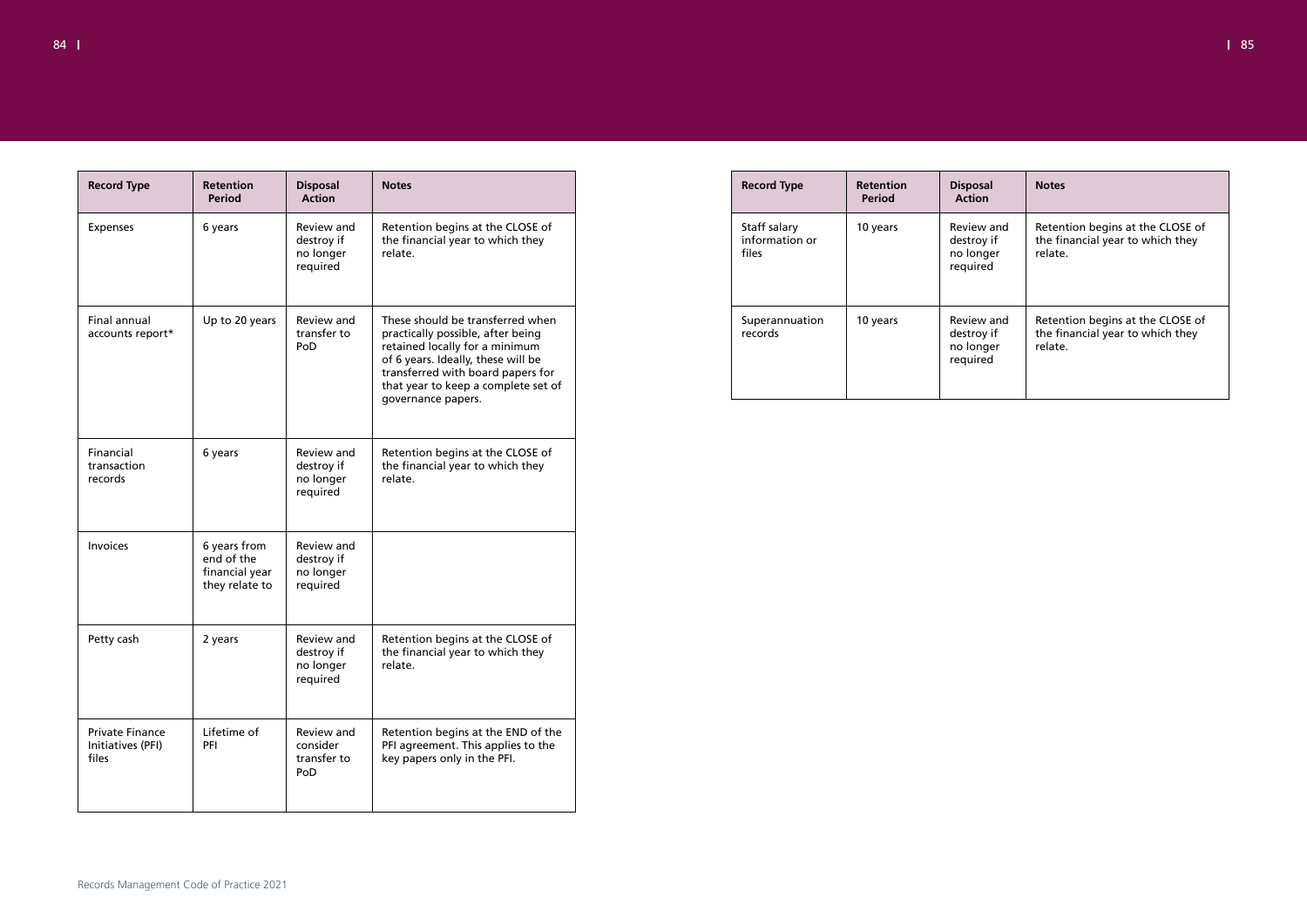| LEGAL, COMPLAINTS AND INFORMATION RIGHTS |  |  |
|------------------------------------------|--|--|
|------------------------------------------|--|--|

| <b>Record Type</b>                                  | <b>Retention</b><br><b>Period</b> | <b>Disposal</b><br><b>Action</b>                  | <b>Notes</b>                                                                                                                                                                                                                                           | <b>Record Type</b>                                                                        | <b>Retention</b><br><b>Period</b>                                 | <b>Disposal</b><br><b>Action</b>                  |
|-----------------------------------------------------|-----------------------------------|---------------------------------------------------|--------------------------------------------------------------------------------------------------------------------------------------------------------------------------------------------------------------------------------------------------------|-------------------------------------------------------------------------------------------|-------------------------------------------------------------------|---------------------------------------------------|
|                                                     | 10 years                          | Review and<br>destroy if<br>no longer<br>required | Retention begins at the CLOSURE<br>of the complaint.<br>The complaint is not closed until all<br>processes (including potential and<br>actual litigation) have ended.                                                                                  | Industrial<br>relations-<br>including<br>tribunal case<br>records                         | 10 years                                                          | Review and<br>consider<br>transfer to<br>PoD      |
|                                                     |                                   |                                                   | The detailed complaint file must be<br>kept separately from the patient<br>file (if the complaint is raised<br>by a patient or in relation to).<br>Complaints files must always be<br>separate.<br>(Also refer to Appendix III:<br>complaints records) | Litigation records                                                                        | 10 years                                                          | Review and<br>consider<br>transfer to<br>PoD      |
| Fraud - case files                                  | 6 years                           | Review and<br>destroy if<br>no longer<br>required | Retention begins at the CLOSURE<br>of the case. This also includes<br>cases that are both proven and<br>unproven.                                                                                                                                      | Intel patents,<br>trademarks,<br>copyright, IP                                            | Lifetime<br>of patent,<br>or 6 years<br>from end of<br>licence or | Review and<br>consider<br>transfer to<br>PoD      |
| (FOI) requests,<br>and associated<br>correspondence | 3 years                           | Review and<br>destroy if<br>no longer<br>required | Retention begins from the<br>CLOSURE of the FOI request.<br>Where redactions have been<br>made, it is important to keep a<br>copy of the response and send to<br>the requestor. In all cases, a log<br>must be kept of requests and the                | Software licences                                                                         | action<br>Lifetime of<br>software                                 | Review and<br>destroy if<br>no longer<br>required |
|                                                     | 6 years                           | Review and<br>destroy if<br>no longer             | response sent.<br>Retention begins from the<br>CLOSURE of the appeal process.                                                                                                                                                                          | <b>Subject Access</b><br>Requests (SAR),<br>response, and<br>subsequent<br>correspondence | 3 years                                                           | Review and<br>destroy if<br>no longer<br>required |
|                                                     |                                   | required                                          |                                                                                                                                                                                                                                                        | SAR – where<br>there has been<br>an appeal                                                | 6 years                                                           | Review and<br>destroy if<br>no longer<br>required |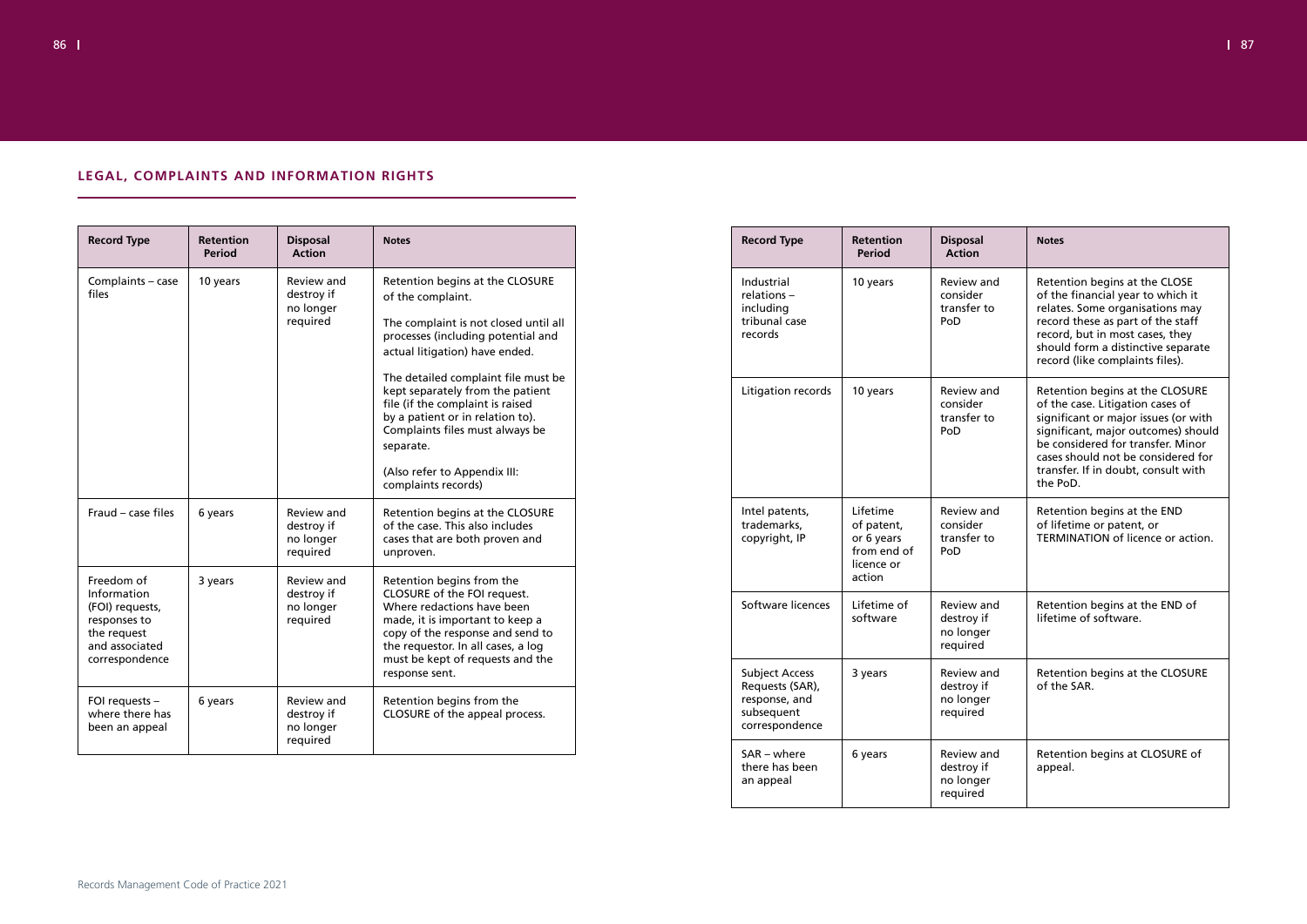This Appendix provides detailed advice on records management relating to specific types of records for example, transgender records, witness protection records and adopted persons records. These are presented in alphabetical order. It also provides advice on managing certain formats of records, for example, emails, cloud-based records and scanned records.

# **TYPE OF RECORD**

# Adopted persons health records

Notwithstanding any other centrally issued guidance by the Department of Health and Social Care or Department for Education, the records of adopted persons can only be placed under the new last name when an adoption order has been granted. Before an adoption order is granted, an alias may be used but more commonly the birth names are used.

Depending on the circumstances of the adoption there may be a need to protect from disclosure any information about a third party. Additional checks before any disclosure of adoption documentation are recommended because of the heightened risk of accidental disclosure.

It is important that any new records, if created, contain sufficient information to allow for a continuity of care. At present the GP would initiate any change of NHS number or identity if it were considered appropriate to do so following the adoption.

### Ambulance service records

Ambulance service records will contain evidence of clinical interventions delivered and are therefore clinical records. This means that they must be retained for the same time as other acute or mental health clinical records depending on where the person is taken to for treatment. Where ambulance service records are not clinical in nature, they must be kept as administrative records. There is a distinction between records of patient transport and records of clinical intervention. If the ambulance clinical record is handed over to another service or NHS trust, there must be a means by which the ambulance trust can obtain them again if necessary. Alternatively, they can be copied and only the copy transferred, providing this is legible.

#### Asylum seeker records

- Clinical appropriateness: Organisations should decide when it is by the relevant health and care professionals.
- **Retention:** If the recording is going to be kept elsewhere (for example, original recording provided the version in the main record is the same as the original or there is a summary into words which is accurate and adequate for its purpose. If the recording is the only version or instance of the interaction, then it must be kept for the relevant retention period outlined in this Code (for example, adult, child health or mental health is unlikely), and this should be considered on a case-by-case basis.
- Digital continuity: You must consider the medium on which the recording example, if the system or file format is becoming obsolete, then you will need to migrate it to a newer platform or format to ensure availability). If it is a digital recording and you are looking to store it in the health and care record, ensure the transfer process captures the authenticity of the recording kept.

Records for asylum seekers must be treated in exactly the same way as other care records, allowing for clinical continuity and evidence of professional conduct. Organisations may decide to give asylum seekers patient or service user held records (section below) or hold them themselves. Patient or service user held records should be subject to a risk assessment because the record legally belongs to the organisation, and if required, they must be able to get it back. There is a risk that patient or service user held records could be tampered with or altered in an unauthorised way so careful consideration needs to be given to this decision.

### Audio and visual records

Audio and visual records can take many forms such as using a dictaphone (digital or analogue) to record a session or conducting a health or care interaction using videoconferencing technologies.

The following needs considering when patient or service user interactions are captured in this way:

appropriate to use audio or visual methods for the provision of health or care. This should be documented in organisational policies and understood

as part of the health and care record) then there is no reason to keep the retention periods). Some recordings may have archival value (although this

is made and ensure that it is available throughout its retention period (for

# <span id="page-44-0"></span>**Appendix III: How to deal with specific types of records**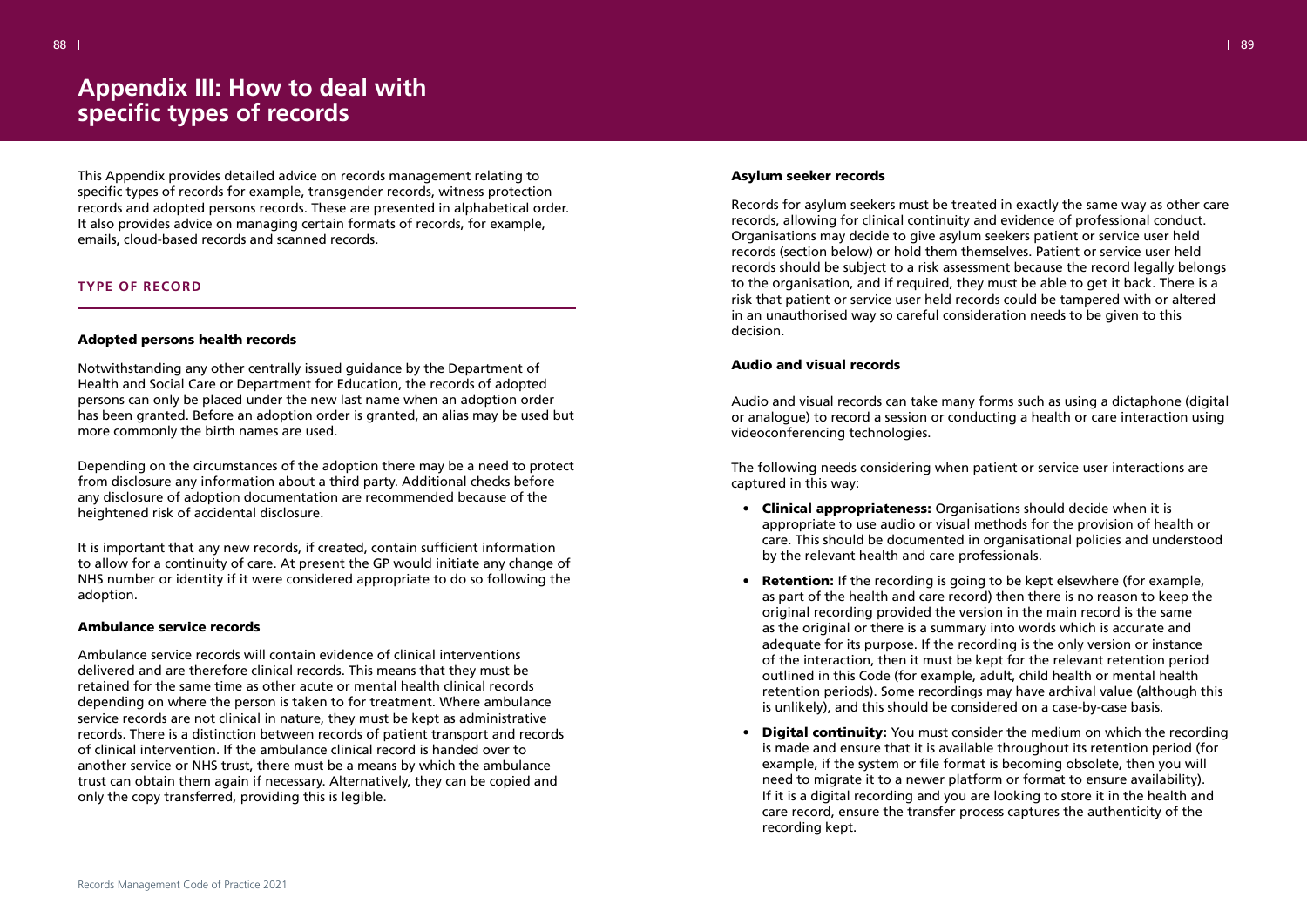- Storage: Ensure your recordings are stored on systems you control or are provided to you under contract. If stored with the product provider, you must give them (as controller) clear instructions on the storage and retention of those images (for example, delete one month after the date of the recording because it has been summarised into the main health and care record, or retain for 8 years from consultation with the patient or service user, then destroy). Providers acting under contract to a controller are obliged to carry out their written instruction.
- Transparency: You must be transparent with patients and service users regarding the use of audio and visual technology, and associated records, so that they have a reasonable understanding of how they will be used, why, and what will happen with the recording after the interaction. For example, it would be unfair to tell participants that the recordings are deleted if they are not.

# Child school health records

Similar to family records (refer to page 94), each child should have their own school health record rather than a record for the school (with consecutive entries) or per year intake. If a child transfers to a school under a different local authority, then the record will also need to be transferred to the new school health service provider. This must only be done once it is confirmed the child is now resident in the new location. The record must be transferred securely. The recipient of the record should contact the sender to confirm receiving the record (if appropriate). If the records are kept on school premises, then access must be restricted to health staff delivering care or other staff who have a legitimate reason to access them.

Local organisations may operate a paper or digital system. Records from other Child Health Teams, following a referral, must be accepted by the receiving organisation regardless of format. This is due to safeguarding risks.

# Complaints records

Where a patient or service user complains about a service, it is necessary to keep a separate file relating to the complaint and subsequent investigation. Detailed complaint information should never be recorded in the health and care record. A complaint may be unfounded or involve third parties and the inclusion of that information in the health or care record will mean that the information will be preserved for the life of the record and could cause detrimental prejudice to the relationship between the patient or service user and the Health and Care Team. In some cases, it may be appropriate to share details of the complaint with the

health and care professional involved in providing individual care in order to make improvements in care delivery. However, there may also be times where the complaint is about an individual but not care related and it might not be appropriate to share details of the complaint with that person, in case further action is required. The Complaints Team should review each complaint on a caseby-case basis.

Where multiple teams are involved in the complaint handling, all the associated records must be brought together to form a single record. This will prevent the situation where one part of the organisation does not know what the other has done. A complaint cannot be fully investigated if the investigation is based on incomplete information. It is common for the patient or service user to ask to see a copy of their complaint file and it will be easier to deal with if all the relevant material is in one file. Where complaints are referred to the Ombudsman Service, a single file will be easier to refer to.

Health and care organisations should have a local policy to follow with regards to complaints, covering how information will be used once any complaint is raised, and after the complaint has been investigated, regardless of outcome. The ICO has also issued quidance on complaints files and who can have access to them, which will drive what must be stored in them.

# Contract change records

Once a contract ends, any service provider still has a liability for the work they have done and, as a general rule, at any change of contract the records must be retained until the time period for liability has expired.

In the standard NHS contract there is an option to allow the commissioner to direct a transfer of care records to a new provider for continuity of service and this includes third parties and those working under any qualified provider contracts. This will usually be to ensure the continuity of service provision (for current cases) upon termination of the contract. It is also the case that after the contract period has ended, the previous provider will remain liable for their work. In this instance there may be a need to make the records available for continuity of care or for professional conduct cases.

When a service is taken over by a new provider, the records of the service (current and discharged cases) all transfer to the new provider (unless directed otherwise by the commissioner of the service). This is to ensure that the records for the service remain complete and enable patients or service users to obtain their record if they so request it. It also makes the records easier to locate if they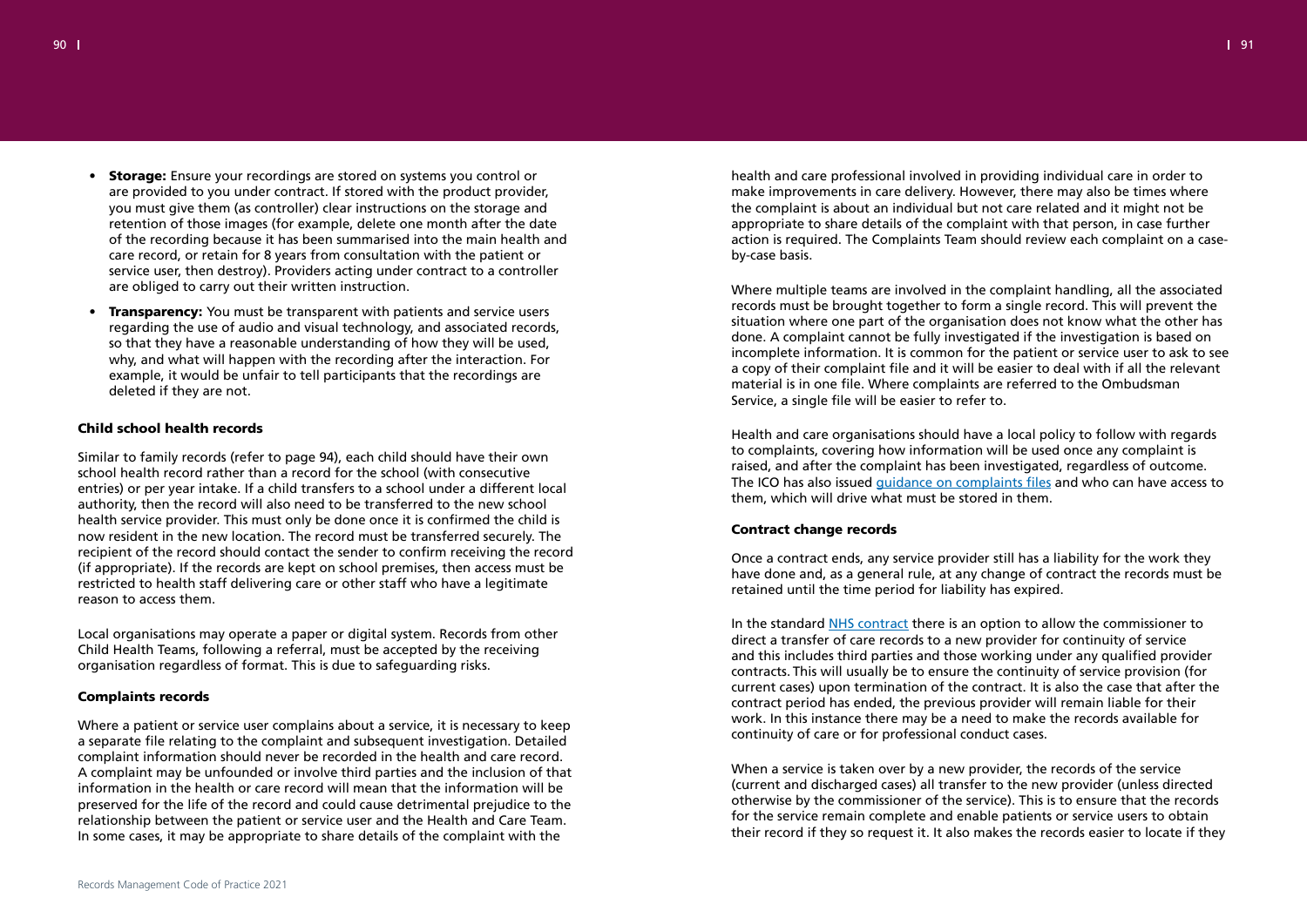are required for other purposes. This will also stop the fragmentation of the archive records for the service and make it much easier to retrieve records.

Where legislation creates or disbands public sector organisations, the legislation will normally specify which organisation holds liability for any action conducted by a former organisation. This may also include consideration of the identity of the legal entity, which must manage the records.

In some cases, records may end up orphaned. This may happen where the organisation that created them is being disbanded and there is no successor organisation to take over the service or provision. In these cases, orphaned records need to be retained by the highest level commissioner of that service or provision. For example, if a GP practice closes, patients will be offered the choice to register with another nearby practice. When they register with the new practice, the record will follow the patient to that new practice. However, if a practice closes, and the patient does not re-register elsewhere, the record will transfer to NHS England and Improvement, who commission primary care services in England for ongoing management.

Where the content of records is confidential, for example, health and care records, it will be necessary to inform the individuals concerned about the change. Where there is little impact upon those receiving care, it may be sufficient to use posters and leaflets to inform people about the change, but more significant changes will require individual communications. Although the conditions of UK GDPR may be satisfied, in many cases there is still a duty of confidentiality which may require a patient or service user (in some cases) to agree to the transfer, dependent upon the legal basis and the implications of their choice discussed with them. If the new provider has a statutory duty to provide the service, then consent does not need to be sought. If there is no statutory duty, then consent would need to be sought to satisfy the common law duty of confidentiality.

- Care record: The care record is the information relating to a patient or service user's care that enables the CHC panel to determine eligibility for CHC based on an assessment of needs. This can be provided directly by the patient or service user or obtained from health and care providers as required to satisfy the duty of confidence. The initial checklist completed this may also be used to determine eligibility.
- **Administrative record:** The administrative record is the information used appointment letters asking the patient or service user to attend a panel. or service user's entitlement (once the CCG has been notified).

It is vital to highlight the importance of actively managing records, which are stored in offsite storage (refer to section three of the Code for further information on offsite storage including the importance of completing a DPIA).

These principles and guidance can also apply to non-clinical situations as well, such as when CCGs merge or a trust takes over the running of another one.

Annex 1 of this Appendix summarises the considerations and actions required relating to various contract change situations.

# Continuing healthcare (CHC) records

Continuing healthcare records can be split into two parts:

part of the eligibility process. Consent to obtain this information would be by the referrer may also contain some level of confidential information and

by the CCG to ensure the CHC process runs effectively - an example being CCGs require access to health and care information to determine a patient

CHC activity is covered in law by the 2012 Commissioning Board and NHS CCG Regulations. This means consent is not required to process personal data in relation to CHC but consent will be required to satisfy the duty of confidence. CCGs will need to have systems in place to allow for the safe and secure sharing of patient or service user information with relevant partners as necessary, and to inform patient or service users of how their data will be used as part of this process. Digital viewing and sharing of records may be preferable to paper copies being printed and used for CHC, due to the risk of accidental loss or disclosure.

CHC records should be kept for the same period of time as adult and child health records, from the date the case is decided by the CHC panel. Where CHC cases relate to mental health, these should be kept for the same period of time as mental health records.

## Controlled drugs regime

NHS England, in conjunction with the NHS Business Services Authority, has established procedures for handling information relating to controlled drugs. This guidance includes conditions for storage, retention and destruction of information. Where information about controlled drugs is held please refer to NHS England guidance.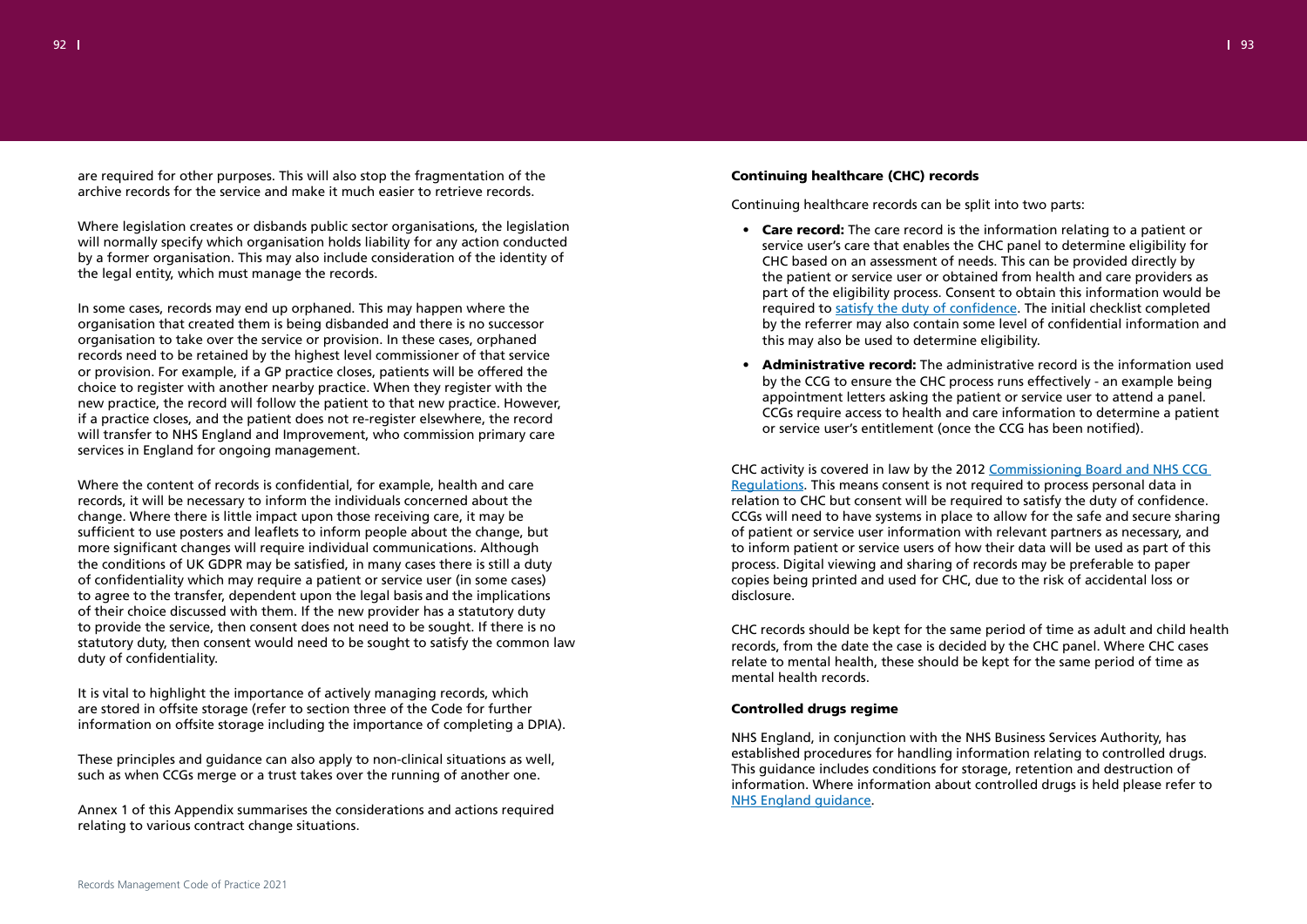# Duplicate records

The person or team to which the record relates will normally hold the original record however occasionally duplicates may be created for legitimate business purposes. It is not necessary to keep duplicates of the same record unless it is used in another process and is then a part of a new record. Where this is not required, the original should be kept, and the duplicate destroyed. For example, incident forms, once the data is entered into the risk information system, the paper is now a duplicate, and so can be destroyed. Some clinical systems allow printouts of digital records. Where printouts are used, these must be marked as duplicates or copies to help prevent them from being used as the primary record.

# Evidence required for courts

In UK Law, the civil procedure rules allow evidence to be prepared for court and, as part of this, the parties in litigation can agree what documents they will disclose to the other party and, if required, dispute authenticity. The disclosure of digital records is referred to as E-Disclosure or E-Discovery. The relevant part for disclosure and admissibility of evidence is given in the Ministry of Justice's Civil Procedure Rules - Part 3. If records are arranged in an organised filing system, such as a business classification scheme, or all the relevant information is placed on the patient or client file, providing records as evidence will be much easier. Further advice on electronic records and evidential weighting can be found in BIP10008: Evidential Weight and Admissibility of Electronic Information.

# Family records

Family records used to be common within health visiting teams, amongst others, where a whole family view was needed to deliver care. Whilst these records should no longer be created, they are included here for legacy reasons.

Due to changes in the law and best practice, it is not advisable to create a single paper or digital record that contains the care given to all family members. Each person is entitled to privacy and confidentiality, and having all a person's records in one place could result in a health professional or family member accessing confidential information of another family member accidentally or otherwise.

Good practice would be to create an individual file for each person but with cross references to other family members. This means that each individual has their own record, but health and care professionals can see who else is related to that person, and so can check these records where necessary. Single records also help to protect privacy and confidentiality and (if digital) keep an audit trail of access.

# General Practitioner records

It is important to note that the General Practitioner (GP) record, usually held by the General Practice, is the primary record of care and the majority of other services must inform the GP through a discharge note or a clinical correspondence that the patient has received care. This record is to be retained for the life of the patient plus at least ten years after death. The GP record transfers with the individual as they change GP throughout their lifetime. Where the patient has de-registered, records should be kept for 100 years since deregistration. A review is taking place to ascertain how long this period should be in the going forwards.

Current guidance advises that the content of paper Lloyd George records should only be destroyed once they have been scanned to the required standard and quality assurance of the scanned images has been completed, confirming that they are a like for like copy of the original paper records. The Lloyd George envelope itself should not be destroyed at the current time and must be kept to meet with the requirements for patient record movement. NHS England undertook a project to cease the creation of Lloyd George envelopes for all new entrants to the NHS, which was implemented in January 2021 (except in limited circumstances). They are also looking at ways to enable destruction of existing Lloyd George envelopes, though this aspect may have a longer implementation timeframe. This Code will be updated as the programme develops.

# Individual funding requests (IFRs)

Similar to CHC, IFR cases are mainly administrative records, but also contain large amounts of personal/confidential patient information and as such, should be treated in the same way as CHC records.

As IFRs are unique to an individual, it may be that the care package given to the patient or service user is unique and bespoke to that person. This could mean that the record may have long-term archival value, due to the uniqueness of the care given in this way, and so potentially may be of interest to The National Archives. Local discussions should be held with the PoD to determine the level of local interest, although they would not normally get involved at this level of discussion. It would be a joint discussion on the principle and agreement to archive this type of record and then the responsibility of the health and care organisation to choose individual records that meet this criteria.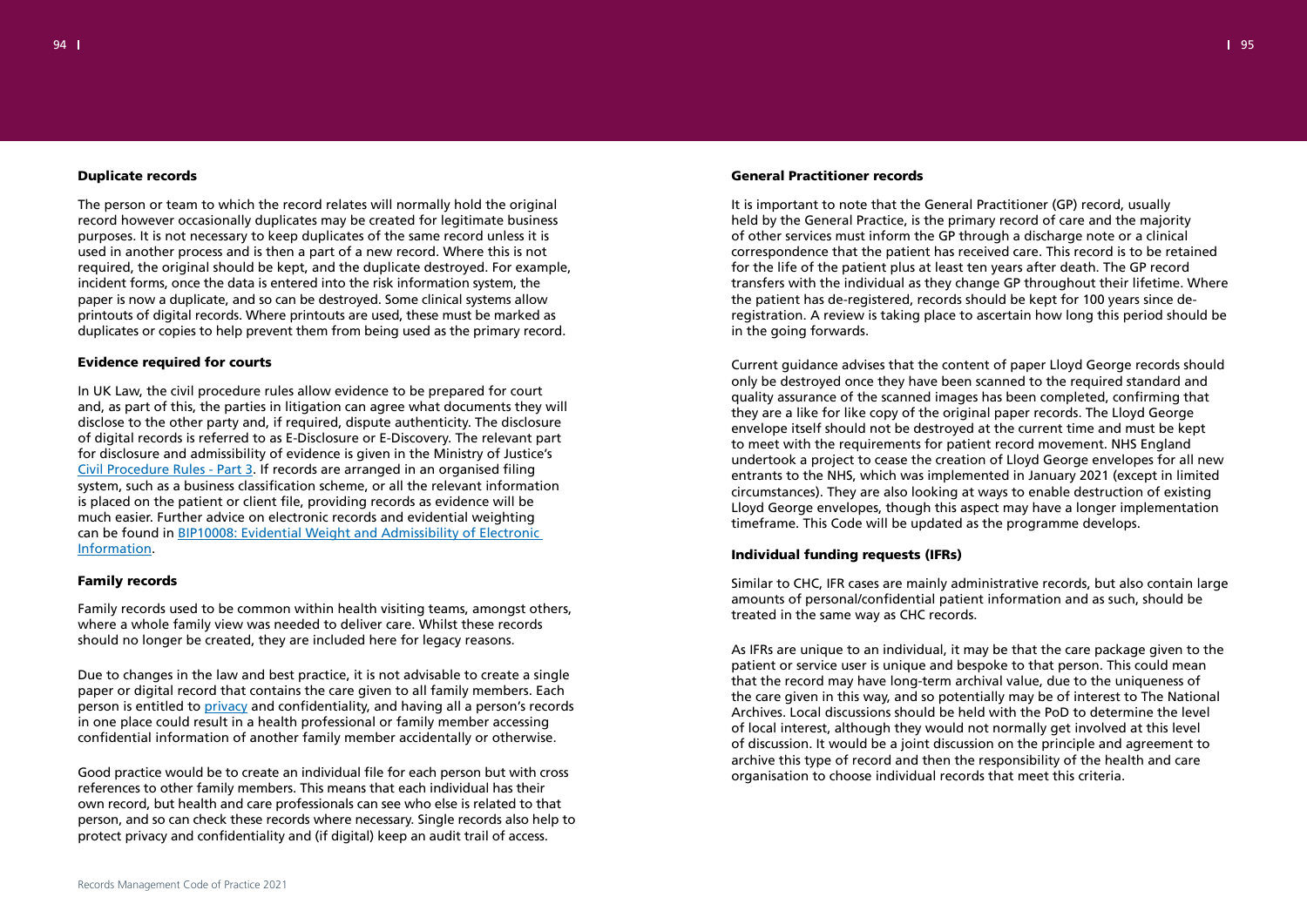# Integrated records

Since 2013, there has been an increase in the number of initiatives promoted and launched that involve integrated records. There has also been recognition nationally that joined up delivery of health and care services can increase the quality of care delivered, and also deliver those services more efficiently. Examples include:

- NHS England Vanguard Programme
- Sustainability and Transformation Plans (STPs)
- Integrated Care Services (ICS)
- Local Health and Care Records (LHCR)

Depending on the agreements under which integrated records are established these may be subject to the Public Records Act. Generally, if an NHS body is at least partly responsible for the creation and control of the record, it will normally be considered a public record to be managed in accordance with the Act. The relevant PoD should be notified that this is the case. If in doubt, consult with The National Archives.

The options for organisations will depend on what local architecture and systems are already in use. There are three types of retention for integrated records, and suggested retention periods for each.

- 1. All organisations contribute to a single record, creating the only record for that patient or service user. Consideration must be given to how this is managed in practice (for example, some records will be retained for 8 years and some for 20 years but they will look the same at face value) (retain for the longest specialty period involved).
- 2. All organisations pool their records into a single place but keep a level of separation between each type of record (retain for each specialty as applicable – because they are not merged)
- 3. All organisations keep their own records, but allow others to view their records, but not amend or add to (retain for each specialty as applicable – because they are not merged)

Where organisations are looking to create integrated records, they must enter into a joint controller arrangement, which detail the purpose and method of integrated records. It should also set out how disputes between controllers may be resolved. Information materials for patient or service users must also reflect how their records are used.

Increasingly, where organisations are using this type of system, the information contained within has the potential to be used for purposes other than individual care, such as Population Health Management (PHM). PHM is a tool that is increasingly being used to help plan and prepare care provision in a particular geographical area or specialty. See also the section on Integrated viewing technology and record keeping in the format section below.

NHSX has published an Information Governance Framework for Shared Care Records, which provides further guidance.

# Occupational health (OH) records

Occupational health records are not part of the main staff record and for reasons of confidentiality they are held separately. It is permitted for reports or summaries to be held in the main staff record where these have been requested by the employer and agreed by the staff member. When occupational health records are outsourced, the organisation must ensure that:

- staff are aware of the outsourcing and how their information may be used for OH purposes
- the contractor can comply as necessary with data protection and confidentiality requirements
- there is a contract in place with the outsourced provider that has legally binding clauses in relation to data protection and confidentiality
- the contractor can retain records for the necessary period after the termination of contract for purposes of adequately recording any workbased health issues and is able to present them to the organisation if required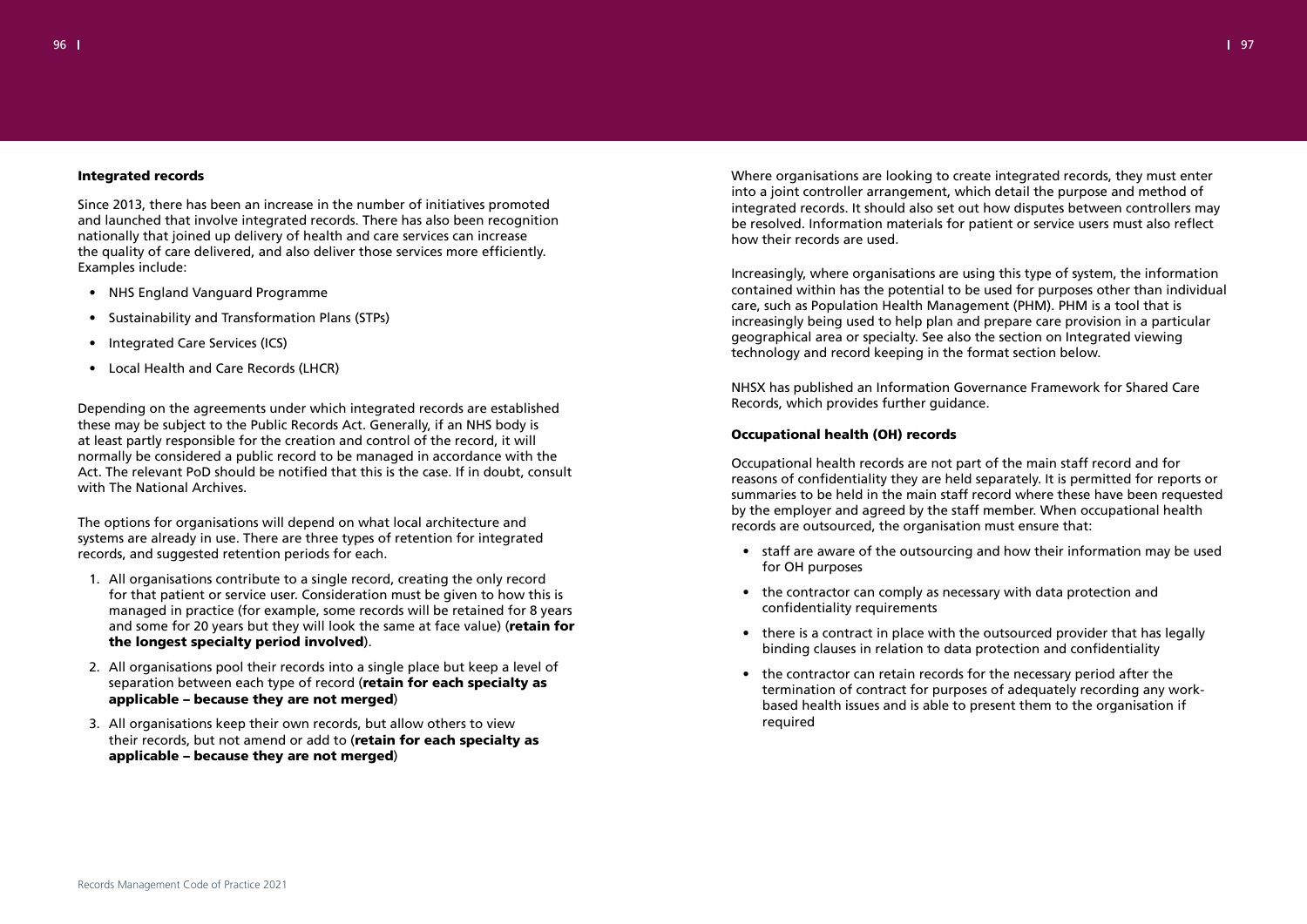Health and care organisations will create records as part of a response to a global pandemic. Pandemic events are rare but will nevertheless create records that need to be managed.

Both patient and service user records will be created that detail the care given to people affected by the pandemic. Corporate records will also be created which record business decisions, policies and processes that were taken in response to a pandemic.

These records should be managed in accordance with the retention schedules set out in this Code. Organisations should be mindful that a public inquiry (or inquiries) is likely to take place after a pandemic so the pandemic related records could be used or requested as part of that Inquiry. The Government has already agreed to hold a public inquiry into the coronavirus pandemic that began in 2020.

If organisations have created records specifically in response to a pandemic, these should not be destroyed when they have reached their minimum retention period, unless the public inquiry has ended, or the Inquiry has provided guidance on what type of records it will be interested in. These specific records may have historical value, so discussions should take place with your local PoD. A policy on how to manage a new admission to a care home of an individual with a coronavirus diagnosis may be of interest to the PoD, whereas the care record might not have the same value and should be managed as a health and care record. Any guidance or advice issued by The National Archives or your local PoD in relation to the preservation of pandemic records should be followed.

#### Patient or service user held records

Some clinical or care services may benefit from the patient or service user holding their own record, for example, maternity services. Where this is considered to be the case a risk assessment should be carried out by the organisation. Where it is decided to leave records with the individual who is the subject of care, it must be indicated on the records that they remain the property of the issuing organisation and include a return address if they are lost. Upon the discharge of the patient or service user, the record must be returned to the health or care organisation involved in the person's care.

Organisations must be able to produce a record of their work, which includes services delivered in the home where the individual holds the record. Upon the termination of treatment, where the records are the sole evidence of the course of treatment or care, they must be recovered and given back to the issuing organisation.

A copy can be provided if the individual wishes to retain a copy of the records through the SAR process. In cases where the individual retains the actual record after care, the organisation must be satisfied it has a record of the contents.

# Patient or service user portals

Organisations may implement products that provide patients and service users with access to their records. Access may be either online or via an app or portal. There are increasing numbers of commercial organisations that are providing these products.

The provision of these products must comply with data protection legislation. Health and care organisations must conduct a DPIA if they are considering using such a product. Health and care organisations must remain controller for the patient or service user's information. In most cases, the supplier of the product or system will be a processor as the product facilitates access to the information held by health and care organisations.

Controllers must consider what is relevant and proportionate to include in this type of record. Some information may not be appropriate to add to the portal, for example, harmful information a patient does not know yet because the intention is to let them know in person during a consultation.

Information about the patient or service user must not be uploaded into the product until there is a clear legal basis for doing so, for example, patient consent. Individuals must be provided with information materials so that they can make an informed choice as to whether or not to sign up. The materials should also make it clear what information patients and service users can upload themselves directly to the portal if this is an option. It should also be clear to the patient or service user who controls the information.

Information stored in a product like this should be retained in line with the retention schedules outlined in this Code (for example, adult health records for 8 years after last seen).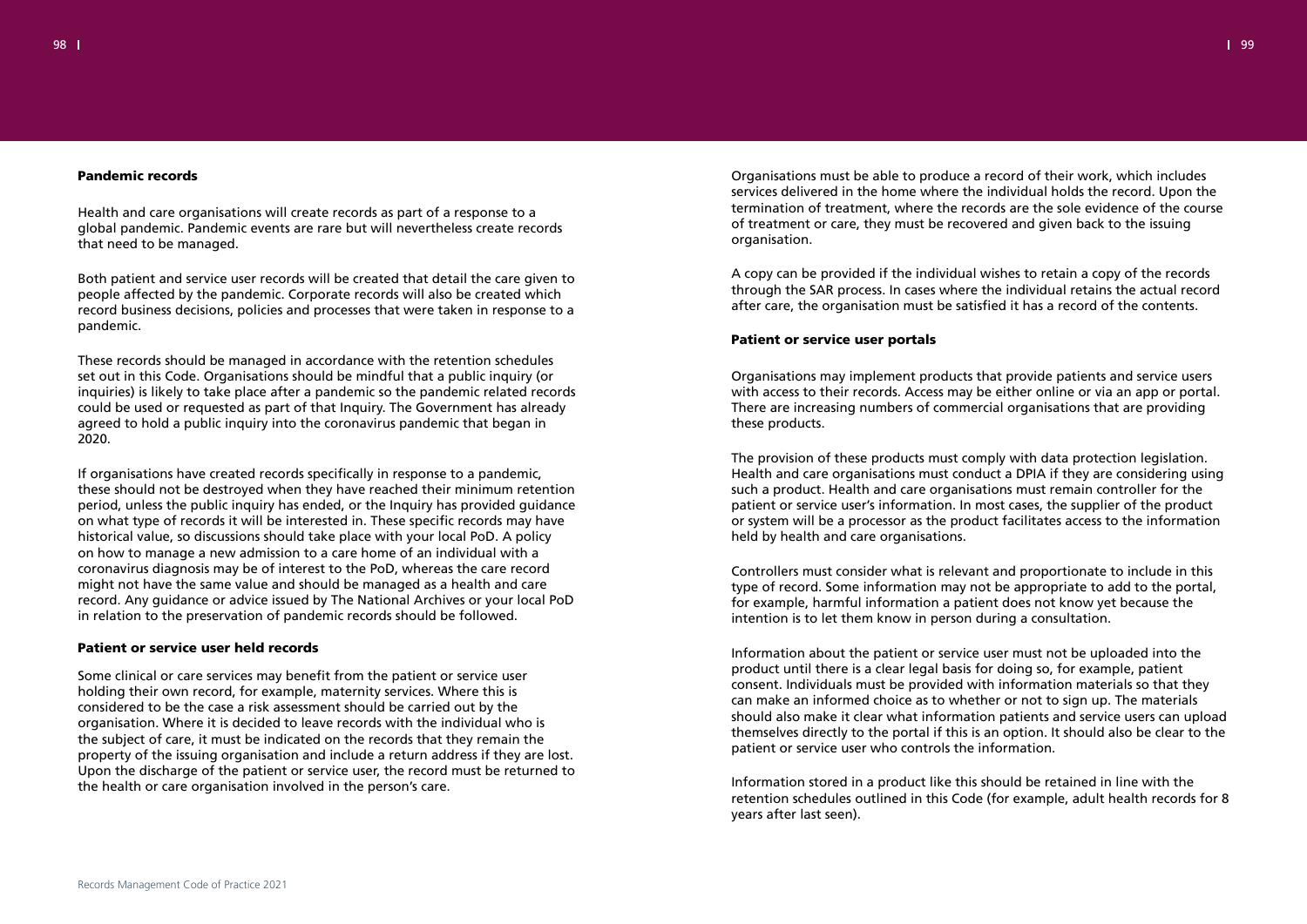#### $100$  later than  $1\,$   $101$

# Pharmacy held patient records

These are the records of patients that the pharmacy has dispensed medications to or had some other form of clinical interaction with (for example, given a flu jab) - similar to a hospital or care home patient record.

Records of prescriptions dispensed will be kept by NHS BSA so there is no need to keep a copy of the prescription locally except for audit purposes.

Other elements of the pharmacy record, for example, vaccinations provided, should be viewed in the same way as a patient record, and should be destroyed 8 years after the last interaction with the patient. However, if there is a need to keep the record for longer, then this can be extended up to 20 years, provided there is a justified, documented and approved reasons for doing so. Information materials for patients should also be reflective of the organisation's retention period.

# Prison health records

In 2013 responsibility for offender health in HM Prison Service transferred from the Ministry of Justice to NHS England. A national computer-based record was created to facilitate the provision of care and the transfer of care records associated with inmate transfers throughout imprisonment.

A significant number of paper records remain, and some offender health services operate a mix of paper and digital records. Prison records should be treated as hospital episodes and may be disposed of after the appropriate retention has been applied. The assumption is that a discharge note has been sent to the GP.

Where a patient or service user is sent to prison the GP record (or social care record) must not be destroyed but held until the patient is released or normal retention periods of records have been met.

Prison health records may have archival value, but this is the exception rather than rule. Records should be kept in line with the same period as for deregistered GP records, with a view to further retention (with justification) and a potential transfer to a PoD, subject to their approval.

# Private patients treated on NHS premises

Where records of individuals who are not NHS or social care funded are held in the record keeping systems of NHS or social care organisations, they must be kept for the same minimum retention periods as other records outlined in this Code. The same levels of security and confidentiality will also apply.

# Public health records

A local authority normally hosts public health functions, but the functions still involve the handling of health and care information. For this reason, public health functions are in the scope of this Code. Where clinical information is being processed by the public health function it is expected to comply with the NHS Digital Code of Practice for Confidential Information.

# Records relating to sexually transmitted diseases

Organisations that provide care and support under the NHS Trusts and Primary Care Trusts (Sexually Transmitted Disease) Directions 2000 must be aware of the additional obligations to confidentiality these impose on employees and trustees of organisations. These organisations include NHS Trusts, CCGs, local authority public health teams and those providing services under NHS contracts.

This obligation differs from the duty of confidentiality generally because it prohibits some types of sharing but enables sharing where this supports treatment of patient or service users. For this reason, it is common for services dealing with sexually transmitted diseases to partition their record keeping systems to comply with the directions and more generally to meet patient or service users' expectations that such records should be treated as particularly sensitive.

# Secure units for patients detained under the Mental Health Act 1983

Mental health units operate on a low, medium and high-risk category basis. Not all patients on these units will have been referred via the criminal justice system. Some patients may be deemed a risk under the Mental Health Act and will need to be accommodated accordingly. Some patients may be high-risk due to the nature of a crime they have committed because of their mental health and therefore will need to be treated in a high secure hospital, such as Broadmoor. As such, their records should be treated in the same way as other mental health records including retention periods (20 years, and longer if justified and permitted) and final disposal. A long retention time may also help staff at these units deal with subsequent long-term enquiries from care providers.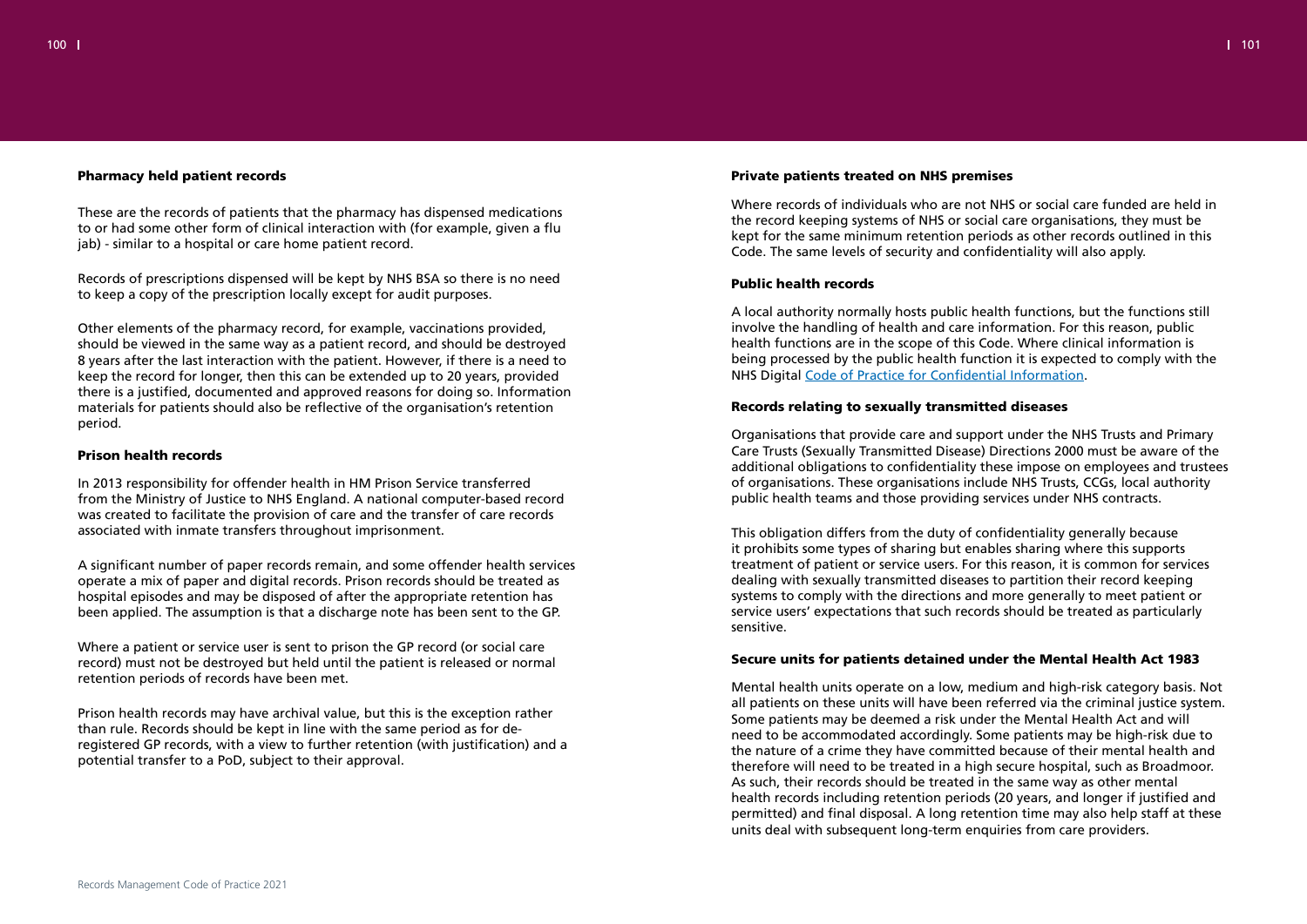

# Sexual assault referral centres

Sexual assault referral centres (SARCs) are highly specialised forensic and health services co-commissioned by Police and Crime Commissioners and NHS England and Improvement. SARCs support the physical, mental health and wellbeing of service users and collect forensic evidence pertaining to alleged sexual offences. Records generated may include forensic medical examination notes, body maps, photographic records, and DNA intelligence. Reports or statements on these records may be required as evidence in a court of law, and the records management process must facilitate this. Based on relevant guidance, legal and regulatory obligations, a minimum retention period of 30 years for SARC records has been applied by NHS England and NHS Improvement. This retention period reflects the severity of the alleged offence; the length of time for the potential bringing of criminal justice proceedings and right to appeal; and the potential for cold case review. Retaining records beyond 30 years is acceptable provided there is ongoing justification and the decision is documented and approved by the relevant committees responsible for the SARCs operational delivery.

#### Specimens and samples

The retention of human material is covered by this Code because some specialities will include physical human material as part of the patient or service user record (or linked to it). The record may have to be retained longer than the sample because the sample may deteriorate over time. Relevant professional bodies such as the Human Tissue Authority or the Royal College of Pathologists have issued guidance on how long to keep human material. Physical specimens or samples are unlikely to have historical value, and so are highly unlikely to be selected for permanent preservation.

The human material may not be kept for long periods, but that does not mean that the information or metadata about the specimen or sample must be destroyed at the same time. The information about any process involving human material must be kept for continuity of care and legal obligations. The correct place to keep information about the patient is the clinical record and although the individual pathology departments may retain pathology reports, a copy must always be included on the patient record. Physical specimens or samples do not have to be stored within the clinical record (unless designed to do so) but can be stored where clinically appropriate to keep the material, with a clear reference or link in the clinical file, so both the material and the clinical record can be joined together if necessary.

# Staff records

Staff records should hold sufficient information about a staff member for decisions to be made about employment matters. The nucleus of any staff file will be the information collected through the recruitment process and this will include the job advert, application form, evidence of the right to work in the UK, identity checks and any correspondence relating to acceptance of the contract. The central HR file must be the repository for this information, regardless of the media of the record.

It is common practice in some health and care organisations for the line manager to hold a truncated record, which contains portions of an employee's employment history. This can introduce risk to personal information (as it is duplicated), but also potentially expedient to do so. Organisations considering whether to use, or discontinue using, local HR files, should complete a risk assessment.

Information kept in truncated staff files should be duplicates of the original held in the central HR file. If local managers are given originals as evidence (such as a staff member bringing in a certificate of competence) they should take a copy for local use and the original should be kept with the main HR file. It is important that there is a single, complete employment record held centrally for reference and probity.

Upon termination of contract (for whatever reason), records must be held up to and beyond the statutory retirement age. Staff records may be retained beyond 20 years if they continue to be required for NHS or organisational business purposes, in accordance with Retention Instrument 122. Usually this relates to inpatient ward areas, where the ward manager will keep a small file relating to the training and clinical competencies of ward staff. Where there is justification for long retention periods or protection is provided by the Code, this will not be in breach of GDPR Principle 5. (Refer to section 5 of the Code for further information about retention of records).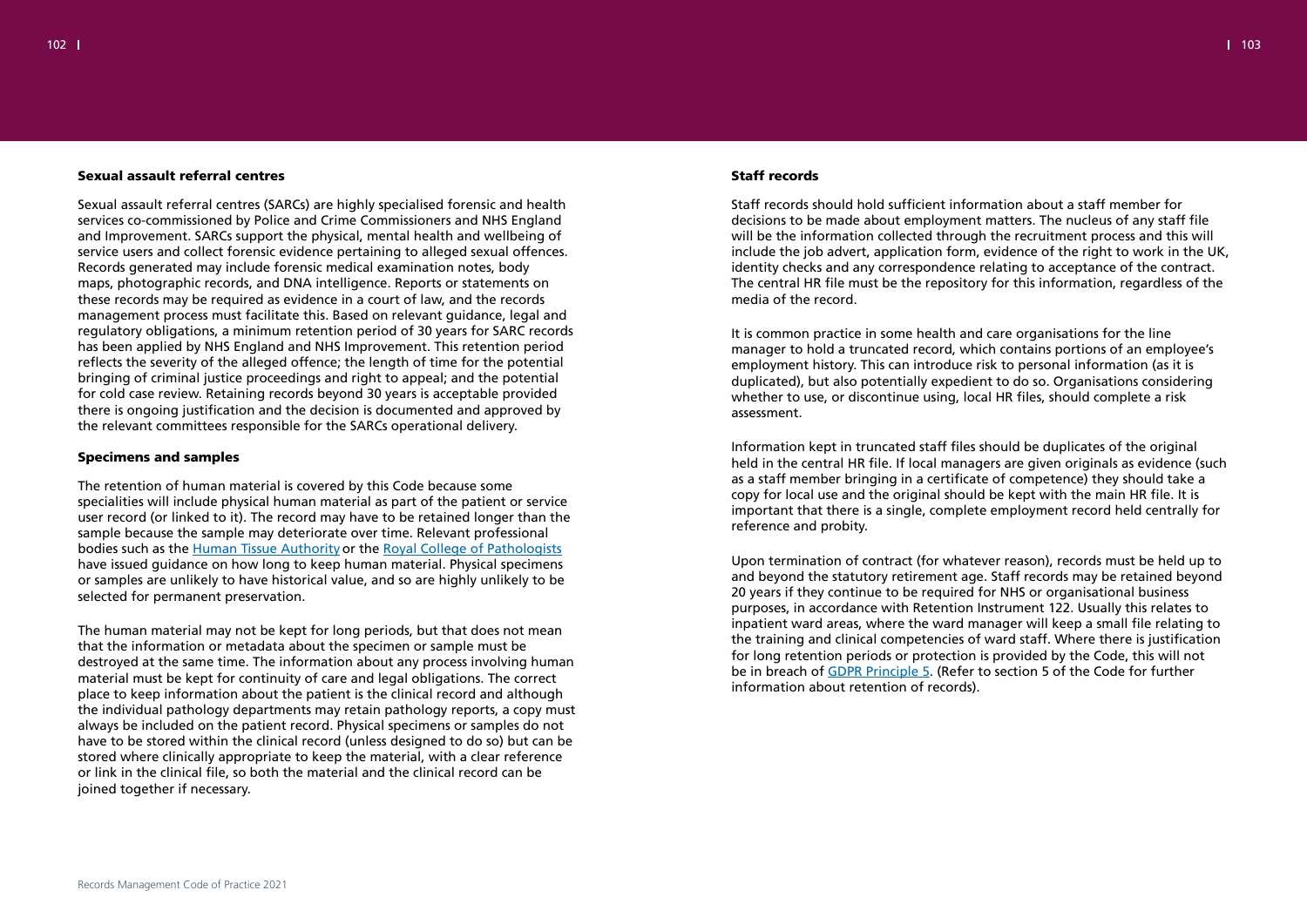Some organisations operate a weeding system, whereby staff files are culled of individual record types that are now time expired (such as timesheets). Others have just kept the whole file as is and archived it away until 75th birthday. It is not recommended to change your system from one to the other because:

- the effort involved would be disproportionate to the end result
- if you begin to weed files, you would need to do this retrospectively to all files, to avoid having two types of central HR file
- you cannot reverse the weeding process if you decide to keep full records, it is impossible to remake historically weeded files complete again

Both systems are acceptable, regardless of media. It is noted that organisations may have a hybrid system of paper historical staff files and digital current staff files. If possible, organisations should consider moving all their files into one format to create consistency.

Where an organisation decides to use a summary, it must contain as a minimum:

- a summary of the employment history with dates
- pension information including eligibility
- any work-related injury
- any exposure to asbestos, radiation and other chemicals which may cause illness in later life
- professional training history and professional qualifications related to the delivery of care
- list of buildings where the member of staff worked, and the dates worked in each location

# **Good practice for a staff record summary:**

Barts Health NHS Trust staff record summary contains the following fields:

- name
- previous names
- assignment number
- pay bands
- date of birth
- addresses
- positions held
- start and end dates
- reasons for leaving
- building or sites worked at

Disciplinary case files should be held in a separate file so they can be expired at the appropriate time and do not clutter up the main file. That does not mean that there should be no record that the disciplinary process has been engaged in the main record, as it may be pertinent to have an indication to the disciplinary case, but the full details and file must be kept separately from the main file.

With regards to staff training records, it can be difficult to categorise them to determine retention requirements but keeping all the records for the same length of time is also hard to justify. It is recommended that:

- clinical training records are retained until 75th birthday or six years after the staff member leaves, whichever is the longer
- statutory and mandatory training records are kept for ten years after training is completed
- other training records are kept for six years after the training is completed

The Chartered Institute for Personnel and Development, and the ICO have provided further information and advice on the retention of HR records.

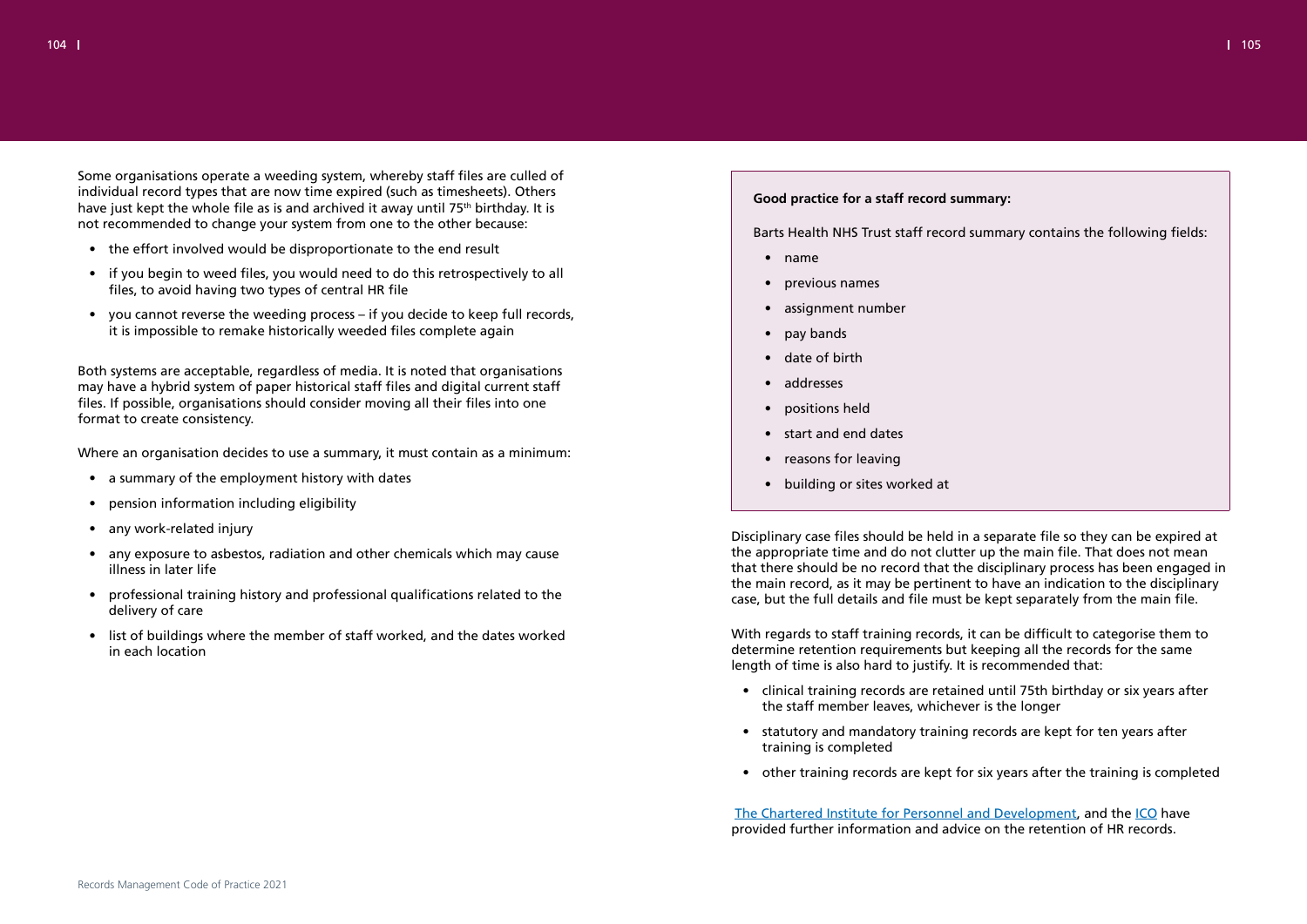

### Transgender patient's records

Sometimes patients change their gender and part of this may include medical care. Records relating to these patients or service users are often seen as more sensitive than other types of medical records. While all health and care records are subject to confidentiality restrictions, there are specific controls for information relating to patients or service users with a Gender Recognition Certificate. The use and disclosure of the information contained in these records is subject to the Gender Recognition Act 2004, (GRA) which details specific restrictions and controls for these records. The GRA is clear that it is not an offence to disclose protected information relating to a person if that person has agreed to the disclosure. The GRA is designed to protect trans patient and service user data and should not be considered a barrier to maintaining historic medical records where this is consented to by the user.

There are established processes in place with NHS Digital for patients undergoing transgender care in relation to the NHS number and the closing and opening of new Spine records. In practice, nearly all actions relating to transgender records will be based on explicit consent. Discussions will take place between the GP and the patient regarding clinical care, what information in their current record can be moved to their new record and any implications this decision may have (for example, they may not be called for a gender specific screening programme). Patients should be offered ways to maintain their historical records. This could include editing previous entries and removing references containing previous names and gendered language. Any decisions made regarding their record must be respected and the records actioned accordingly.

Any patient or service user can request that their gender be changed in a record by a statutory declaration, but the Gender Recognition Act 2004 provides additional rights for those with a GRC. The formal legal process (as defined in the Gender Recognition Act 2004) is that a Gender Reassignment Panel issues a Gender Reassignment Certificate. At this time a new NHS number can be issued, and a new record can be created, if it is the wish of the patient or service user. It is important to discuss with the patient or service user what records are moved into the new record and to discuss how to link any records held in any other health or care settings with the new record, including editing previous records to remove names, gender references or details. The content of the new record will be based on explicit consent under common law.

However, it is not essential for a transgender person to have a GRC in order to change their name and gender in their patient record and receive a new NHS number. They do not need to have been to a Gender Identity Clinic, taken any hormones, undergone any surgery, or have a Gender Recognition Certificate.

Under the Equality Act (2010), Transgender people share the protected characteristic of 'gender reassignment'. To be protected from gender reassignment discrimination, an individual does not need to have undergone any specific treatment or surgery to change from their birth sex to their preferred gender. This is because changing physiological or other gender attributes is a personal process rather than a medical one. An individual can be at any stage in the transition process – from proposing to reassign their gender, to undergoing a process to reassign their gender, or having completed it.

### Protected persons health records

Where a record is that of someone known to be under a protected person scheme, the record must be subject to greater security and confidentiality. It may become apparent (via accidental disclosure) that the records are those of a person under the protection of the courts for the purposes of identity. The right to anonymity extends to health and care records. For people under certain types of protection, the individual will be given a new name and NHS Number, so the records may appear to be that of a different person.

### Youth offending service records

Due to the nature of youth offending, it is common for very short retention periods to be imposed on the general youth offending record. For purposes of clinical liability and for continuity of care the health or social care portion of the record must be retained as specified in this Code, which will generally be until the 25th birthday of the individual concerned.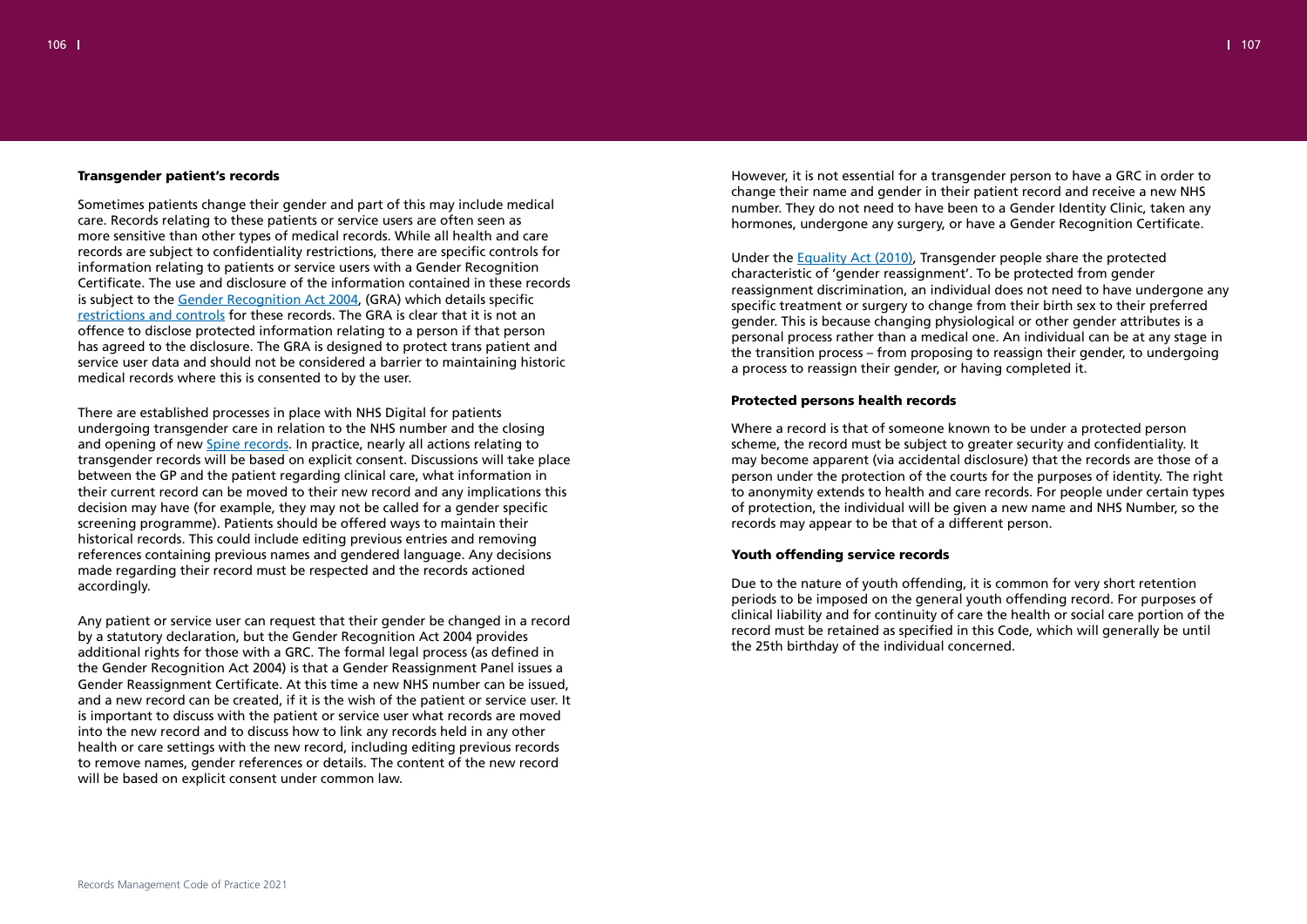

# **FORMAT OF RECORD**

# Bring your own device (BYOD) created records

Any record that is created in the context of health and care business is the intellectual property of the employing organisation and this extends to information created on personally owned computers and equipment. This in turn extends to emails and text messages sent in the course of business on personally owned devices from personal accounts. They must be captured in the record keeping system if they are considered to fall within the definition of a record.

When an individual staff member no longer works for the employing organisation, any information that staff take away could be a risk to the organisation. If this includes personal data or confidential patient information, it is reportable to the ICO and may be a breach of confidentiality. For this reason, personal/confidential patient information should not be stored on the device unless absolutely necessary and appropriate security is in place. Local health and care organisations should have a policy on the use of BYOD by staff. Also refer to guidance on BYOD.

Before any cloud-based solution is implemented there are a number of records considerations that must be addressed as set out by The National Archives. The ICO has issued guidance on cloud storage. Organisations must complete a DPIA when considering using cloud solutions.

### Cloud-based records

Use of cloud-based solutions for health and care is increasingly being considered and used as an alternative to manage large networks and infrastructure. NHS and care services have been given approval to use cloud-based solution, provided they follow published guidance from NHS Digital and information on GOV.UK.

Another important consideration is that at some point the service provider or solution will change and it will be necessary to migrate all of the records, including all the formats, onto another solution. Whilst this may be technically challenging, it must be done, and contract provisions should be in place to do this.

Records in cloud storage must be managed just as records must be in any other environment and the temptation to use ever-increasing storage instead of good records management will not meet the records management recommendations of this Code. For example, if digital health and care records are uploaded to cloud storage for the duration of their retention period, then they must contain enough metadata to be able to be retrieved and a retention date applied so it can be reviewed and actioned in good time.

Personal data that is stored in the cloud, and then left, risks breaching UK GDPR by being kept longer than necessary. This information would also be subject to Subject Access process, and if not found or left unfound, would be a breach of the patient or service user's rights.

# Email and record keeping implications

Email is widely accepted as the primary communication tool used every day by all levels of staff in organisations. They often contain business (or in some cases clinical) information that is not captured elsewhere and so need to be managed just like other records. The National Archives has produced guidance on managing emails.

Email has the benefit of fixing information in time and assigning the action to an individual, which are two of the most important characteristics of an authentic record. However, a common problem with email is that it is rarely saved in the business context.

The correct place to store email is in the record keeping system according to the business classification scheme or file plan activity to which it relates. Solutions such as email archiving and ever-larger mailbox quotas do not encourage staff to meet the standard of storing email in the correct business context and to declare the email as a record.

Where email archiving solutions are of benefit is as a backup, or to identify key individuals where their entire email correspondence can be preserved as a public record.

Where email is declared as a record or as a component of a record, the entire email must be kept, including attachments so the record remains integral - for example, an email approving a business case must be saved with the business case file. All staff need to be adequately trained in required email storage and organisations need to: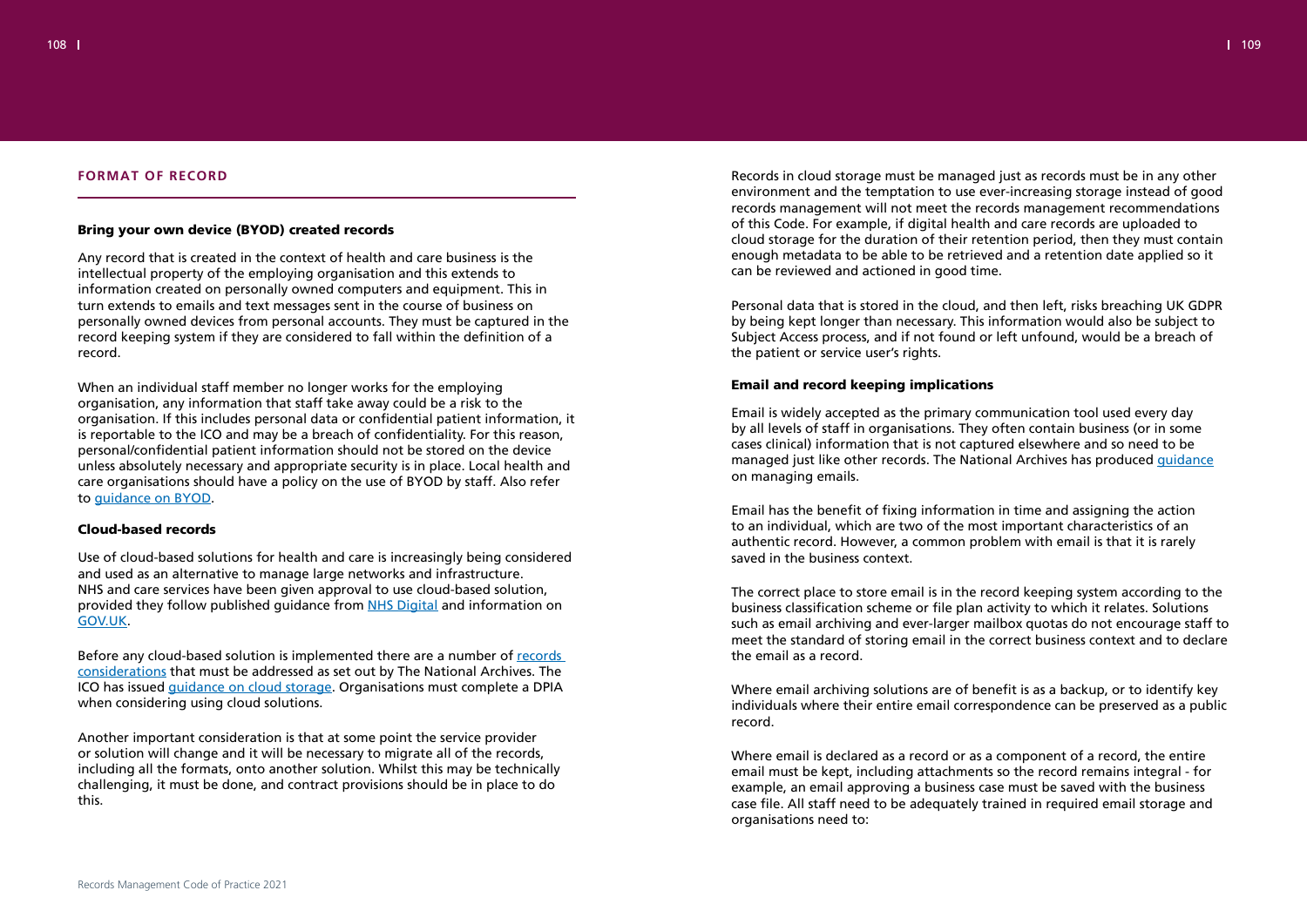110 111

- undertake periodic audits of working practice to identify poor practice
- have a policy in place that covers email management including the appraisal, archiving and disposal of emails
- take remedial action where poor practice or compliance is found

Automatic deletion of email as a business rule may constitute an offence under Section 77 of the FOIA where it is subject to a request for information, even if the destruction is by automatic rule. The Courts' civil procedure rules 31(B) also require that a legal hold is placed on any information including email when an organisation enters into litigation. Legal holds can take many forms and records cannot be destroyed if there is a known process or a reasonable expectation that records will be needed for a future legal process such as:

- local inquiries into health or care issues
- national inquiries
- public inquiries
- criminal or civil investigations
- cases where litigation may be reasonably expected, for example, a patient has indicated they will take the organisation to court
- a SAR (known or reasonably expected)
- a FOI request (submitted or reasonably expected)

Health and care services are increasingly using instant messaging apps or platforms to share patient and service user information between health and care professionals or to contact patients or services users in a transactional way, such as appointment reminders. NHSX has published guidance on this issue.

This means that no record can be destroyed by a purely automated process without some form of review whether at aggregated or individual level for continued retention or transfer to a PoD.

The NHSmail system allows a single email account for every staff member that can follow the individual through the course of their career. When staff transfer from one NHS organisation to another NHS organisation, they must ensure that no sensitive data relating to the former organisation is transferred. It is good practice for staff to purge their email accounts of information upon transfer to prevent a breach of confidence or the transfer of classified information. This is facilitated by staff storing only emails that need to be retained on an ongoing basis.

Emails that are the sole record of an event or issue, for example, an exchange between a clinician and a patient, should be copied into the relevant health and care record rather than being kept on the email system or deleted.

# Instant messaging records

Instant messaging apps or platforms should not be used as the main, or primary, record for a person. Where possible, information shared in this way also needs to have a place in the health or care record of that person. This could be a printout of the exchange; contents transcribed into the record; or a progress note accurately covering the exchange entered into the record. If the app or platform is the only place that information is stored, then it must be managed in line with this Code.

Transactional messages, such as GP appointment reminders or pharmacy notifications that your prescription is ready for collection, have a short shelf-life and will no longer be needed once the appointment is attended or prescriptions collected. Organisations that use these systems should keep a record of messages sent to a person, in case they are needed later (such as proof that the patient was reminded of their appointment), but once it is clear that the purpose of the message has been fulfilled, there is no requirement to keep these messages.

# Integrated viewing technology and record keeping

Many record keeping systems pool records to create a view or portal of information, which can then be used to inform decisions. This in effect creates a single digital instance of a record, which is only correct at the time of viewing. This may lead to legacy issues, especially in determining the authenticity of a record at any given point in the past. When deciding to use systems that pool records from different sources, organisations must be assured that the system can recreate a record at a given point in time, and not just be able to provide a view at the time of access. This will enable a health or care provider to show what information was available at the time a decision was made.

Consideration should also be given to the authenticity and veracity of the record, particularly if there is conflicting information presented by two or more contributors to the record. Some conflicts may be easier to resolve than others (for example, a person has a different address with two systems), however more complex conflicts would require organisations to have a process or procedure to agree how to resolve these.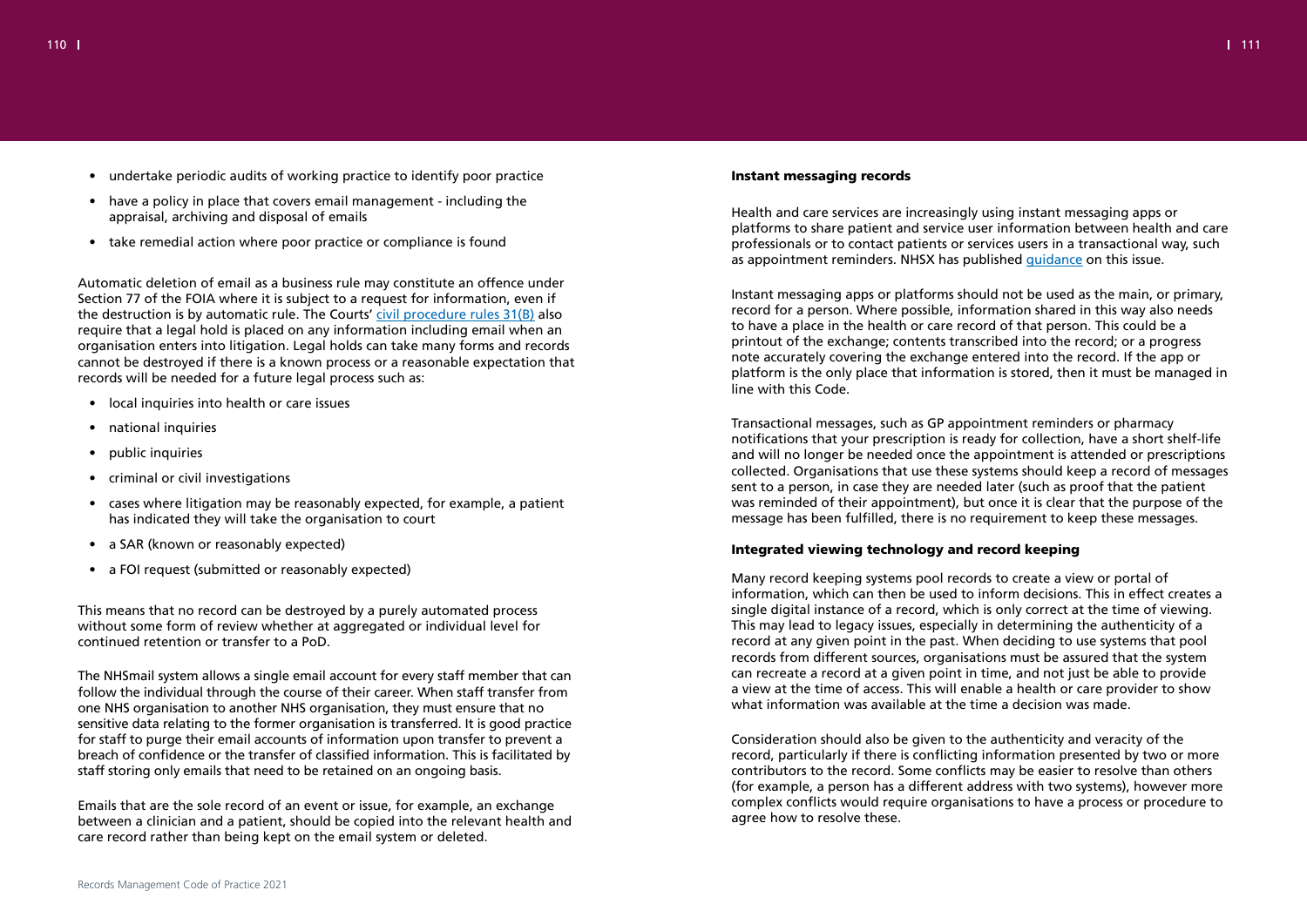

## Scanned records

This section applies to health and care records as much as it does to corporate records. When looking to scan records, organisations need to consider the following:

- the scanned image can perform equally as well as the original paper
- scanned images can be challenged in court (just as paper can)
- ability to demonstrate authenticity of the scanned image
- ensure technical and organisational measures are in place to protect the integrity, usability and authenticity of the record, over its period of use and retention
- discussions need to take place with the local PoD over records that may be permanently accessioned - they will need input into the format of the transferring record
- where the hard copy is retained, this will be legally preferable to the scanned image

The Archives and Records Association has produced a flow chart to support scanning processes. The British Standards Institution has published a standard that specifies the method of ensuring that electronic information remains authentic. The standard deals with both 'born digital' and scanned records. The best way to ensure that records are scanned in accordance with the standard is to use a supplier or service that meets the standard following a comprehensive procurement exercise, which complies with NHS due diligence. Using an BSI10008 accredited supplier, or an in-house accredited service would be seen as best practice.

The legal admissibility of scanned records, as with any digital information, is determined by how it can be shown that it is an authentic record. An indication of how the courts will interpret evidence can be found in the civil procedure rules and the court will decide if a record, either paper or digital, can be admissible as evidence.

For local scanning requirements or for those records where there is a low risk of being required to prove their authenticity, organisations may decide to do their own scanning following due diligence and internal compliance processes. This may require a business case to be drawn up and approved, and procurement rules followed to purchase the necessary equipment.

Once scanned records have been digitised and the appropriate quality checks completed, it will then be possible to destroy the paper original, unless the format of the original has historical value, in which case consideration should be given to keeping it with a view to permanent transfer. Where paper is disposed of post-scanning, this decision must be made by the appropriate group or committee. A scan of not less than 300 dots per inch (or 118 dots per centimetre) as a minimum is recommended for most records although this may drop if clear printed text is being scanned. Methods used to ensure that scanned records can be considered authentic are:

- board or committee level approval to scan records
- a written procedure outlining the process to scan, quality check and any destruction process for the paper record
- evidence that the process has been followed
- technical evidence to show the scanning system used was operating correctly at the time of scanning
- an audit trail or secure system that can show that no alterations have been made to the record after the point they have been digitised
- fix the scan into a file format that cannot be edited

Some common mistakes occur in scanning by:

- only scanning one side and not both sides, including blank pages to preserve authenticity, both sides of the paper record, even if they are both blank, must be scanned (this ensures the scanned record is an exact replica of the paper original)
- scanning a copy of a copy leading to a degraded image
- not using a method that can show that the scanned record has not been altered after it has been scanned – questions could be raised regarding process and authenticity
- no long-term plan to enable the digitised records to be stored or accessed over the period of their retention

Once you have identified digital records that are suitable for accessioning to your local PoD or The National Archives (for national bodies, it is recommended to follow published The National Archives guidance on the accessioning of digital records.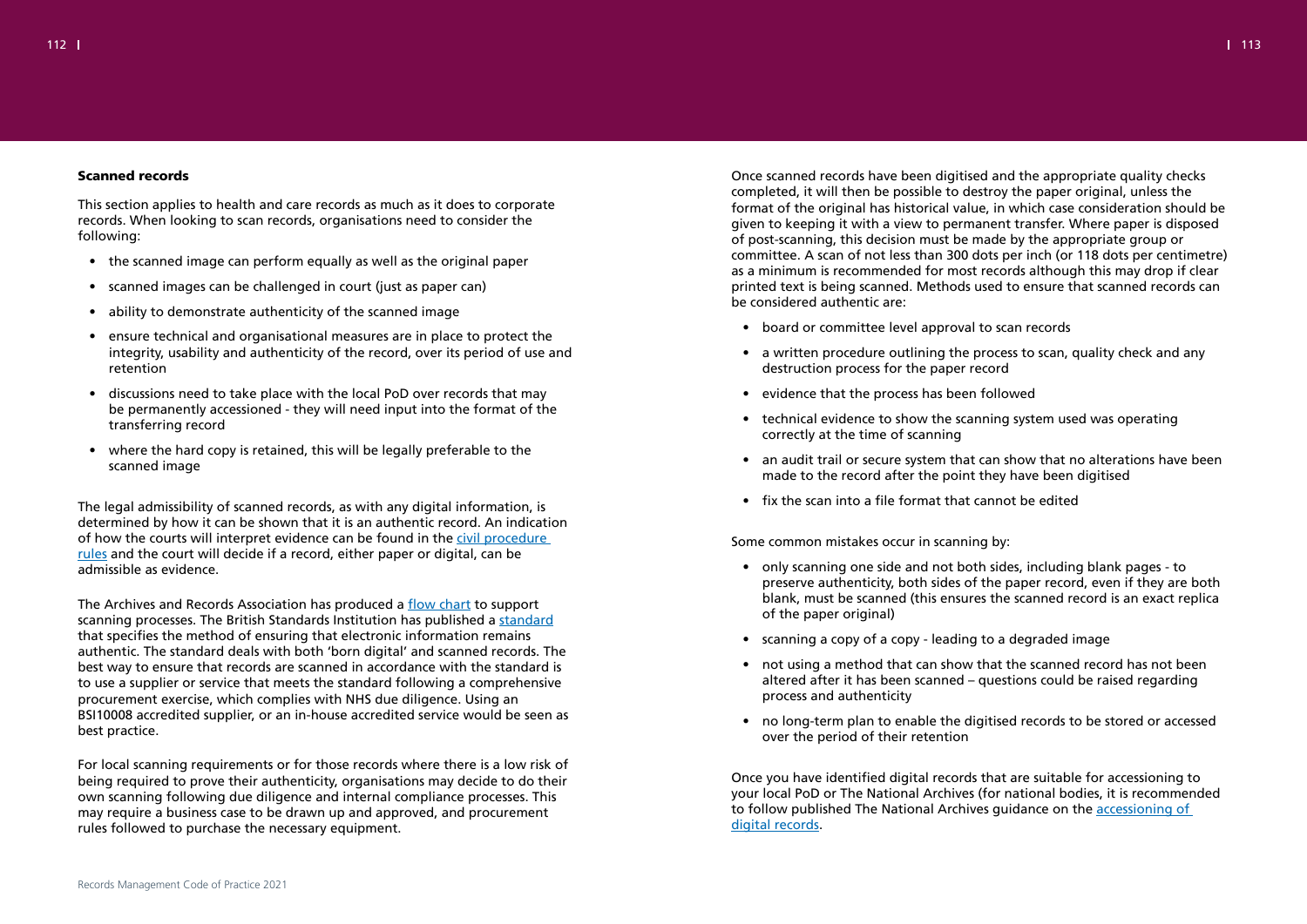# Social media

Organisations must have approved policies and guidance when using social media platforms. It is acknowledged that social media will mainly be used for promoting activities of the organisation, rather than as a way of communicating care issues or interventions with patients or service users. Information posted on social media may also be classed as a corporate record and appropriate retention periods set where applicable.

Information posted on social media (such as details of upcoming meetings, or published policies) will usually be captured elsewhere in an organisation's corporate records' function, and where this is the case, there is no value in retaining the information held in the social media platform, as it will be a duplication of the corporate records management function.

The National Archives have begun to capture social media content of NHS bodies that have a national focus, such as NHS England and Improvement. Where requested, this can also be extended to local NHS bodies, but this would be the exception not the rule.



# Website as a business record

As people interact with their public services, more commonly it is the internet and websites in particular that provide information, just as posters, publications and leaflets once did exclusively. A person's behaviour may be a result of interaction with a website and it is considered part of the record of the activity.

For this reason, websites form part of the record keeping system and must be preserved. It is also important to know what material was present on the website as this material is considered to have been published. Therefore, the frequency of capture must be adequate or there must be some other method to recreate what the website or intranet visitor viewed. It may be possible to arrange regular crawls of the site with the relevant PoD but given the complexity of sites as digital objects, it may be necessary to use other methods of capture to ensure that this creates a formal record. The UK Government Web Archive (part of The National Archives) undertook two central crawls of all NHS sites in 2011 and 2012 and may have captured some from 2004 onwards but the information captured will not include all levels of the sites or some dynamic content.

National NHS organisations have their websites regularly captured by The National Archives and can (upon request) capture local organisation's websites, where regional information would be captured that would not necessarily go to the local PoD (such as a CCG closing down). Local Authorities' websites are not routinely captured by the WebArchive Team at The National Archives but they can do so in exceptional circumstances and if requested by the Authority.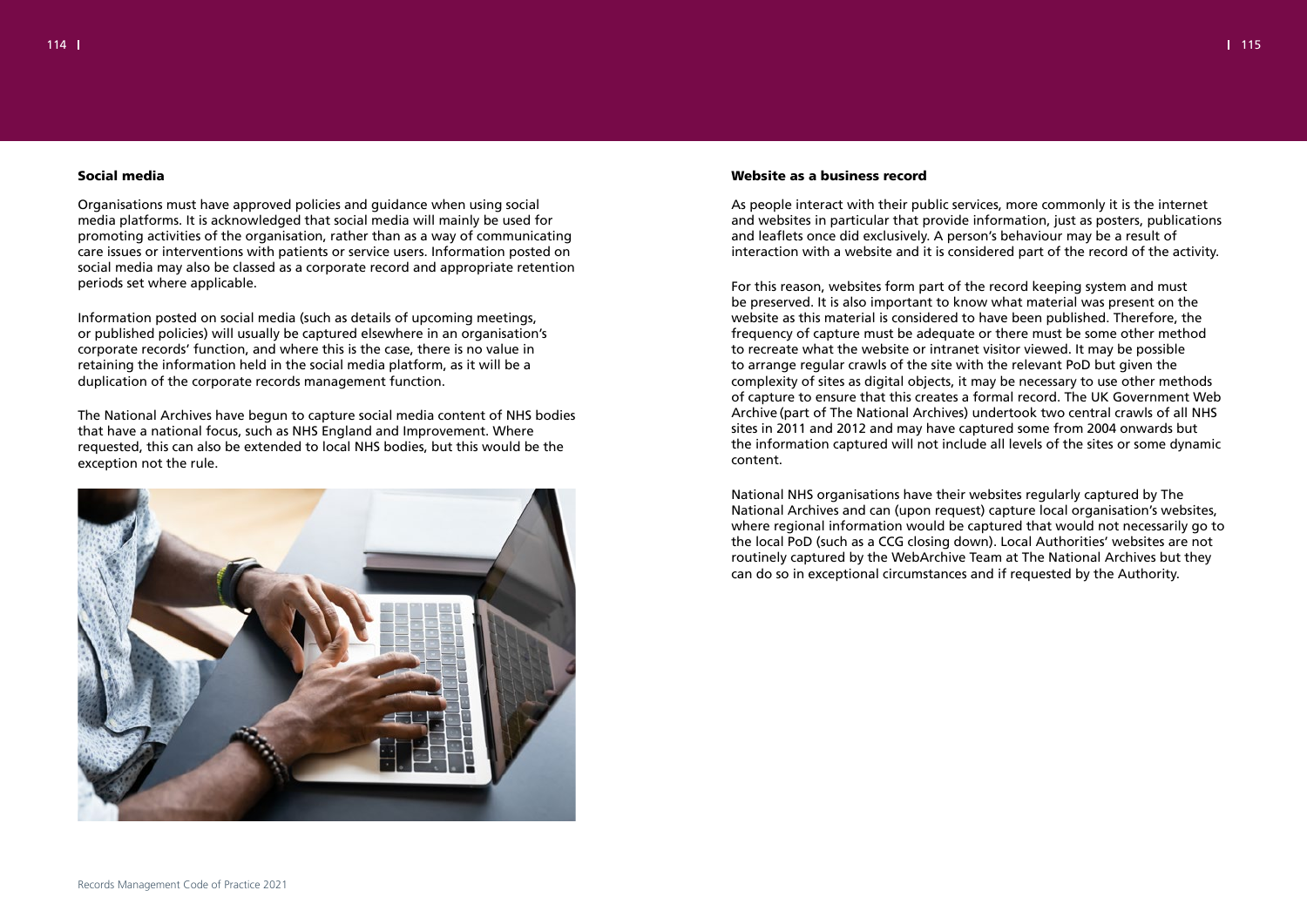| <b>Characteristic</b><br>of new service<br>provider                                                                                          | <b>Fair processing</b><br>required                                                                                                                                                                      | What to transfer?                                                                                                 | Sensitive records |
|----------------------------------------------------------------------------------------------------------------------------------------------|---------------------------------------------------------------------------------------------------------------------------------------------------------------------------------------------------------|-------------------------------------------------------------------------------------------------------------------|-------------------|
| NHS Provider from<br>same premises and<br>involving the same<br>staff. This may be a<br>merger or regional<br>reconfiguration.               | Light - notice on<br>appointment letter<br>explaining that there<br>is a new provider.<br>Local publicity<br>campaigns such as<br>signage or posters<br>located on premises.                            | Entire record or<br>summary of entire<br>caseload.                                                                | N/A               |
| <b>Non-NHS Provider</b><br>from same premises<br>and involving<br>the same staff.<br>This may be a<br>merger or regional<br>reconfiguration. | Light – notice<br>on appointment<br>letter explaining<br>that there is a new<br>provider. Local<br>publicity campaign<br>involving signage<br>and poster and local<br>communications or<br>advertising. | Copy or summary<br>of entire record of<br>current caseload.<br>Former provider<br>retains the original<br>record. | N/A               |
| <b>NHS Provider from</b><br>different premises<br>but with the same<br>staff.                                                                | Light - notice<br>on appointment<br>letter explaining<br>that there is a new<br>provider. Local<br>publicity campaign<br>involving signage<br>and poster and local<br>communications or<br>advertising. | Copy or summary<br>of entire record of<br>current caseload.<br>Former provider<br>retains the original<br>record. | N/A               |

| <b>Characteristic</b><br>of new service<br>provider                    | <b>Fair processing</b><br>required                                                                                                         | <b>What to transfer?</b>                                                                                                                            | Sensitive records                                                                                                                                                                                                                                                                                                                                                         |
|------------------------------------------------------------------------|--------------------------------------------------------------------------------------------------------------------------------------------|-----------------------------------------------------------------------------------------------------------------------------------------------------|---------------------------------------------------------------------------------------------------------------------------------------------------------------------------------------------------------------------------------------------------------------------------------------------------------------------------------------------------------------------------|
| <b>NHS Provider from</b><br>different premises<br>and different staff. | Moderate – a letter<br>informing patients of<br>the transfer with an<br>opportunity to object<br>or talk to someone<br>about the transfer. | Copy or summary<br>of entire record of<br>current caseload.<br>All records must be<br>transferred by the<br>former provider to<br>the new provider. | Individual<br>communications<br>may not be<br>possible so<br>obtaining consent,<br>from the holder<br>of the current<br>caseload, may need<br>to be sought by<br>the old provider<br>before transfer.<br>It may not be<br>possible to transfer<br>the record without<br>consent (to satisfy<br>confidentiality)<br>so in some cases<br>no records will be<br>transferred. |
| Non-NHS provider<br>from different<br>premises but with<br>same staff. | Moderate - a letter<br>informing patients of<br>the transfer with an<br>opportunity to object<br>or talk to someone<br>about the transfer. | Copy or summary<br>of entire record of<br>current caseload.                                                                                         |                                                                                                                                                                                                                                                                                                                                                                           |
| Non-NHS from<br>different premises<br>and with different<br>staff.     | High - a letter<br>informing patients of<br>the transfer with an<br>opportunity to object<br>or talk to someone<br>about the transfer.     | Copy or summary<br>of entire record of<br>current caseload.                                                                                         |                                                                                                                                                                                                                                                                                                                                                                           |

# <span id="page-58-0"></span>**Annex 1: Records at contract change**